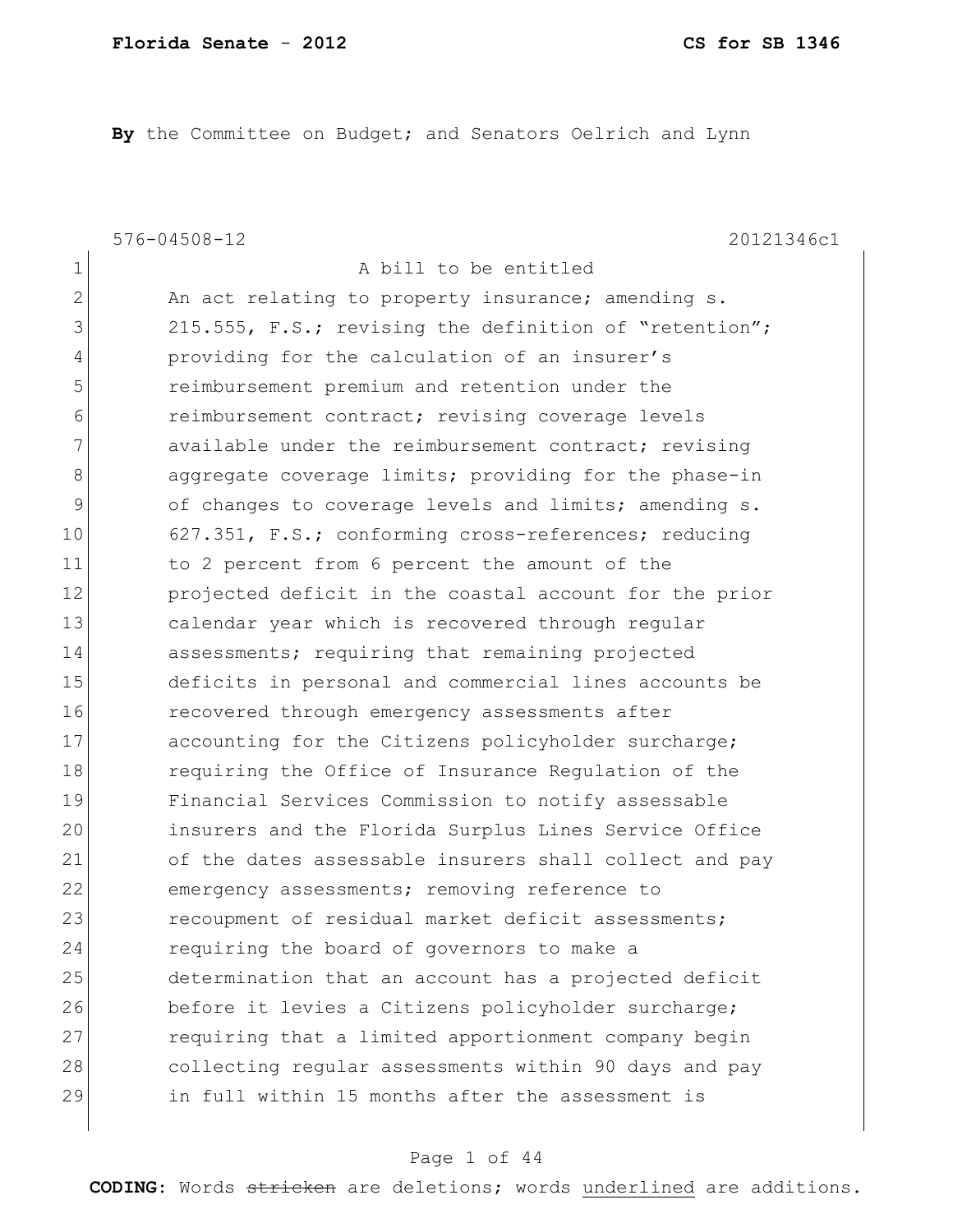|    | $576 - 04508 - 12$<br>20121346c1                                  |
|----|-------------------------------------------------------------------|
| 30 | levied; authorizing the Office of Insurance Regulation            |
| 31 | to assist the Citizens Property Insurance Corporation             |
| 32 | in the collection of assessments; replacing the term              |
| 33 | "market equalization surcharge" with the term                     |
| 34 | "policyholder surcharge"; providing effective dates.              |
| 35 |                                                                   |
| 36 | Be It Enacted by the Legislature of the State of Florida:         |
| 37 |                                                                   |
| 38 | Section 1. Effective upon this act becoming a law,                |
| 39 | paragraph (e) of subsection (2) and paragraphs (b) and (c) of     |
| 40 | subsection (4) of section 215.555, Florida Statutes, are amended  |
| 41 | to read:                                                          |
| 42 | 215.555 Florida Hurricane Catastrophe Fund.-                      |
| 43 | (2) DEFINITIONS. - As used in this section:                       |
| 44 | (e) "Retention" means the amount of losses below which an         |
| 45 | insurer is not entitled to reimbursement from the fund. An        |
| 46 | insurer's retention shall be calculated as follows:               |
| 47 | 1. The board shall calculate and report to each insurer the       |
| 48 | retention multiples for that year.                                |
| 49 | a. For the contract year beginning June 1, 2005, the              |
| 50 | retention multiple shall be equal to \$4.5 billion divided by the |
| 51 | total estimated reimbursement premium for the contract year; for  |
| 52 | subsequent years, the retention multiple shall be equal to \$4.5  |
| 53 | billion, adjusted based upon the reported exposure for the        |
| 54 | contract year occurring 2 years before the particular contract    |
| 55 | year to reflect the percentage growth in exposure to the fund     |
| 56 | for covered policies since 2004, divided by the total estimated   |
| 57 | reimbursement premium for the contract year.                      |
| 58 | b. For the 2012-2013 contract year, the total reimbursement       |
|    |                                                                   |

# Page 2 of 44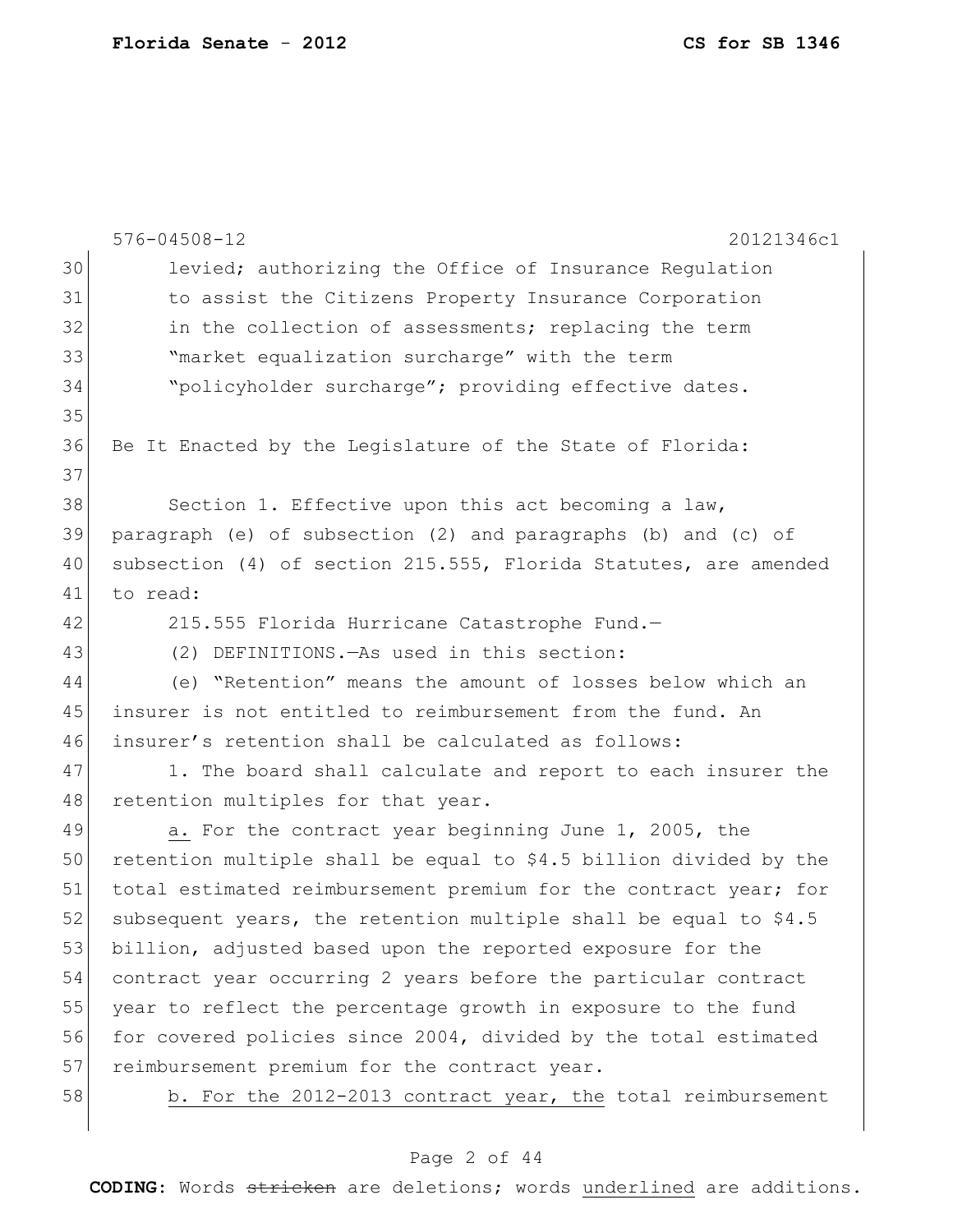|    | $576 - 04508 - 12$<br>20121346c1                                  |
|----|-------------------------------------------------------------------|
| 59 | premium for purposes of the calculation under this subparagraph   |
| 60 | shall be estimated using the assumption that all insurers have    |
| 61 | selected the 90-percent coverage level.                           |
| 62 | c. In order to implement the phase-in of reduced coverage         |
| 63 | levels as provided in paragraph $(4)$ $(b)$ , total reimbursement |
| 64 | premium for purposes of the calculation under this subparagraph   |
| 65 | shall be estimated using the following assumptions:               |
| 66 | (I) For the 2013-2014 contract year, the assumption is that       |
| 67 | all insurers have selected the 85-percent coverage level.         |
| 68 | (II) For the 2014-2015 contract year and subsequent               |
| 69 | contract years, the assumption is that all insurers have          |
| 70 | selected the 80-percent coverage level.                           |
| 71 | 2. The retention multiple as determined under subparagraph        |
| 72 | 1. shall be adjusted to reflect the coverage level elected by     |
| 73 | the insurer.                                                      |
| 74 | a. For an insurer electing the maximum coverage level             |
| 75 | available under paragraph (4) (b) for a particular contract year  |
| 76 | For insurers electing the 90-percent coverage level, the          |
| 77 | adjusted retention multiple is 100 percent of the amount          |
| 78 | determined under subparagraph 1.                                  |
| 79 | b. In order to implement the phase-in of reduced coverage         |
| 80 | levels as provided in paragraph (4) (b), for an insurer electing  |
| 81 | a coverage level other than the maximum coverage level, the       |
| 82 | adjusted retention multiple is as follows:                        |
| 83 | (I) With respect to the 2012-2013 contract year, for an           |
| 84 | insurer For insurers electing the 75-percent coverage level, the  |
| 85 | retention multiple is 90/75ths 120 percent of the amount          |
| 86 | determined under subparagraph 1., and for an insurer For          |
| 87 | insurers electing the 45-percent coverage level, the adjusted     |
|    |                                                                   |

# Page 3 of 44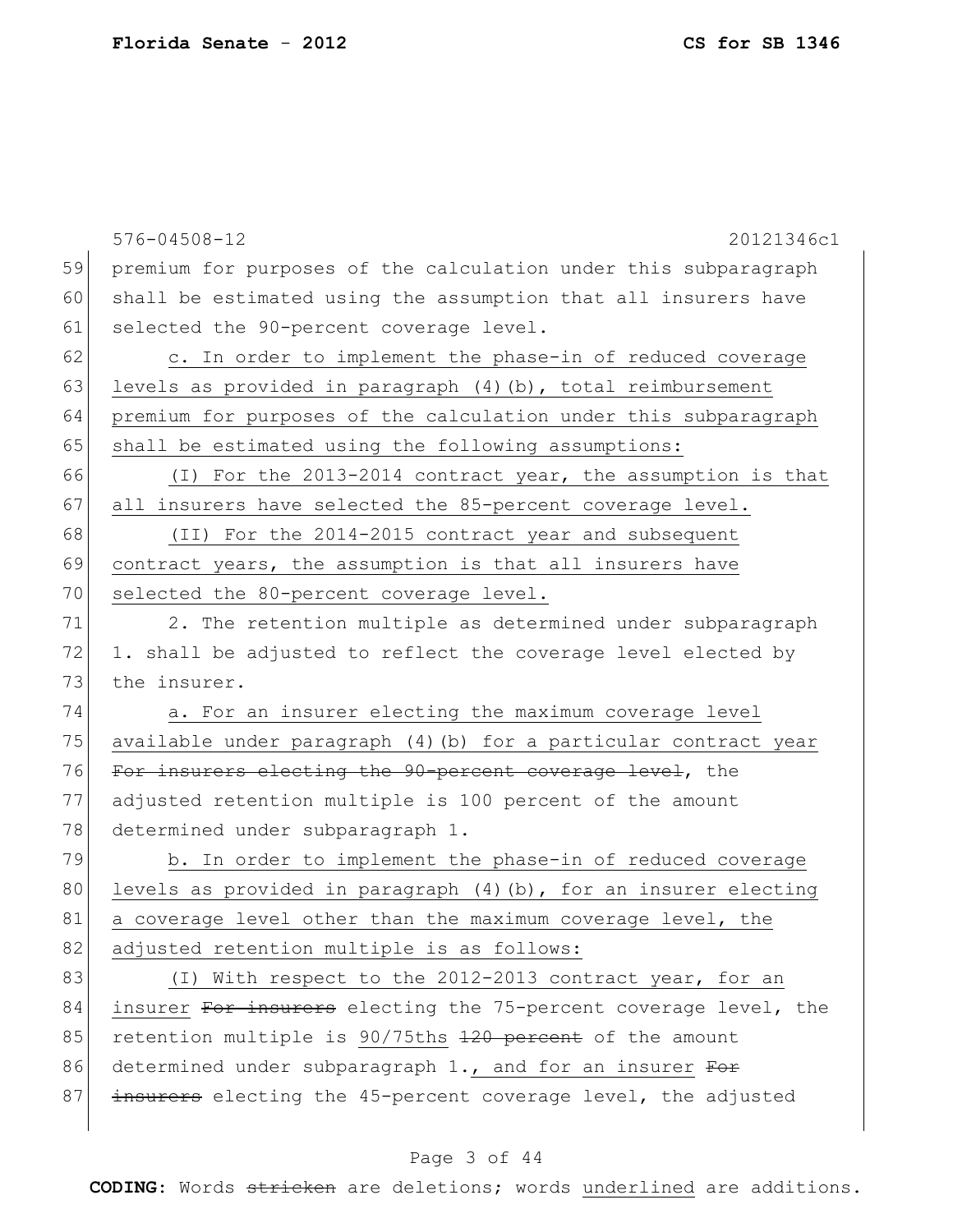|     | $576 - 04508 - 12$<br>20121346c1                                 |
|-----|------------------------------------------------------------------|
| 88  | retention multiple is 90/45ths 200 percent of the amount         |
| 89  | determined under subparagraph 1.                                 |
| 90  | (II) With respect to the 2013-2014 contract year, for an         |
| 91  | insurer electing the 75-percent coverage level, the retention    |
| 92  | multiple is 85/75ths of the amount determined under subparagraph |
| 93  | 1., and for an insurer electing the 45-percent coverage level,   |
| 94  | the retention multiple is 85/45ths of the amount determined      |
| 95  | under subparagraph 1.                                            |
| 96  | (III) With respect to the 2014-2015 contract year and            |
| 97  | subsequent contract years, for an insurer electing the 75-       |
| 98  | percent coverage level, the retention multiple is 80/75ths of    |
| 99  | the amount determined under subparagraph 1., and for an insurer  |
| 100 | electing the 45-percent coverage level, the retention multiple   |
| 101 | is 80/45ths of the amount determined under subparagraph 1.       |
| 102 | 3. An insurer shall determine its provisional retention by       |
| 103 | multiplying its provisional reimbursement premium by the         |
| 104 | applicable adjusted retention multiple and shall determine its   |
| 105 | actual retention by multiplying its actual reimbursement premium |
| 106 | by the applicable adjusted retention multiple.                   |
| 107 | 4. For insurers who experience multiple covered events           |
| 108 | causing loss during the contract year, beginning June 1, 2005,   |
| 109 | each insurer's full retention shall be applied to each of the    |
| 110 | covered events causing the two largest losses for that insurer.  |
| 111 | For each other covered event resulting in losses, the insurer's  |
| 112 | retention shall be reduced to one-third of the full retention.   |
| 113 | The reimbursement contract must shall provide for the            |
| 114 | reimbursement of losses for each covered event based on the full |
| 115 | retention with adjustments made to reflect the reduced           |
| 116 | retentions on or after January 1 of the contract year provided   |

# Page 4 of 44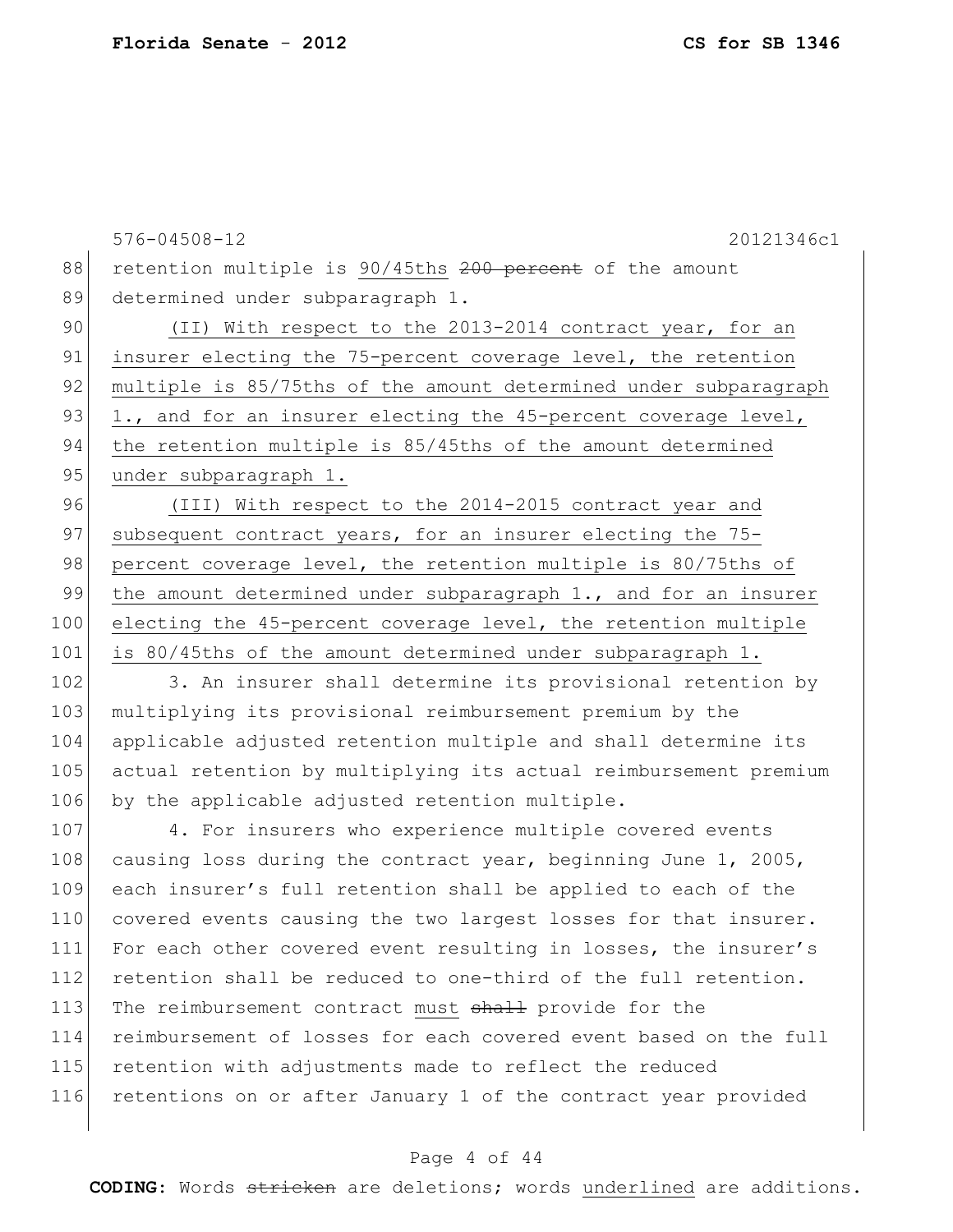|     | $576 - 04508 - 12$<br>20121346c1                                 |
|-----|------------------------------------------------------------------|
| 117 | the insurer reports its losses as specified in the reimbursement |
| 118 | contract.                                                        |
| 119 | (4) REIMBURSEMENT CONTRACTS.-                                    |
| 120 | $(b)$ 1. The contract shall contain a promise by the board to    |
| 121 | reimburse the insurer for a specified percentage 45 percent, 75  |
| 122 | percent, or 90 percent of its losses from each covered event in  |
| 123 | excess of the insurer's retention, plus 5 percent of the         |
| 124 | reimbursed losses to cover loss adjustment expenses. The         |
| 125 | available coverage levels are as follows:                        |
| 126 | a. For the 2012-2013 contract year, 90 percent, 75 percent,      |
| 127 | and 45 percent.                                                  |
| 128 | b. For the 2013-2014 contract year, 85 percent, 75 percent,      |
| 129 | and 45 percent.                                                  |
| 130 | c. For the 2014-2015 contract year and subsequent contract       |
| 131 | years, 80 percent, 75 percent, and 45 percent.                   |
| 132 | 2.a. The insurer must elect one of the percentage coverage       |
| 133 | levels specified in this paragraph and may, upon renewal of a    |
| 134 | reimbursement contract, elect a lower percentage coverage level  |
| 135 | if no revenue bonds issued under subsection (6) after a covered  |
| 136 | event are outstanding, or elect a higher percentage coverage     |
| 137 | level, regardless of whether or not revenue bonds are            |
| 138 | outstanding. All members of an insurer group must elect the same |
| 139 | percentage coverage level. A Any joint underwriting association, |
| 140 | risk apportionment plan, or other entity created under s.        |
| 141 | 627.351 must elect the maximum 90-percent coverage level         |
| 142 | available under subparagraph 1.                                  |
| 143 | b. In order to implement the phase-in of reduced coverage        |
| 144 | levels as provided in subparagraph 1., and notwithstanding sub-  |
| 145 | subparagraph a., if revenue bonds issued under subsection (6)    |

# Page 5 of 44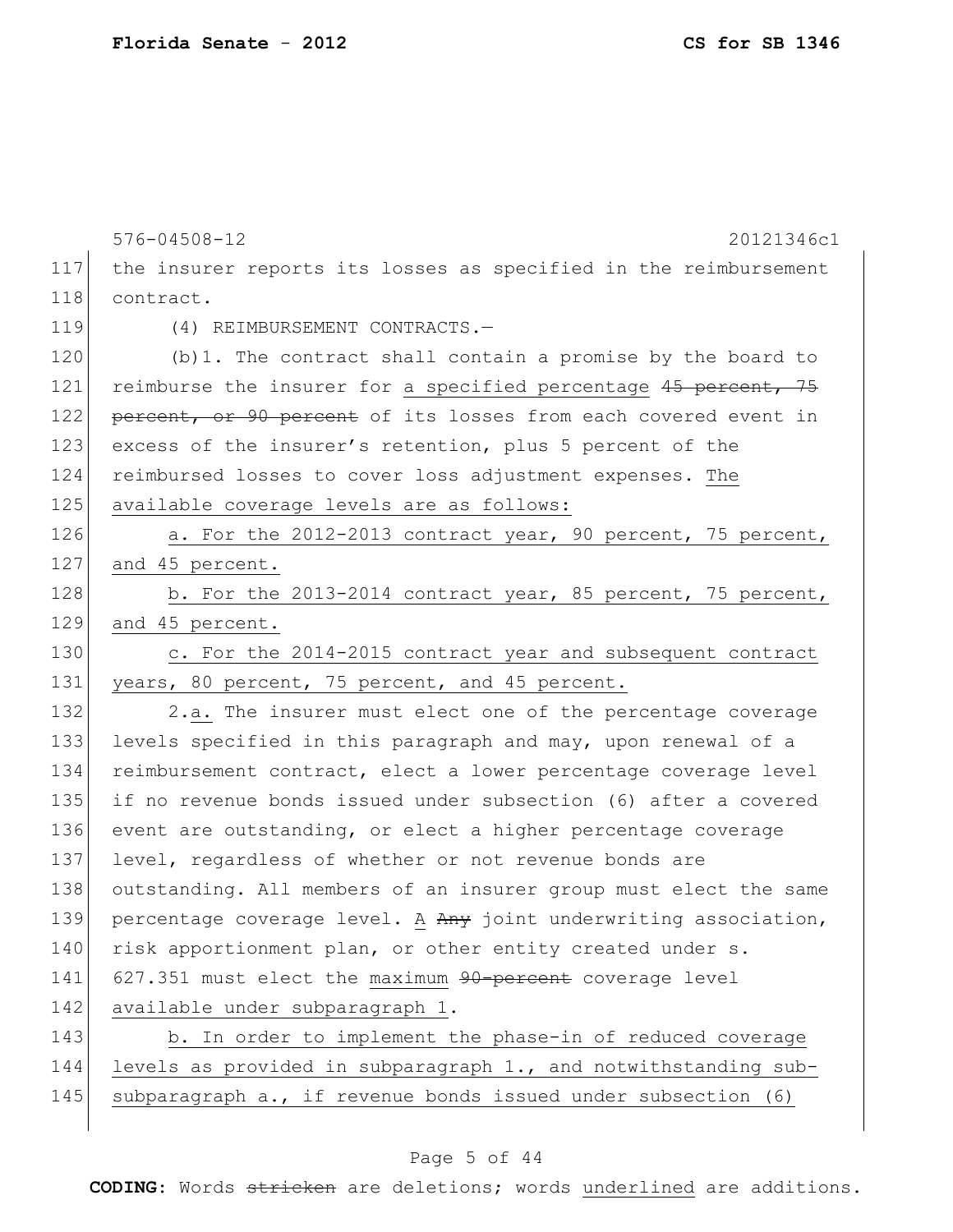|     | $576 - 04508 - 12$<br>20121346c1                                 |
|-----|------------------------------------------------------------------|
| 146 | after a covered event are outstanding and the insurer has        |
| 147 | elected the maximum coverage level available under subparagraph  |
| 148 | 1., the insurer must, upon renewal of the reimbursement          |
| 149 | contract, elect the maximum coverage level available under       |
| 150 | subparagraph 1. for the renewal contract year.                   |
| 151 | 3. The contract must shall provide that reimbursement            |
| 152 | amounts shall not be reduced by reinsurance paid or payable to   |
| 153 | the insurer from other sources.                                  |
| 154 | 4. Notwithstanding any other provision eontained in this         |
| 155 | section, the board shall make available to insurers that         |
| 156 | purchased coverage provided by this subparagraph in 2008,        |
| 157 | insurers qualifying as limited apportionment companies under s.  |
| 158 | $627.351(6)(c)$ , and insurers that have been approved to        |
| 159 | participate in the Insurance Capital Build-Up Incentive Program  |
| 160 | pursuant to s. 215.5595 a contract or contract addendum that     |
| 161 | provides an additional amount of reimbursement coverage of up to |
| 162 | \$10 million. The premium to be charged for this additional      |
| 163 | reimbursement coverage shall be 50 percent of the additional     |
| 164 | reimbursement coverage provided, which must shall include one    |
| 165 | prepaid reinstatement. The minimum retention level that an       |
| 166 | eligible participating insurer must retain associated with this  |
| 167 | additional coverage layer is 30 percent of the insurer's surplus |
| 168 | as of December 31, 2008, for the 2009-2010 contract year; as of  |
| 169 | December 31, 2009, for the 2010-2011 contract year; and as of    |
| 170 | December 31, 2010, for the 2011-2012 contract year. This         |
| 171 | coverage is shall be in addition to all other coverage that may  |
| 172 | be provided under this section. The coverage provided by the     |
| 173 | fund under this subparagraph is shall be in addition to the      |
| 174 | claims-paying capacity as defined in subparagraph $(c)$ 1., but  |
|     |                                                                  |

# Page 6 of 44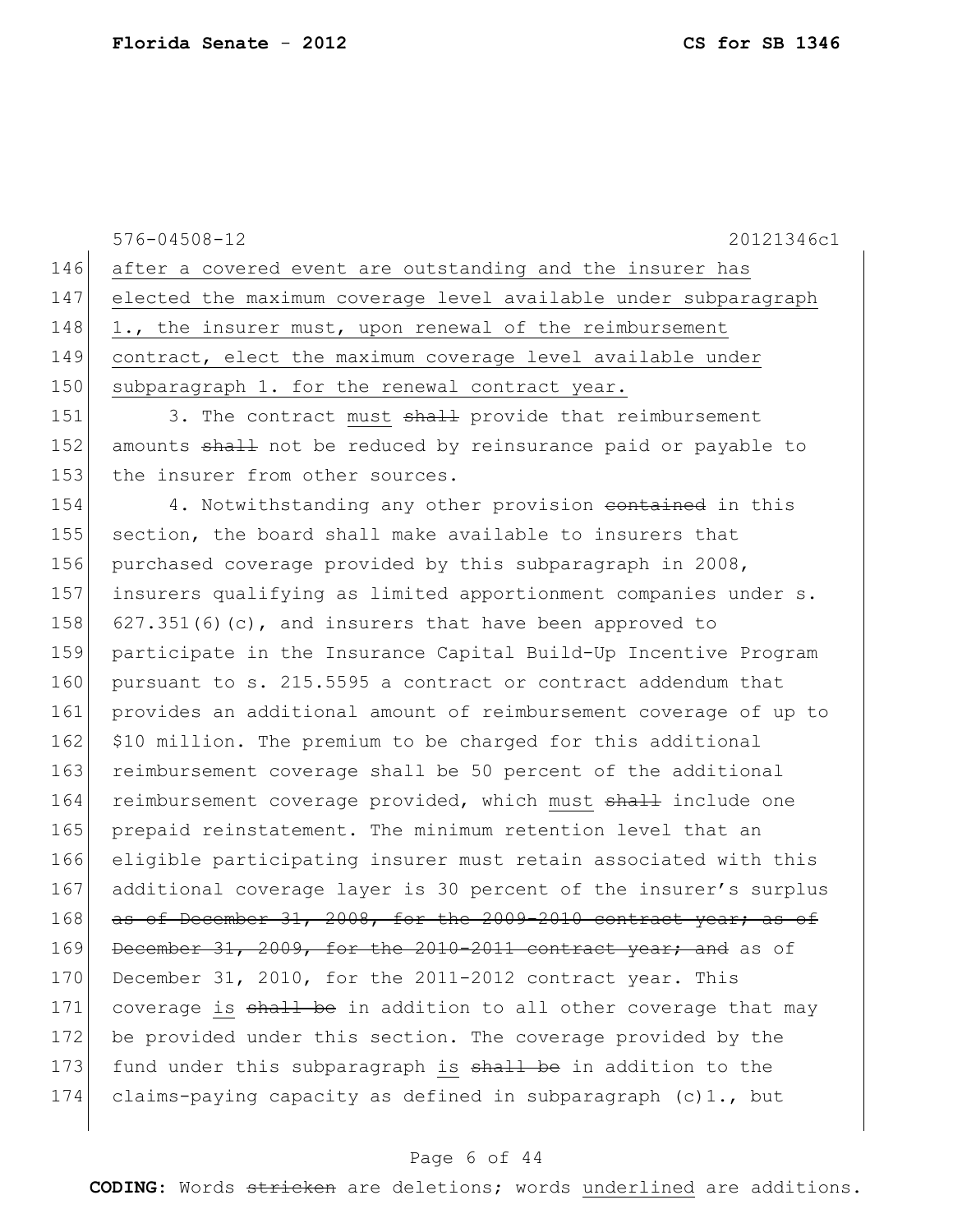|     | $576 - 04508 - 12$<br>20121346c1                                  |
|-----|-------------------------------------------------------------------|
| 175 | only with respect to those insurers that select the additional    |
| 176 | coverage option and meet the requirements of this subparagraph.   |
| 177 | The claims-paying capacity with respect to all other              |
| 178 | participating insurers and limited apportionment companies that   |
| 179 | do not select the additional coverage option shall be limited to  |
| 180 | their reimbursement premium's proportionate share of the actual   |
| 181 | claims-paying capacity otherwise defined in subparagraph $(c)$ 1. |
| 182 | and as provided for under the terms of the reimbursement          |
| 183 | contract. The optional coverage retention as specified shall be   |
| 184 | accessed before the mandatory coverage under the reimbursement    |
| 185 | contract, but once the limit of coverage selected under this      |
| 186 | option is exhausted, the insurer's retention under the mandatory  |
| 187 | coverage applies will apply. This coverage will apply and be      |
| 188 | paid concurrently with mandatory coverage. This subparagraph      |
| 189 | expires on May 31, 2012.                                          |
| 190 | (c)1. The contract must shall also provide that the               |
| 191 | obligation of the board with respect to all contracts covering a  |
| 192 | particular contract year shall not exceed the actual claims-      |
| 193 | paying capacity of the fund up to the limit specified in this     |
| 194 | subparagraph.                                                     |
| 195 | a. For the 2012-2013 contract year, the limit is \$17             |
| 196 | billion.                                                          |
| 197 | b. For the 2013-2014 contract year, the limit is \$16             |
| 198 | billion.                                                          |
| 199 | c. For the 2014-2015 contract year, the limit is \$15             |
| 200 | billion.                                                          |
| 201 | d. For contract years after the 2014-2015 contract year, if       |
| 202 | a limit of \$17 billion for that contract year, unless the board  |
| 203 | determines that there is sufficient estimated claims-paying       |
|     |                                                                   |

# Page 7 of 44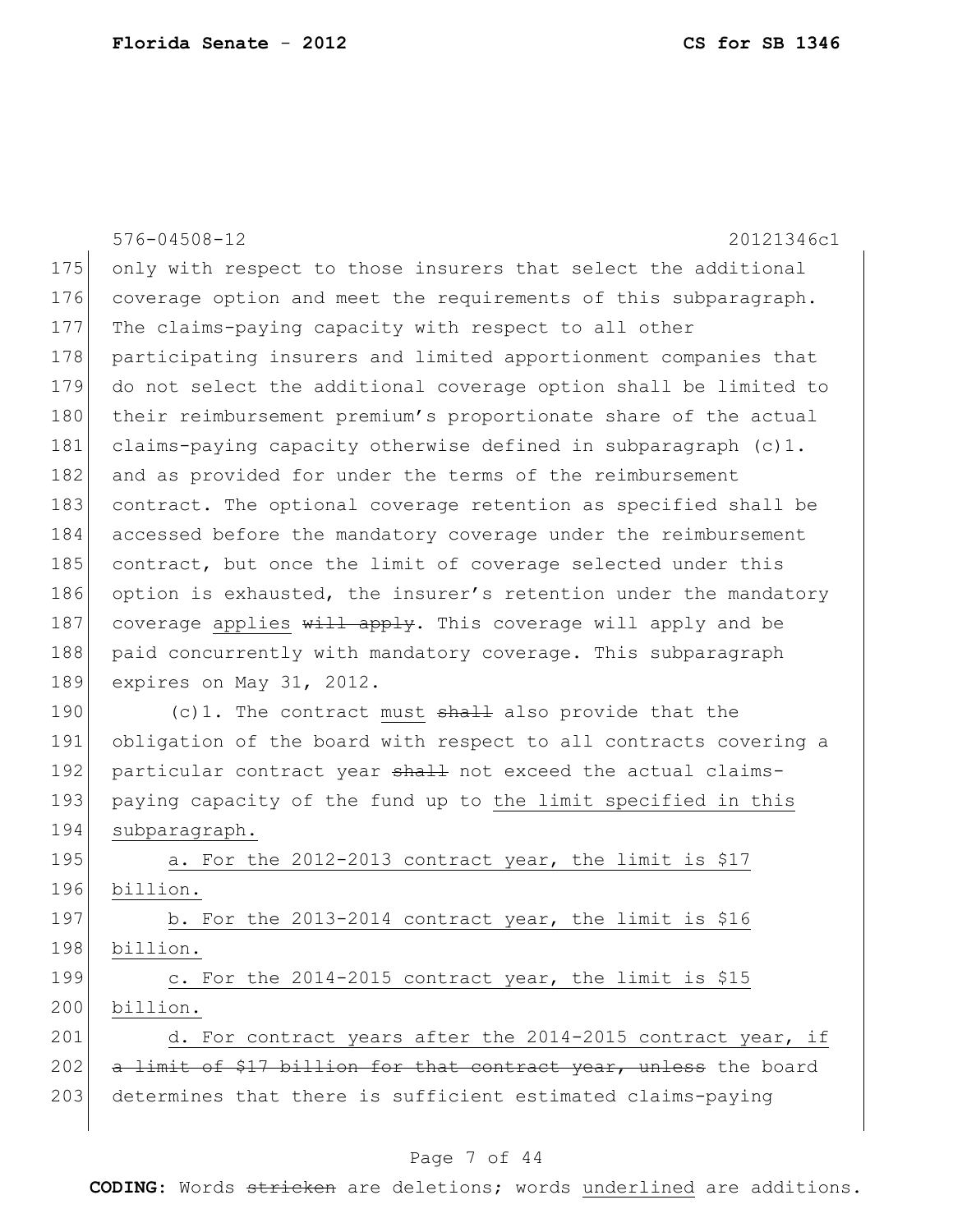576-04508-12 20121346c1 204 capacity to provide \$15  $$17$  billion of capacity for the current 205 contract year and an additional \$15  $$17$  billion of capacity for 206 subsequent contract years. If the board makes such a 207 determination, the estimated claims-paying capacity for the 208 particular contract year shall be determined by adding to the 209  $\mid$  \$15 \$47 billion limit one-half of the fund's estimated claims-210 paying capacity in excess of \$30  $$34$  billion. However, the 211 dollar growth in the limit may not increase in any year by an 212 amount greater than the dollar growth of the balance of the fund 213 as of December 31,  $\frac{1}{1}$  ess any premiums or interest attributable to 214  $optional coverage$ , as defined by rule, which occurred over the 215 prior calendar year.

216 2. In May and October of the contract year, the board shall 217 publish in the Florida Administrative Weekly a statement of the 218 fund's estimated borrowing capacity, the fund's estimated 219 claims-paying capacity, and the projected balance of the fund as 220 of December 31. After the end of each calendar year, the board 221 shall notify insurers of the estimated borrowing capacity, 222 estimated claims-paying capacity, and the balance of the fund as 223 of December 31 to provide insurers with data necessary to assist 224 them in determining their retention and projected payout from 225 the fund for loss reimbursement purposes. In conjunction with 226 the development of the premium formula<sub>r</sub> as provided  $f$ or in 227 subsection (5), the board shall publish factors or multiples 228 that assist insurers in determining their retention and 229 projected payout for the next contract year. For all regulatory 230 and reinsurance purposes, an insurer may calculate its projected 231 payout from the fund as its share of the total fund premium for 232 the current contract year multiplied by the sum of the projected

# Page 8 of 44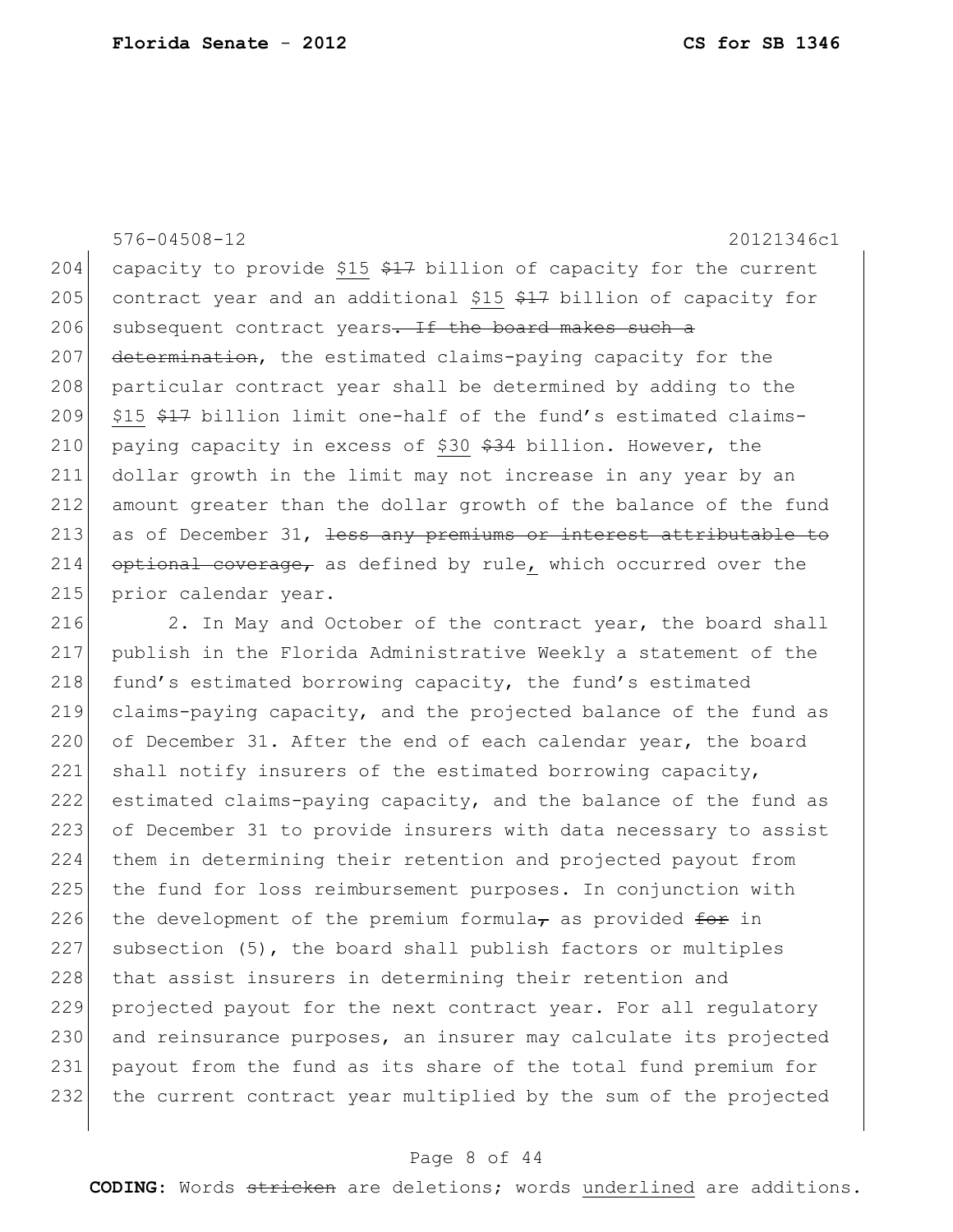576-04508-12 20121346c1 233 balance of the fund as of December 31 and the estimated 234 borrowing capacity for that contract year as reported under this 235 subparagraph. 236 Section 2. Paragraphs  $(b)$ ,  $(c)$ ,  $(q)$ , and  $(w)$  of subsection 237 (6) of section 627.351, Florida Statutes, are amended to read: 238 627.351 Insurance risk apportionment plans.-239 (6) CITIZENS PROPERTY INSURANCE CORPORATION.— 240 (b) 1. All insurers authorized to write one or more subject 241 lines of business in this state are subject to assessment by the 242 corporation and, for the purposes of this subsection, are 243 referred to collectively as "assessable insurers." Insurers 244 writing one or more subject lines of business in this state 245 pursuant to part VIII of chapter 626 are not assessable 246 insurers, but insureds who procure one or more subject lines of 247 business in this state pursuant to part VIII of chapter 626 are 248 subject to assessment by the corporation and are referred to 249 collectively as "assessable insureds." An insurer's assessment 250 liability begins on the first day of the calendar year following 251 the year in which the insurer was issued a certificate of 252 authority to transact insurance for subject lines of business in 253 this state and terminates 1 year after the end of the first 254 calendar year during which the insurer no longer holds a 255 certificate of authority to transact insurance for subject lines 256 of business in this state.

257 2.a. All revenues, assets, liabilities, losses, and 258 expenses of the corporation shall be divided into three separate 259 accounts as follows:

260 (I) A personal lines account for personal residential 261 policies issued by the corporation, or issued by the Residential

# Page 9 of 44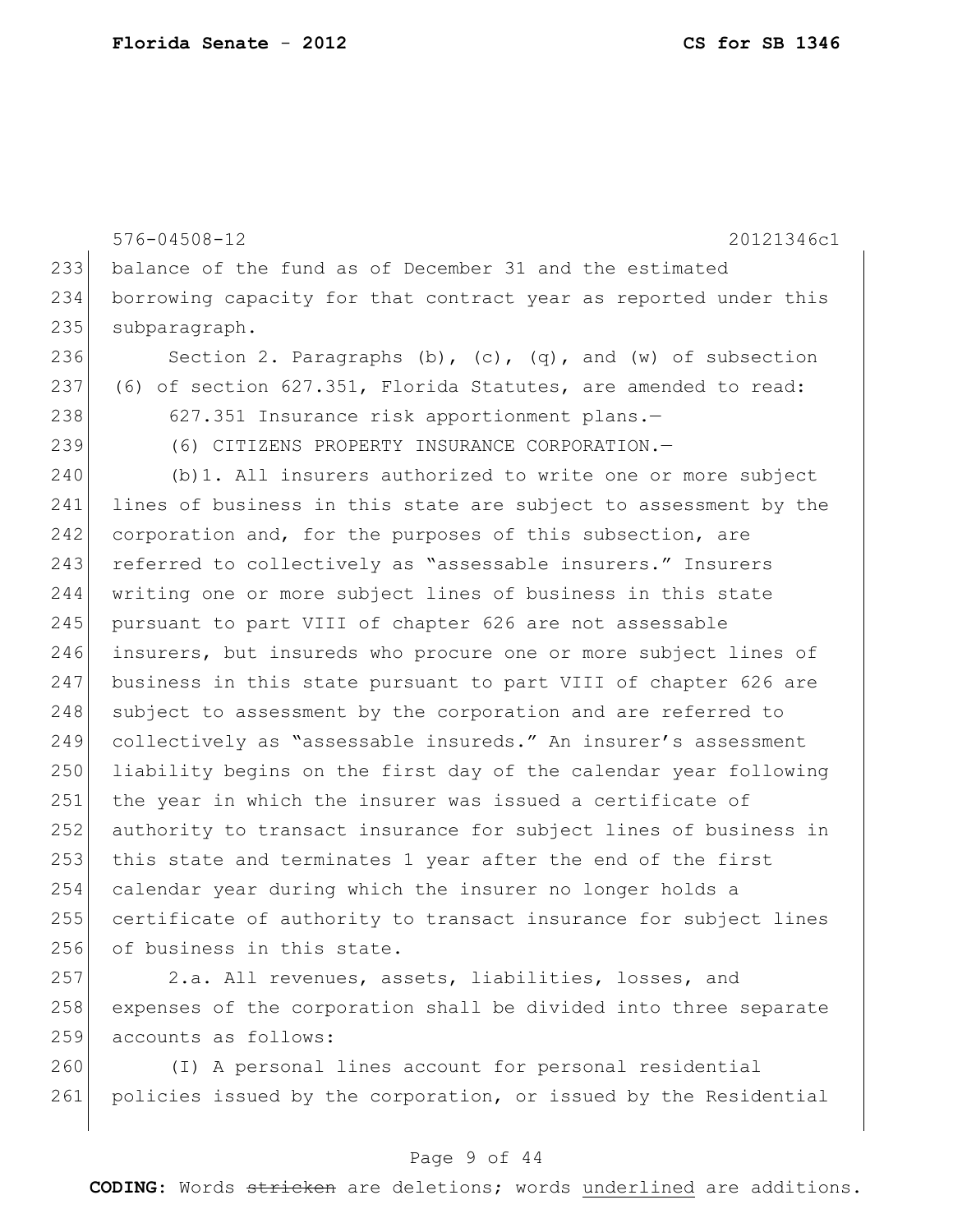576-04508-12 20121346c1 262 Property and Casualty Joint Underwriting Association and renewed 263 by the corporation, which provides comprehensive, multiperil 264 coverage on risks that are not located in areas eligible for 265 coverage by the Florida Windstorm Underwriting Association as 266 those areas were defined on January 1, 2002, and for policies 267 that do not provide coverage for the peril of wind on risks that 268 are located in such areas;

 (II) A commercial lines account for commercial residential 270 and commercial nonresidential policies issued by the corporation, or issued by the Residential Property and Casualty 272 Joint Underwriting Association and renewed by the corporation, which provides coverage for basic property perils on risks that are not located in areas eligible for coverage by the Florida Windstorm Underwriting Association as those areas were defined on January 1, 2002, and for policies that do not provide coverage for the peril of wind on risks that are located in such 278 areas; and

279 (III) A coastal account for personal residential policies 280 and commercial residential and commercial nonresidential 281 property policies issued by the corporation, or transferred to 282 the corporation, which provides coverage for the peril of wind 283 on risks that are located in areas eligible for coverage by the 284 Florida Windstorm Underwriting Association as those areas were 285 defined on January 1, 2002. The corporation may offer policies 286 that provide multiperil coverage and the corporation shall 287 continue to offer policies that provide coverage only for the 288 peril of wind for risks located in areas eligible for coverage 289 in the coastal account. In issuing multiperil coverage, the 290 corporation may use its approved policy forms and rates for the

## Page 10 of 44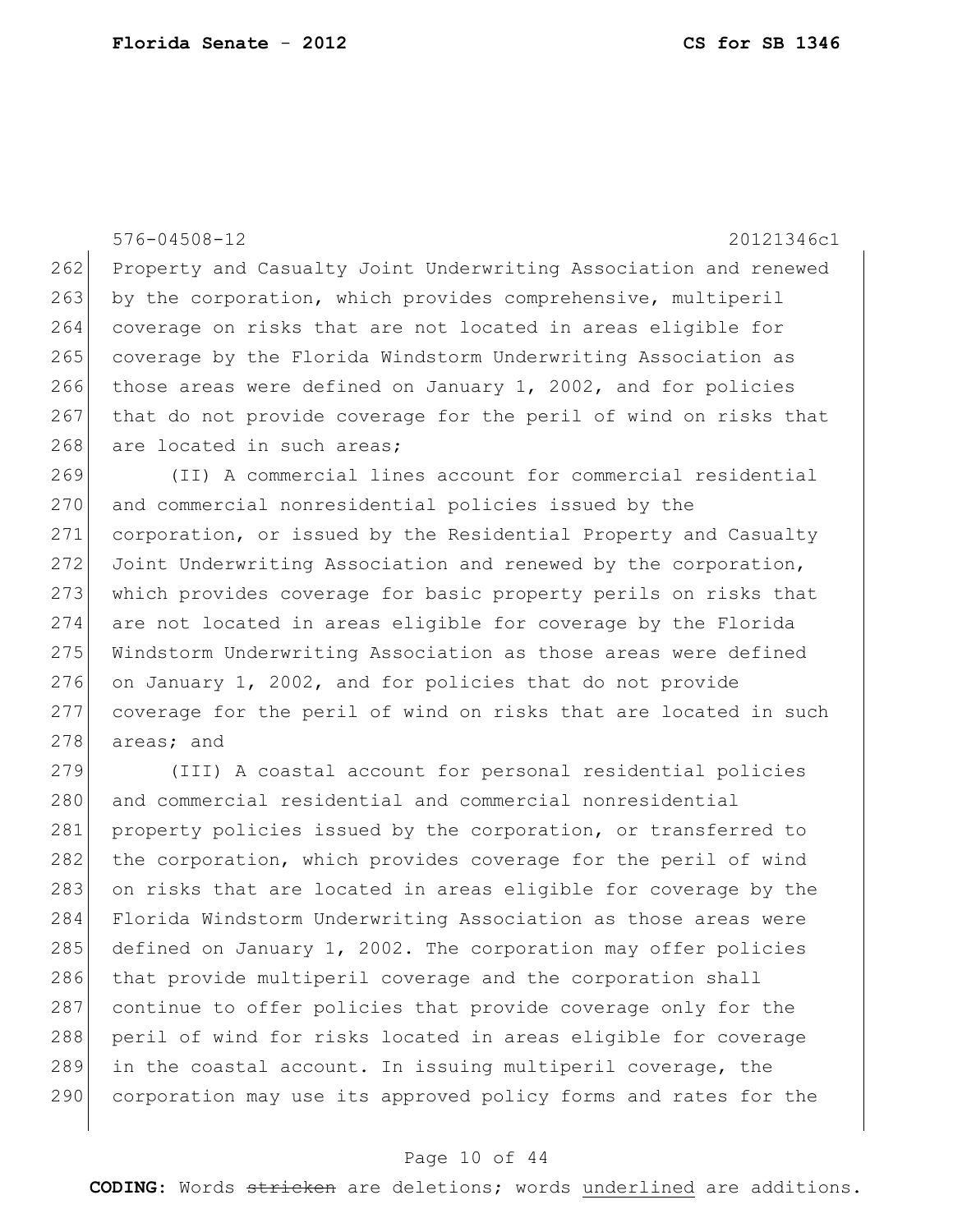576-04508-12 20121346c1 personal lines account. An applicant or insured who is eligible 292 to purchase a multiperil policy from the corporation may purchase a multiperil policy from an authorized insurer without prejudice to the applicant's or insured's eligibility to 295 prospectively purchase a policy that provides coverage only for 296 the peril of wind from the corporation. An applicant or insured 297 who is eligible for a corporation policy that provides coverage 298 only for the peril of wind may elect to purchase or retain such policy and also purchase or retain coverage excluding wind from an authorized insurer without prejudice to the applicant's or insured's eligibility to prospectively purchase a policy that provides multiperil coverage from the corporation. It is the 303 goal of the Legislature that there be an overall average savings of 10 percent or more for a policyholder who currently has a wind-only policy with the corporation, and an ex-wind policy 306 with a voluntary insurer or the corporation, and who obtains a multiperil policy from the corporation. It is the intent of the Legislature that the offer of multiperil coverage in the coastal account be made and implemented in a manner that does not 310 adversely affect the tax-exempt status of the corporation or creditworthiness of or security for currently outstanding financing obligations or credit facilities of the coastal account, the personal lines account, or the commercial lines account. The coastal account must also include quota share primary insurance under subparagraph (c)2. The area eligible for coverage under the coastal account also includes the area within Port Canaveral, which is bordered on the south by the City of 318 Cape Canaveral, bordered on the west by the Banana River, and bordered on the north by Federal Government property.

## Page 11 of 44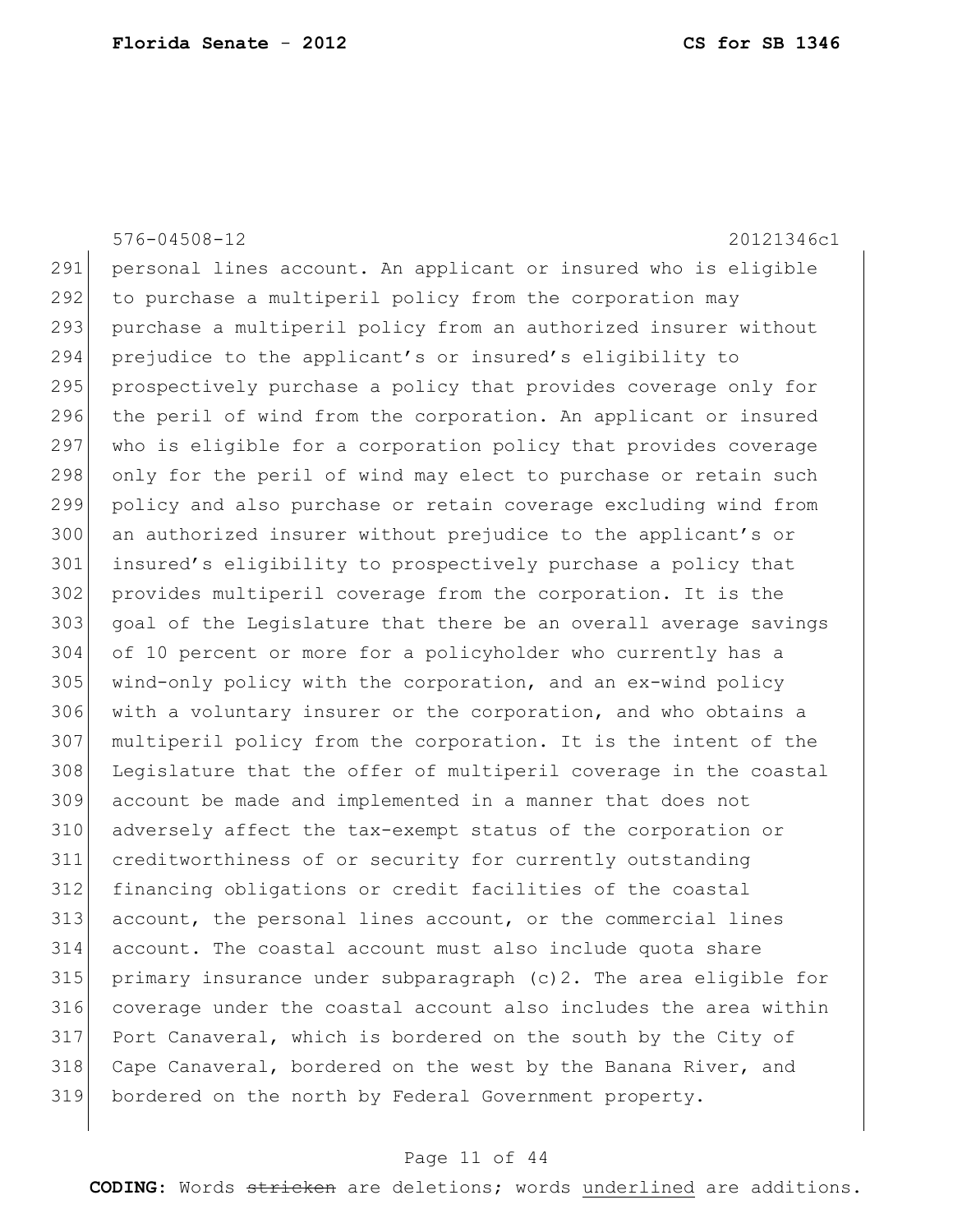576-04508-12 20121346c1

320 b. The three separate accounts must be maintained as long as financing obligations entered into by the Florida Windstorm Underwriting Association or Residential Property and Casualty Joint Underwriting Association are outstanding, in accordance with the terms of the corresponding financing documents. If the financing obligations are no longer outstanding, the corporation 326 may use a single account for all revenues, assets, liabilities, losses, and expenses of the corporation. Consistent with this subparagraph and prudent investment policies that minimize the cost of carrying debt, the board shall exercise its best efforts 330 to retire existing debt or obtain the approval of necessary parties to amend the terms of existing debt, so as to structure the most efficient plan to consolidate the three separate accounts into a single account.

 c. Creditors of the Residential Property and Casualty Joint Underwriting Association and the accounts specified in sub-sub-336 subparagraphs a. (I) and (II) may have a claim against, and recourse to, those accounts and no claim against, or recourse 338 to, the account referred to in sub-sub-subparagraph  $a \cdot (III)$ . Creditors of the Florida Windstorm Underwriting Association have a claim against, and recourse to, the account referred to in sub-sub-subparagraph a.(III) and no claim against, or recourse to, the accounts referred to in sub-sub-subparagraphs a. (I) and (II).

 d. Revenues, assets, liabilities, losses, and expenses not attributable to particular accounts shall be prorated among the accounts.

 e. The Legislature finds that the revenues of the corporation are revenues that are necessary to meet the

## Page 12 of 44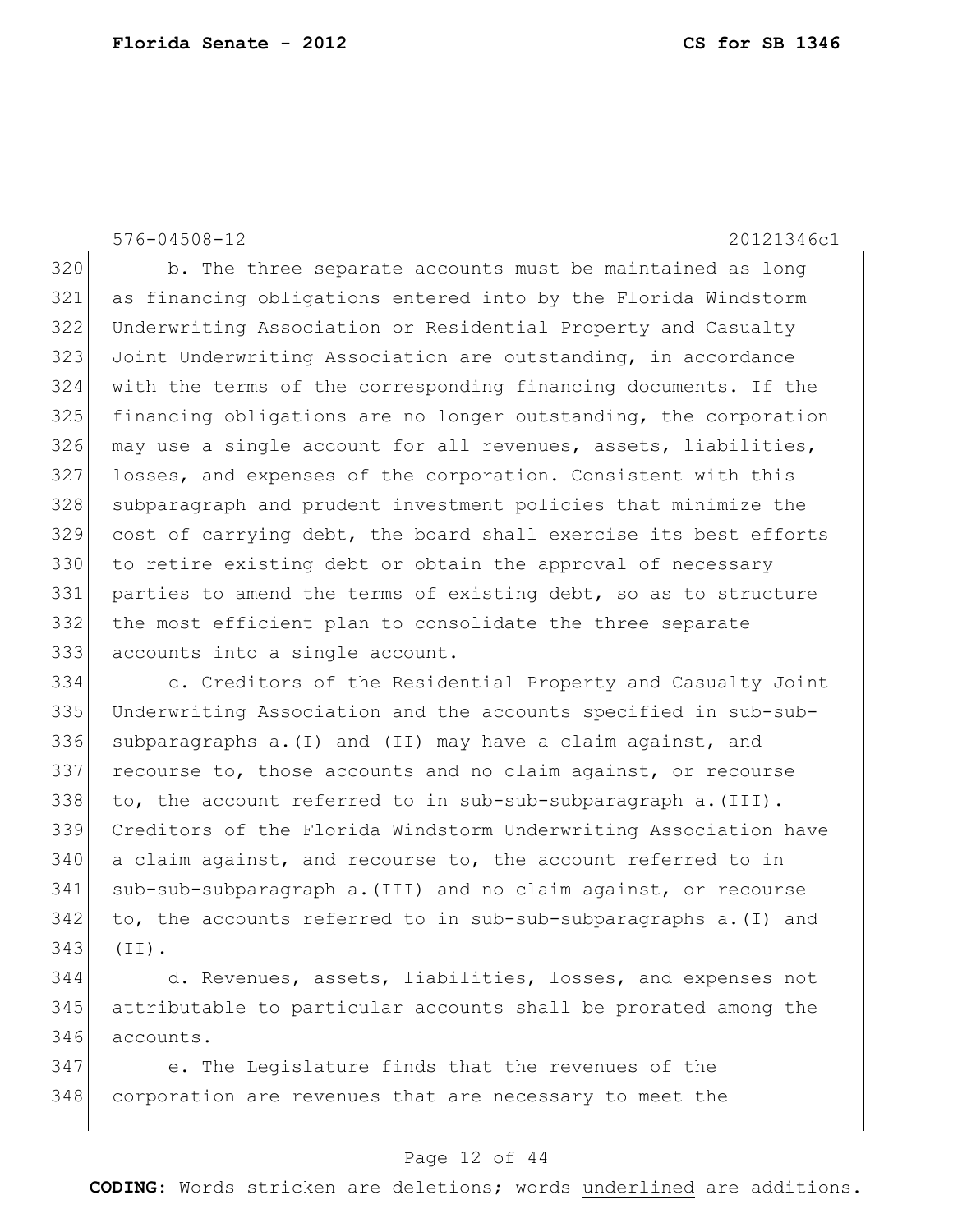576-04508-12 20121346c1 requirements set forth in documents authorizing the issuance of 350 bonds under this subsection. 351 f. No part of The income of the corporation may not inure 352 to the benefit of any private person. 3. With respect to a deficit in an account: a. After accounting for the Citizens policyholder surcharge 355 imposed under sub-subparagraph i.  $h$ ., if the remaining projected deficit incurred in the coastal account in a particular calendar year: (I) Is not greater than 2  $\theta$  percent of the aggregate statewide direct written premium for the subject lines of 360 business for the prior calendar year, the entire deficit shall be recovered through regular assessments of assessable insurers under paragraph (q) and assessable insureds. (II) Exceeds 2 6 percent of the aggregate statewide direct written premium for the subject lines of business for the prior calendar year, the corporation shall levy regular assessments on assessable insurers under paragraph (q) and on assessable 367 insureds in an amount equal to the greater of  $2\,6$  percent of the projected deficit or 2  $6$  percent of the aggregate statewide direct written premium for the subject lines of business for the prior calendar year. Any remaining projected deficit shall be recovered through emergency assessments under sub-subparagraph d.  $e_{\tau}$  b. Each assessable insurer's share of the amount being assessed under sub-subparagraph a. must be in the proportion that the assessable insurer's direct written premium for the

376 subject lines of business for the year preceding the assessment bears to the aggregate statewide direct written premium for the

## Page 13 of 44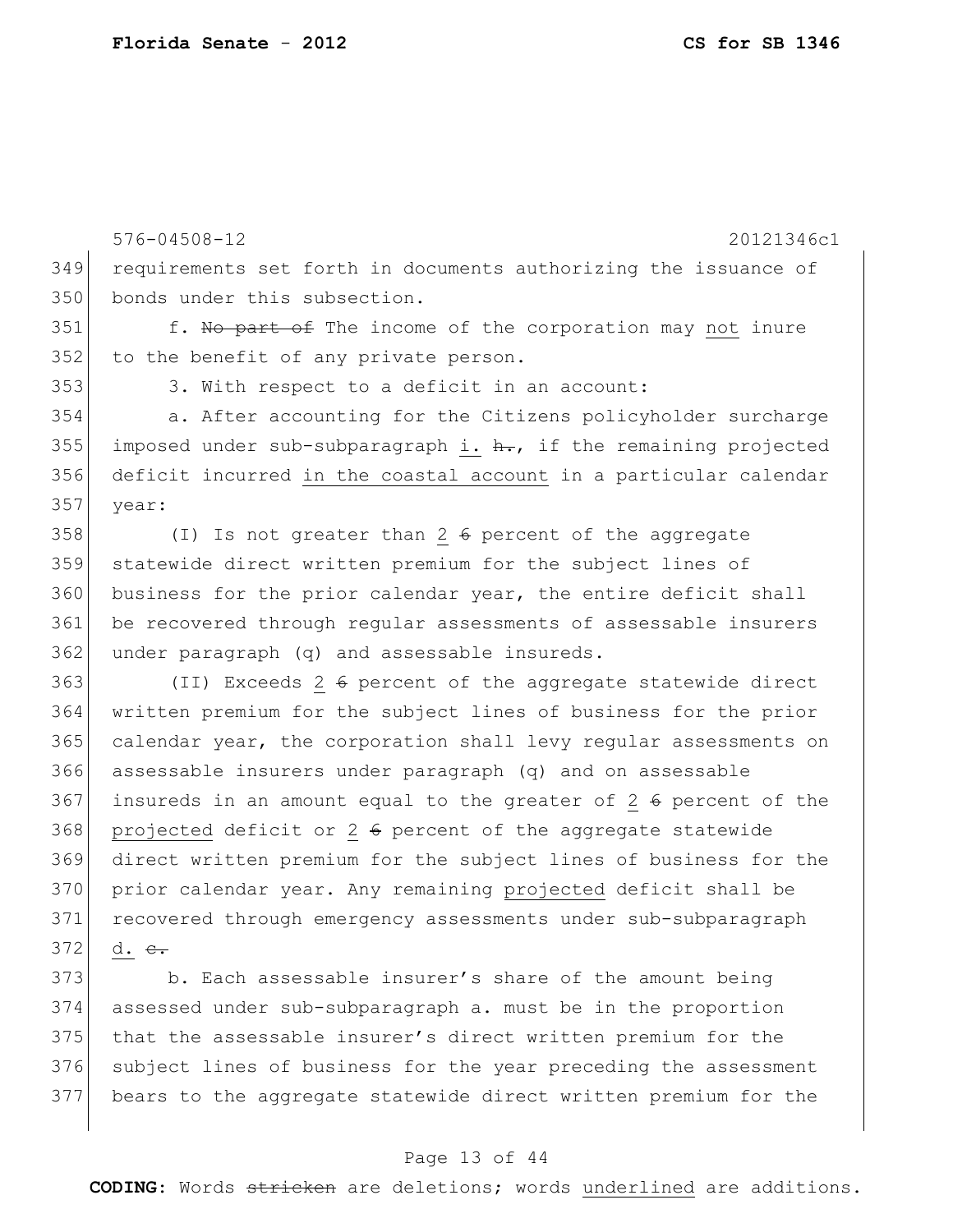576-04508-12 20121346c1 378 subject lines of business for that year. The assessment 379 percentage applicable to each assessable insured is the ratio of 380 the amount being assessed under sub-subparagraph a. to the 381 aggregate statewide direct written premium for the subject lines 382 of business for the prior year. Assessments levied by the 383 corporation on assessable insurers under sub-subparagraph a. 384 must be paid as required by the corporation's plan of operation 385 and paragraph (q). Assessments levied by the corporation on 386 assessable insureds under sub-subparagraph a. shall be collected 387 by the surplus lines agent at the time the surplus lines agent 388 collects the surplus lines tax required by s. 626.932, and paid 389 to the Florida Surplus Lines Service Office at the time the 390 surplus lines agent pays the surplus lines tax to that office. 391 Upon receipt of regular assessments from surplus lines agents, 392 | the Florida Surplus Lines Service Office shall transfer the 393 assessments directly to the corporation as determined by the 394 corporation.

395 c. After accounting for the Citizens policyholder surcharge imposed under sub-subparagraph i., the remaining projected deficits in the personal lines account and in the commercial lines account in a particular calendar year shall be recovered through emergency assessments under sub-subparagraph d.

400 d.c. Upon a determination by the board of governors that a 401 projected deficit in an account exceeds the amount that is 402 expected to will be recovered through regular assessments under 403 sub-subparagraph a., plus the amount that is expected to be 404 recovered through surcharges under sub-subparagraph i.  $h_{\tau}$ , the 405 board, after verification by the office, shall levy emergency 406 assessments for as many years as necessary to cover the

## Page 14 of 44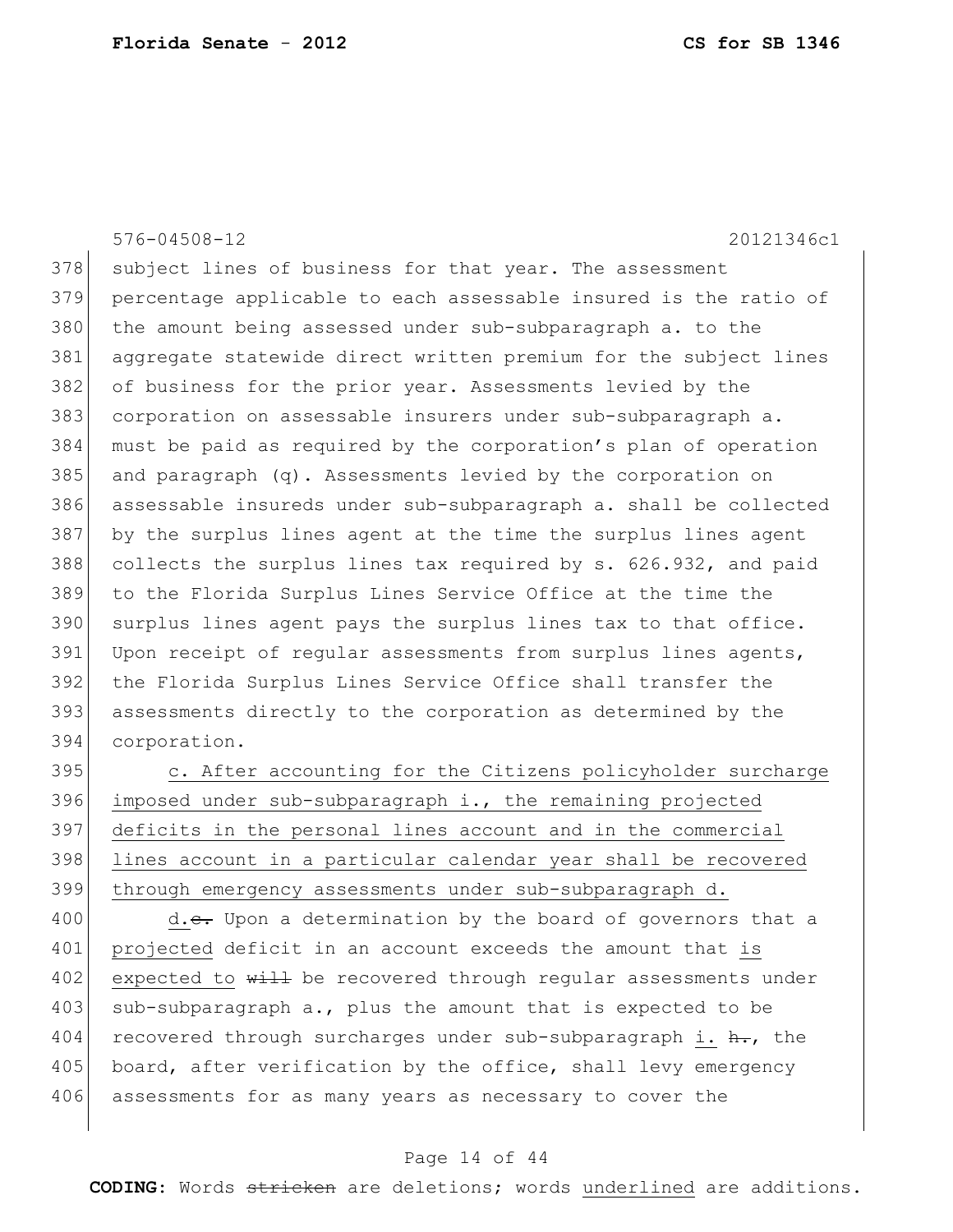576-04508-12 20121346c1 407 deficits, to be collected by assessable insurers and the 408 corporation and collected from assessable insureds upon issuance 409 or renewal of policies for subject lines of business, excluding 410 | National Flood Insurance policies. The amount collected in a 411 particular year must be a uniform percentage of that year's 412 direct written premium for subject lines of business and all 413 accounts of the corporation, excluding National Flood Insurance 414 Program policy premiums, as annually determined by the board and 415 verified by the office. The office shall verify the arithmetic 416 calculations involved in the board's determination within 30 417 days after receipt of the information on which the determination 418 was based. The office shall notify assessable insurers and the 419 Florida Surplus Lines Service Office of the date on which 420 assessable insurers shall begin to collect and assessable 421 insureds shall begin to pay such assessment. The date may be not 422 less than 90 days after the date the corporation levies 423 emergency assessments pursuant to this sub-subparagraph. 424 Notwithstanding any other provision of law, the corporation and 425 each assessable insurer that writes subject lines of business 426 shall collect emergency assessments from its policyholders 427 without such obligation being affected by any credit, 428 limitation, exemption, or deferment. Emergency assessments 429 levied by the corporation on assessable insureds shall be 430 collected by the surplus lines agent at the time the surplus 431 lines agent collects the surplus lines tax required by s. 432 626.932 and paid to the Florida Surplus Lines Service Office at 433 the time the surplus lines agent pays the surplus lines tax to 434 | that office. The emergency assessments collected shall be 435 transferred directly to the corporation on a periodic basis as

## Page 15 of 44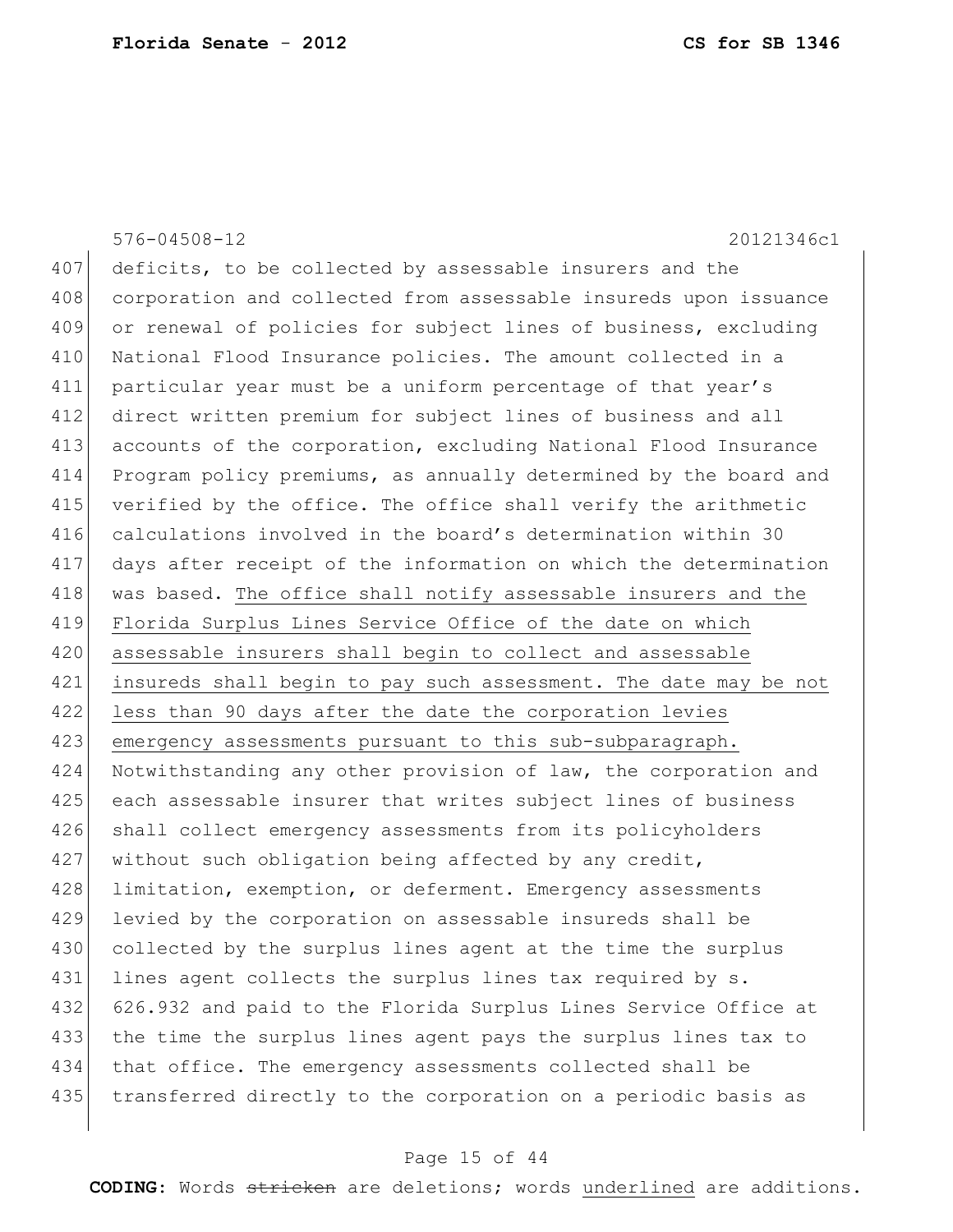576-04508-12 20121346c1 436 determined by the corporation and held by the corporation solely 437 in the applicable account. The aggregate amount of emergency 438 assessments levied for an account under this sub-subparagraph in 439 any calendar year may be less than but not exceed the greater of 440 10 percent of the amount needed to cover the deficit, plus 441 interest, fees, commissions, required reserves, and other costs 442 associated with financing the original deficit, or 10 percent of 443 the aggregate statewide direct written premium for subject lines 444 of business and all accounts of the corporation for the prior 445 year, plus interest, fees, commissions, required reserves, and 446 other costs associated with financing the deficit.

447 e.<del>d.</del> The corporation may pledge the proceeds of 448 assessments, projected recoveries from the Florida Hurricane 449 Catastrophe Fund, other insurance and reinsurance recoverables, 450 policyholder surcharges and other surcharges, and other funds 451 available to the corporation as the source of revenue for and to 452 secure bonds issued under paragraph  $(q)$ , bonds or other 453 indebtedness issued under subparagraph (c)3., or lines of credit 454 or other financing mechanisms issued or created under this 455 subsection, or to retire any other debt incurred as a result of 456 deficits or events giving rise to deficits, or in any other way 457 that the board determines will efficiently recover such 458 deficits. The purpose of the lines of credit or other financing 459 mechanisms is to provide additional resources to assist the 460 corporation in covering claims and expenses attributable to a 461 catastrophe. As used in this subsection, the term "assessments" 462 includes regular assessments under sub-subparagraph a. or  $463$  subparagraph (q)1. and emergency assessments under sub-464 subparagraph d. Emergency assessments collected under sub-

#### Page 16 of 44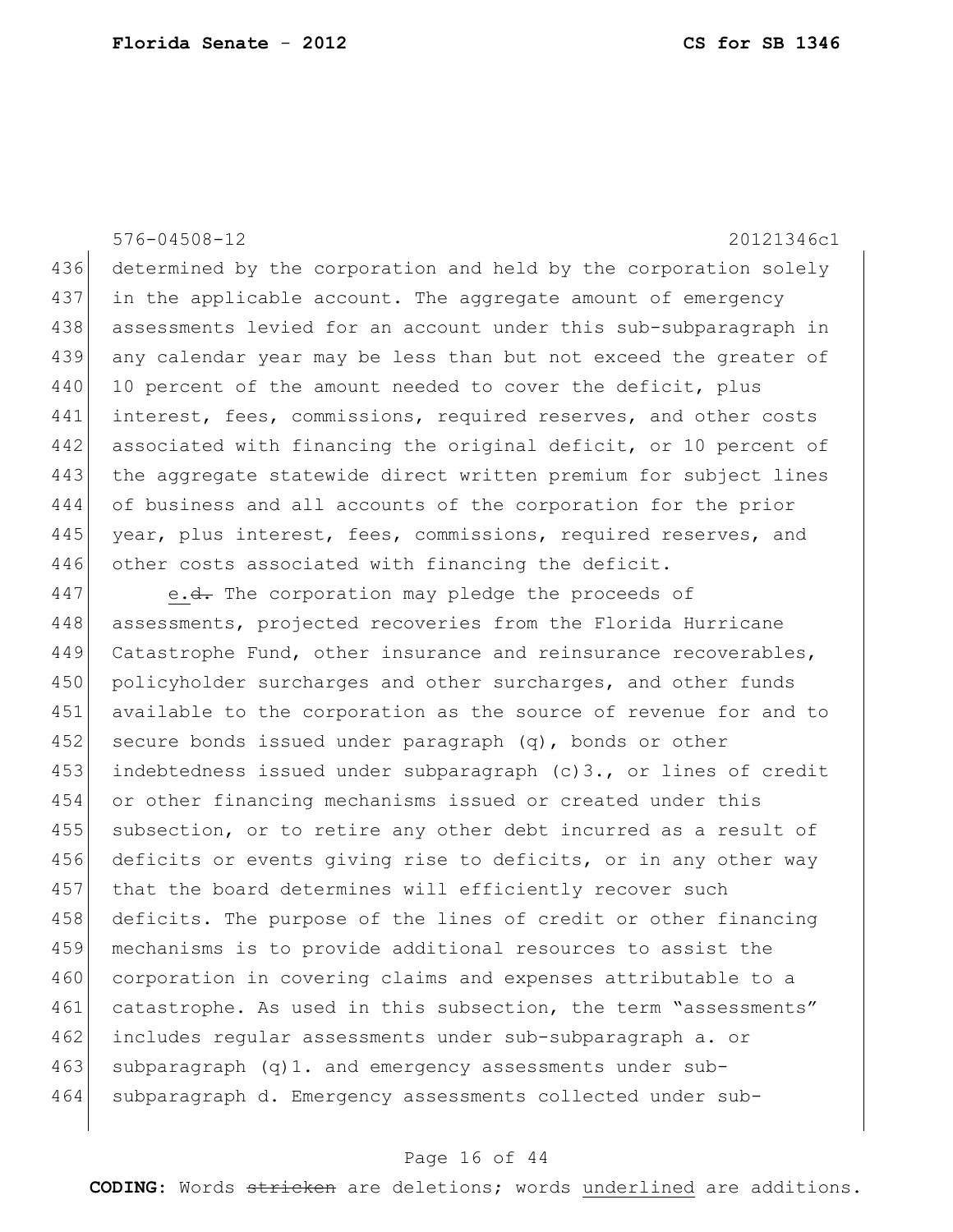576-04508-12 20121346c1

465 subparagraph d. are not part of an insurer's rates, are not 466 premium, and are not subject to premium tax, fees, or 467 commissions; however, failure to pay the emergency assessment 468 shall be treated as failure to pay premium. The emergency 469 assessments under sub-subparagraph d.  $e$ . shall continue as long 470 as any bonds issued or other indebtedness incurred with respect 471 to a deficit for which the assessment was imposed remain 472 outstanding, unless adequate provision has been made for the 473 payment of such bonds or other indebtedness pursuant to the 474 documents governing such bonds or indebtedness.

475 f.e. As used in this subsection for purposes of any deficit 476 incurred on or after January 25, 2007, the term "subject lines 477 of business" means insurance written by assessable insurers or 478 procured by assessable insureds for all property and casualty 479 lines of business in this state, but not including workers' 480 compensation or medical malpractice. As used in this sub-481 subparagraph, the term "property and casualty lines of business" 482 includes all lines of business identified on Form 2, Exhibit of 483 Premiums and Losses, in the annual statement required of 484 authorized insurers under s. 624.424 and any rule adopted under 485 this section, except for those lines identified as accident and 486 health insurance and except for policies written under the 487 National Flood Insurance Program or the Federal Crop Insurance 488 Program. For purposes of this sub-subparagraph, the term 489 "workers' compensation" includes both workers' compensation 490 insurance and excess workers' compensation insurance.

491  $q.f.$  The Florida Surplus Lines Service Office shall 492 determine annually the aggregate statewide written premium in 493 subject lines of business procured by assessable insureds and

## Page 17 of 44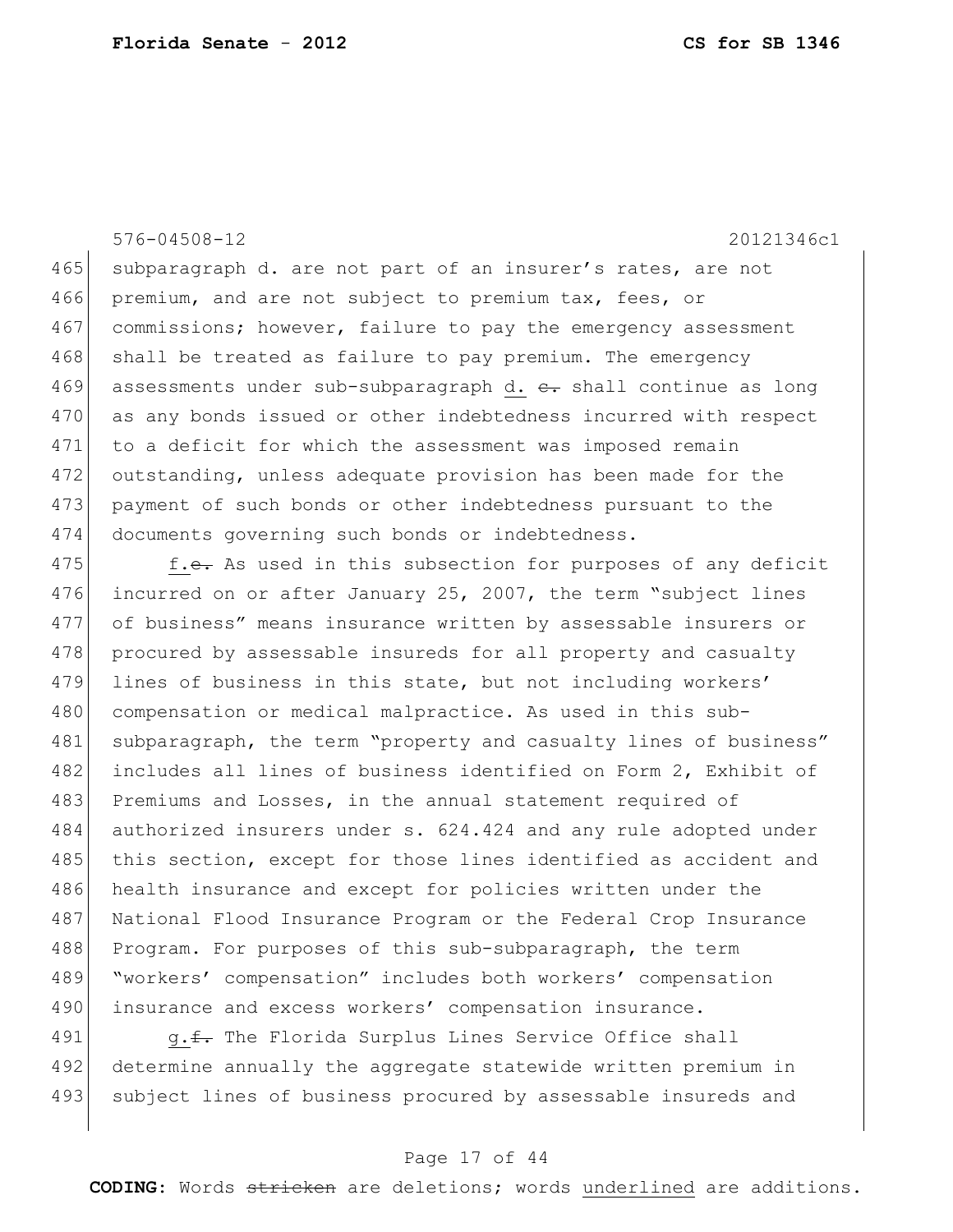576-04508-12 20121346c1 494 report that information to the corporation in a form and at a 495 time the corporation specifies to ensure that the corporation 496 can meet the requirements of this subsection and the 497 corporation's financing obligations. 498 h.<del>g.</del> The Florida Surplus Lines Service Office shall verify 499 the proper application by surplus lines agents of assessment 500 percentages for regular assessments and emergency assessments 501 levied under this subparagraph on assessable insureds and assist 502 the corporation in ensuring the accurate, timely collection and 503 payment of assessments by surplus lines agents as required by 504 the corporation. 505 i.h. If a deficit is incurred in any account In 2008 or 506 thereafter, upon a determination by the board of governors that 507 an account has a projected deficit, the board shall levy a 508 Citizens policyholder surcharge against all policyholders of the 509 corporation. 510 (I) The surcharge shall be levied as a uniform percentage 511 of the premium for the policy of up to 15 percent of such 512 premium, which funds shall be used to offset the deficit.

 (II) The surcharge is payable upon cancellation or termination of the policy, upon renewal of the policy, or upon issuance of a new policy by the corporation within the first 12 months after the date of the levy or the period of time 517 | necessary to fully collect the surcharge amount.

518 (III) The corporation may not levy any regular assessments 519 under paragraph (q) pursuant to sub-subparagraph a. or sub-520 subparagraph b. with respect to a particular year's deficit 521 until the corporation has first levied the full amount of the 522 surcharge authorized by this sub-subparagraph.

## Page 18 of 44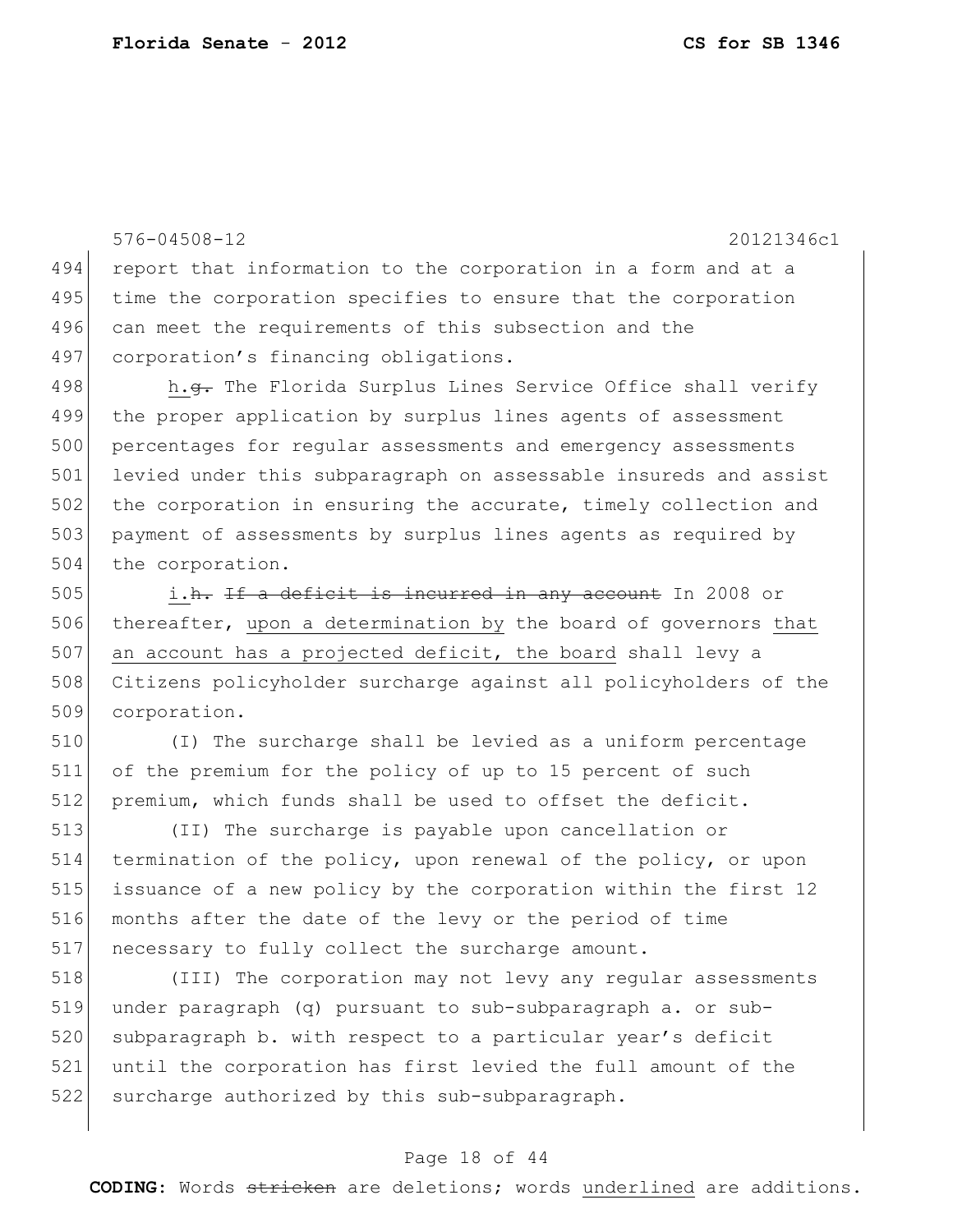576-04508-12 20121346c1 523 (IV) The surcharge is not considered premium and is not 524 subject to commissions, fees, or premium taxes. However, failure 525 to pay the surcharge shall be treated as failure to pay premium.  $526$  j.i. If the amount of any assessments or surcharges 527 collected from corporation policyholders, assessable insurers or 528 their policyholders, or assessable insureds exceeds the amount 529 of the deficits, such excess amounts shall be remitted to and 530 retained by the corporation in a reserve to be used by the 531 corporation, as determined by the board of governors and 532 approved by the office, to pay claims or reduce any past, 533 present, or future plan-year deficits or to reduce outstanding 534 debt. 535 (c) The corporation's plan of operation: 536 1. Must provide for adoption of residential property and 537 casualty insurance policy forms and commercial residential and

538 | nonresidential property insurance forms, which must be approved 539 by the office before use. The corporation shall adopt the 540 following policy forms:

 a. Standard personal lines policy forms that are comprehensive multiperil policies providing full coverage of a residential property equivalent to the coverage provided in the private insurance market under an HO-3, HO-4, or HO-6 policy.

545 b. Basic personal lines policy forms that are policies 546 similar to an HO-8 policy or a dwelling fire policy that provide 547 coverage meeting the requirements of the secondary mortgage 548 market, but which is more limited than the coverage under a 549 standard policy.

550 c. Commercial lines residential and nonresidential policy 551 forms that are generally similar to the basic perils of full

# Page 19 of 44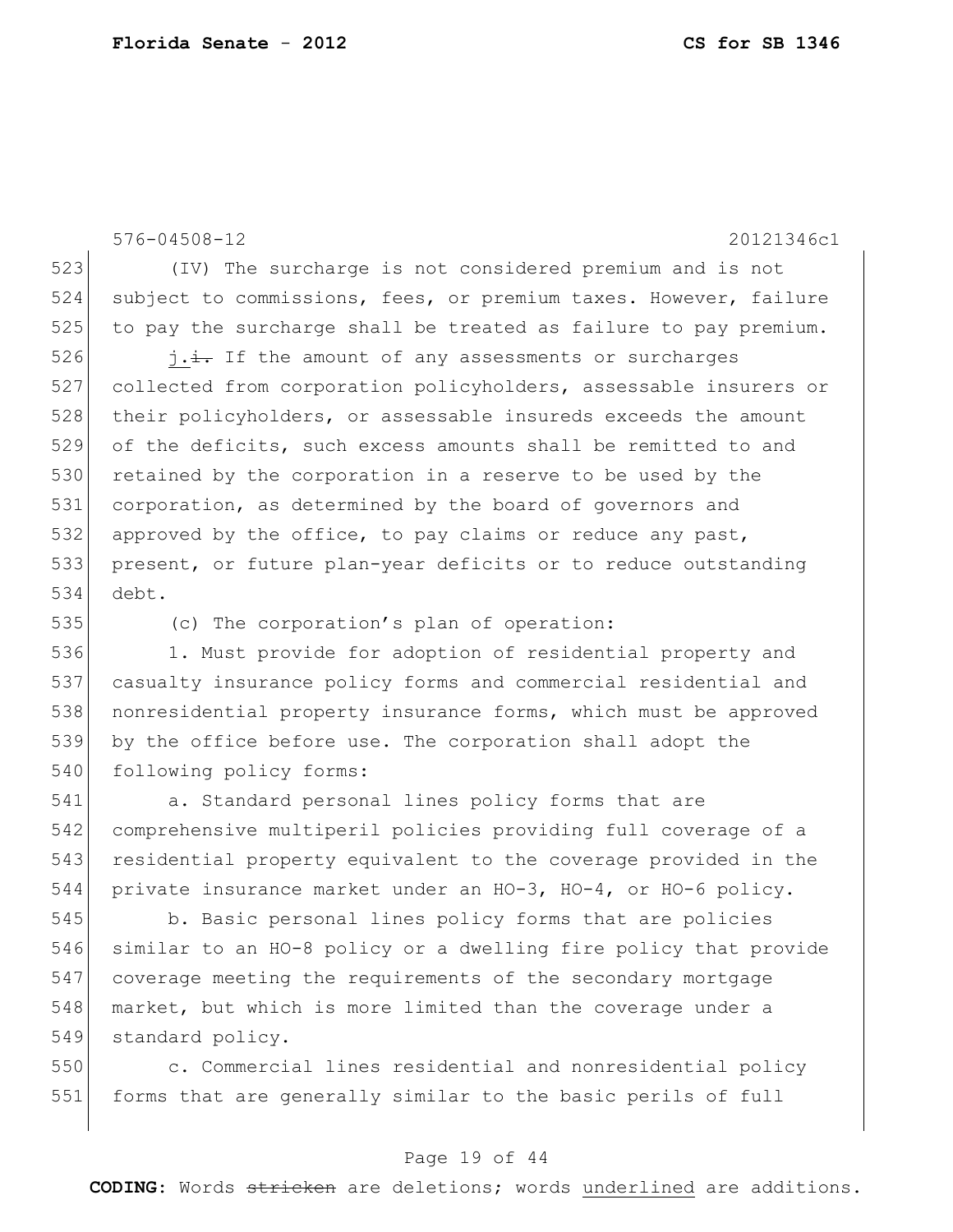576-04508-12 20121346c1 552 coverage obtainable for commercial residential structures and 553 commercial nonresidential structures in the admitted voluntary 554 market.

 d. Personal lines and commercial lines residential property insurance forms that cover the peril of wind only. The forms are applicable only to residential properties located in areas eligible for coverage under the coastal account referred to in 559 sub-subparagraph (b) 2.a.

560 e. Commercial lines nonresidential property insurance forms 561 that cover the peril of wind only. The forms are applicable only 562 to nonresidential properties located in areas eligible for 563 coverage under the coastal account referred to in sub-564 subparagraph (b) 2.a.

565 f. The corporation may adopt variations of the policy forms 566 listed in sub-subparagraphs a.-e. which contain more restrictive 567 coverage.

568 2. Must provide that the corporation adopt a program in 569 which the corporation and authorized insurers enter into quota 570 share primary insurance agreements for hurricane coverage, as 571 defined in s.  $627.4025(2)(a)$ , for eligible risks, and adopt 572 property insurance forms for eligible risks which cover the 573 peril of wind only.

574 a. As used in this subsection, the term:

 (I) "Quota share primary insurance" means an arrangement in which the primary hurricane coverage of an eligible risk is provided in specified percentages by the corporation and an authorized insurer. The corporation and authorized insurer are each solely responsible for a specified percentage of hurricane 580 coverage of an eligible risk as set forth in a quota share

# Page 20 of 44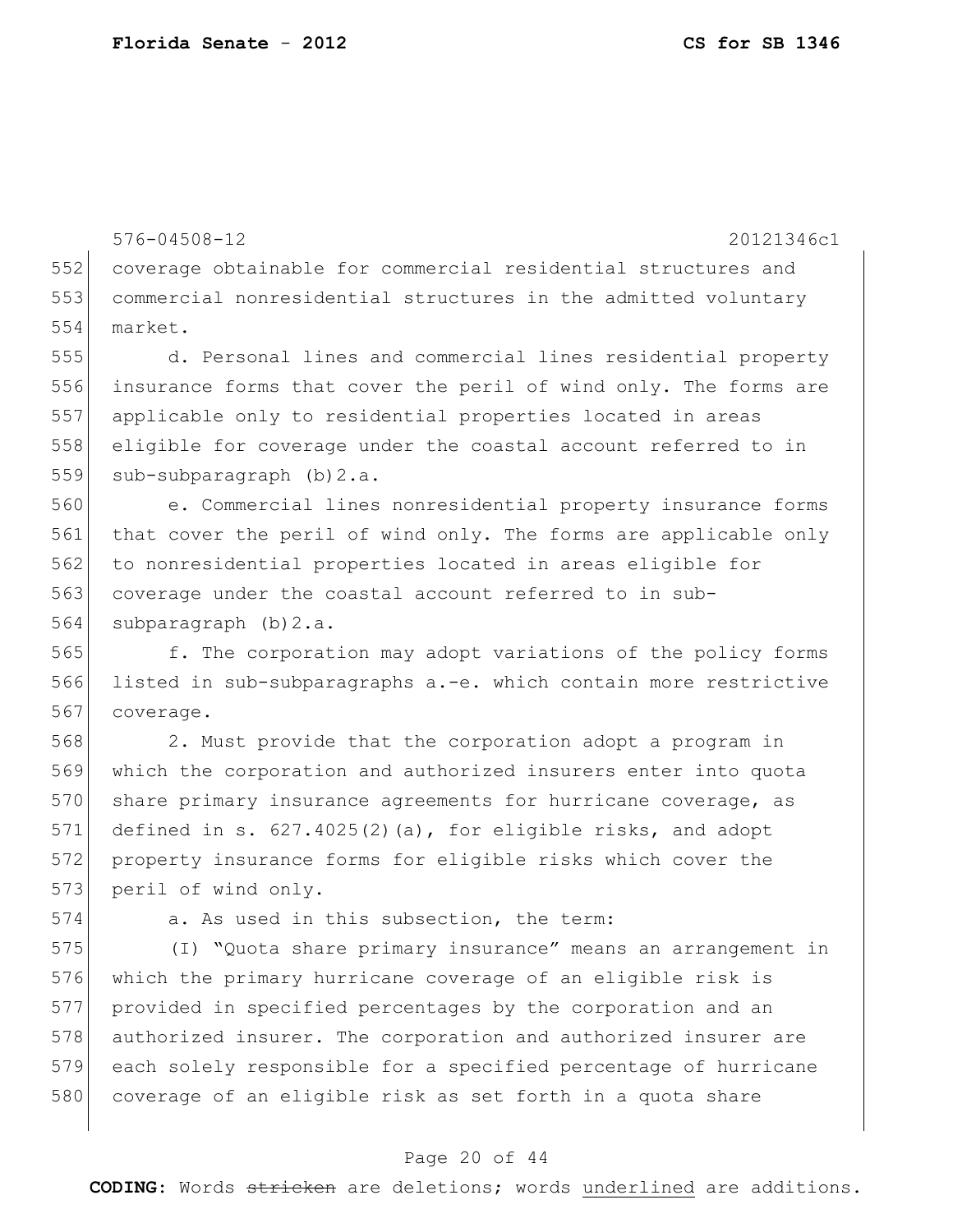576-04508-12 20121346c1 primary insurance agreement between the corporation and an authorized insurer and the insurance contract. The 583 responsibility of the corporation or authorized insurer to pay its specified percentage of hurricane losses of an eligible 585 risk, as set forth in the agreement, may not be altered by the inability of the other party to pay its specified percentage of losses. Eligible risks that are provided hurricane coverage through a quota share primary insurance arrangement must be provided policy forms that set forth the obligations of the 590 corporation and authorized insurer under the arrangement, clearly specify the percentages of quota share primary insurance 592 provided by the corporation and authorized insurer, and conspicuously and clearly state that the authorized insurer and the corporation may not be held responsible beyond their 595 specified percentage of coverage of hurricane losses.

596 (II) "Eligible risks" means personal lines residential and 597 commercial lines residential risks that meet the underwriting 598 criteria of the corporation and are located in areas that were 599 eligible for coverage by the Florida Windstorm Underwriting 600 Association on January 1, 2002.

601 b. The corporation may enter into quota share primary 602 insurance agreements with authorized insurers at corporation 603 coverage levels of 90 percent and 50 percent.

604 c. If the corporation determines that additional coverage 605 levels are necessary to maximize participation in quota share 606 primary insurance agreements by authorized insurers, the 607 corporation may establish additional coverage levels. However, 608 the corporation's quota share primary insurance coverage level 609 may not exceed 90 percent.

## Page 21 of 44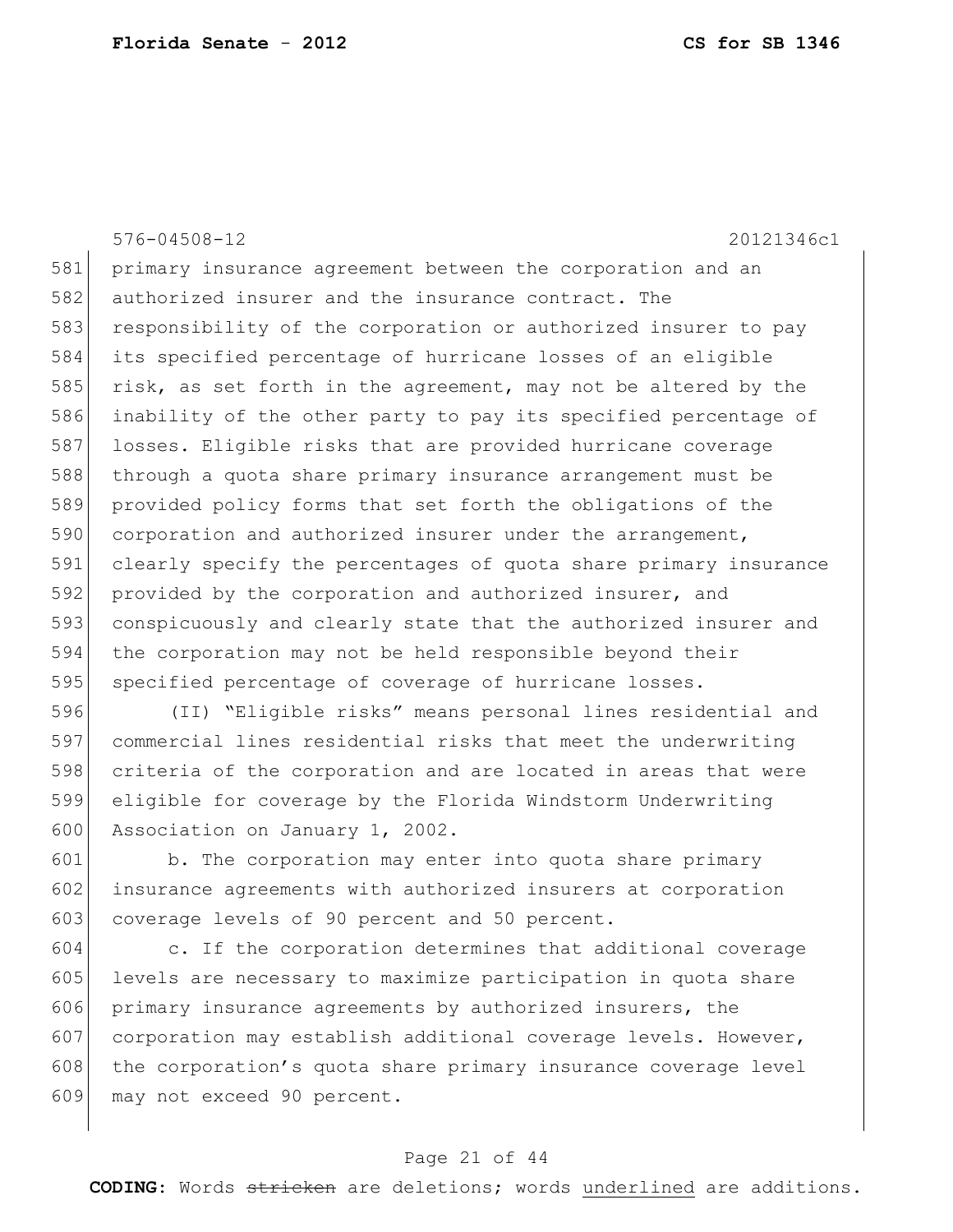576-04508-12 20121346c1

610 d. Any quota share primary insurance agreement entered into 611 between an authorized insurer and the corporation must provide 612 for a uniform specified percentage of coverage of hurricane 613 losses, by county or territory as set forth by the corporation 614 board, for all eligible risks of the authorized insurer covered 615 under the agreement.

616 e. Any quota share primary insurance agreement entered into 617 between an authorized insurer and the corporation is subject to 618 review and approval by the office. However, such agreement shall 619 be authorized only as to insurance contracts entered into 620 between an authorized insurer and an insured who is already 621 insured by the corporation for wind coverage.

622 f. For all eligible risks covered under quota share primary 623 insurance agreements, the exposure and coverage levels for both 624 the corporation and authorized insurers shall be reported by the 625 corporation to the Florida Hurricane Catastrophe Fund. For all 626 policies of eligible risks covered under such agreements, the 627 corporation and the authorized insurer must maintain complete 628 and accurate records for the purpose of exposure and loss 629 reimbursement audits as required by fund rules. The corporation 630 and the authorized insurer shall each maintain duplicate copies 631 of policy declaration pages and supporting claims documents.

 g. The corporation board shall establish in its plan of operation standards for quota share agreements which ensure that there is no discriminatory application among insurers as to the 635 terms of the agreements, pricing of the agreements, incentive provisions if any, and consideration paid for servicing policies or adjusting claims.

638 h. The quota share primary insurance agreement between the

# Page 22 of 44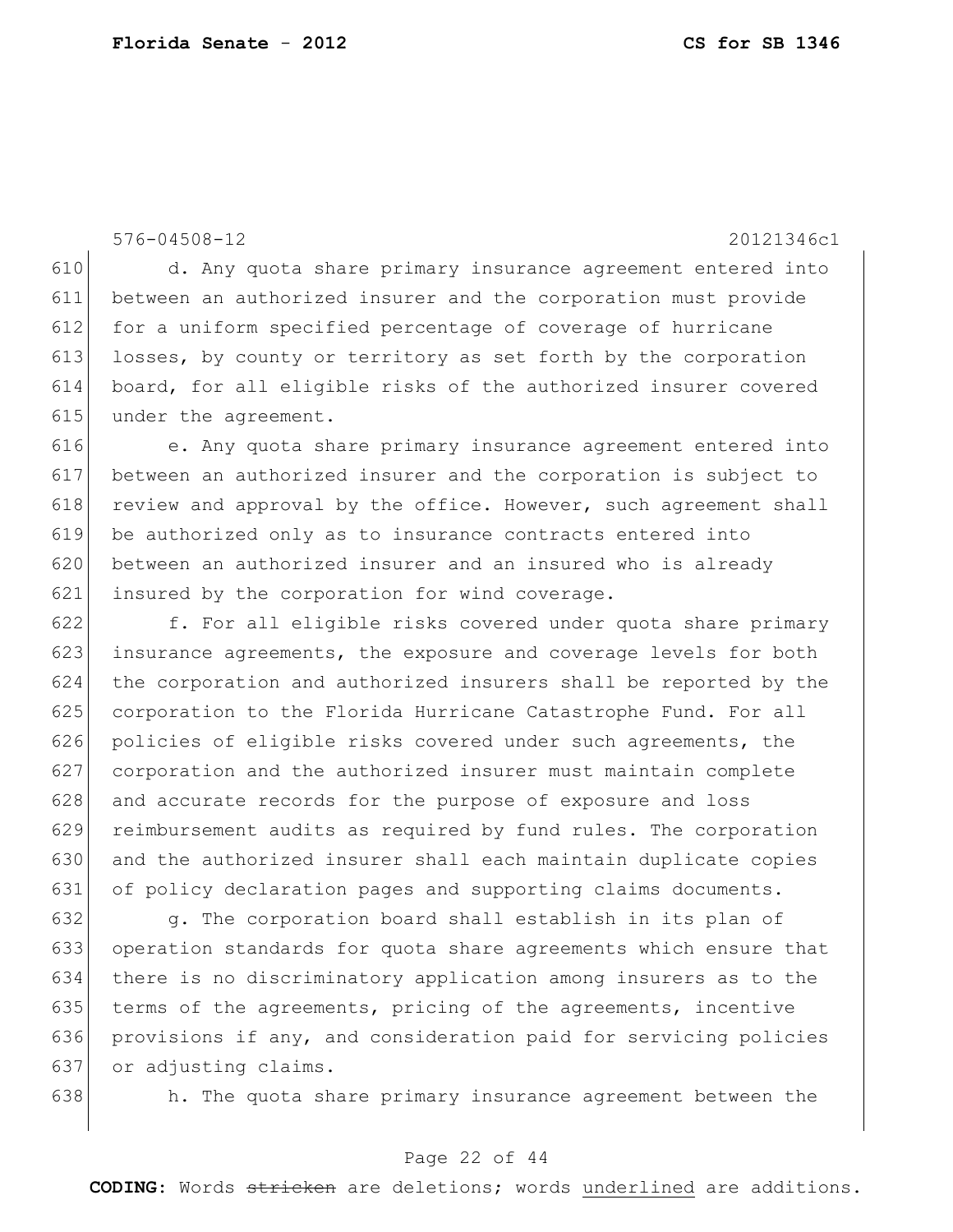# 576-04508-12 20121346c1

 corporation and an authorized insurer must set forth the 640 specific terms under which coverage is provided, including, but not limited to, the sale and servicing of policies issued under 642 the agreement by the insurance agent of the authorized insurer producing the business, the reporting of information concerning eligible risks, the payment of premium to the corporation, and arrangements for the adjustment and payment of hurricane claims incurred on eligible risks by the claims adjuster and personnel 647 of the authorized insurer. Entering into a quota sharing insurance agreement between the corporation and an authorized insurer is voluntary and at the discretion of the authorized insurer.

 3.a. May provide that the corporation may employ or otherwise contract with individuals or other entities to provide administrative or professional services that may be appropriate to effectuate the plan. The corporation may borrow funds by issuing bonds or by incurring other indebtedness, and shall have other powers reasonably necessary to effectuate the requirements of this subsection, including, without limitation, the power to issue bonds and incur other indebtedness in order to refinance outstanding bonds or other indebtedness. The corporation may 660 seek judicial validation of its bonds or other indebtedness under chapter 75. The corporation may issue bonds or incur other 662 indebtedness, or have bonds issued on its behalf by a unit of 663 local government pursuant to subparagraph  $(q)$ 2. in the absence of a hurricane or other weather-related event, upon a determination by the corporation, subject to approval by the office, that such action would enable it to efficiently meet the financial obligations of the corporation and that such

#### Page 23 of 44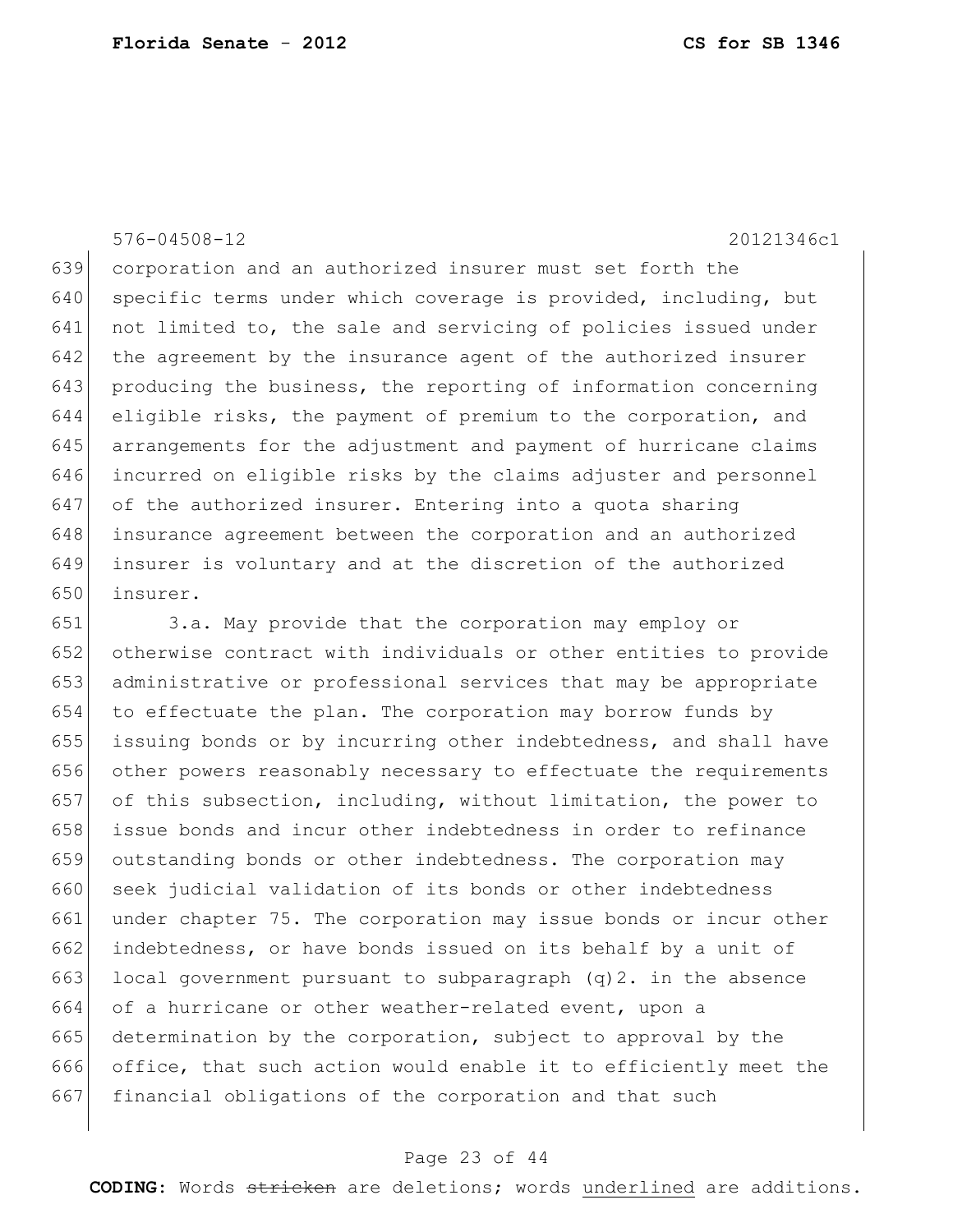576-04508-12 20121346c1 668 financings are reasonably necessary to effectuate the 669 requirements of this subsection. The corporation may take all 670 actions needed to facilitate tax-free status for such bonds or 671 indebtedness, including formation of trusts or other affiliated 672 entities. The corporation may pledge assessments, projected 673 recoveries from the Florida Hurricane Catastrophe Fund, other 674 reinsurance recoverables, policyholder surcharges market  $675$  equalization and other surcharges, and other funds available to 676 the corporation as security for bonds or other indebtedness. In 677 recognition of s. 10, Art. I of the State Constitution, 678 prohibiting the impairment of obligations of contracts, it is 679 the intent of the Legislature that no action be taken whose 680 purpose is to impair any bond indenture or financing agreement 681 or any revenue source committed by contract to such bond or 682 other indebtedness.

683 b. To ensure that the corporation is operating in an efficient and economic manner while providing quality service to 685 policyholders, applicants, and agents, the board shall commission an independent third-party consultant having expertise in insurance company management or insurance company management consulting to prepare a report and make 689 recommendations on the relative costs and benefits of outsourcing various policy issuance and service functions to private servicing carriers or entities performing similar 692 functions in the private market for a fee, rather than performing such functions in-house. In making such recommendations, the consultant shall consider how other 695 residual markets, both in this state and around the country, outsource appropriate functions or use servicing carriers to

## Page 24 of 44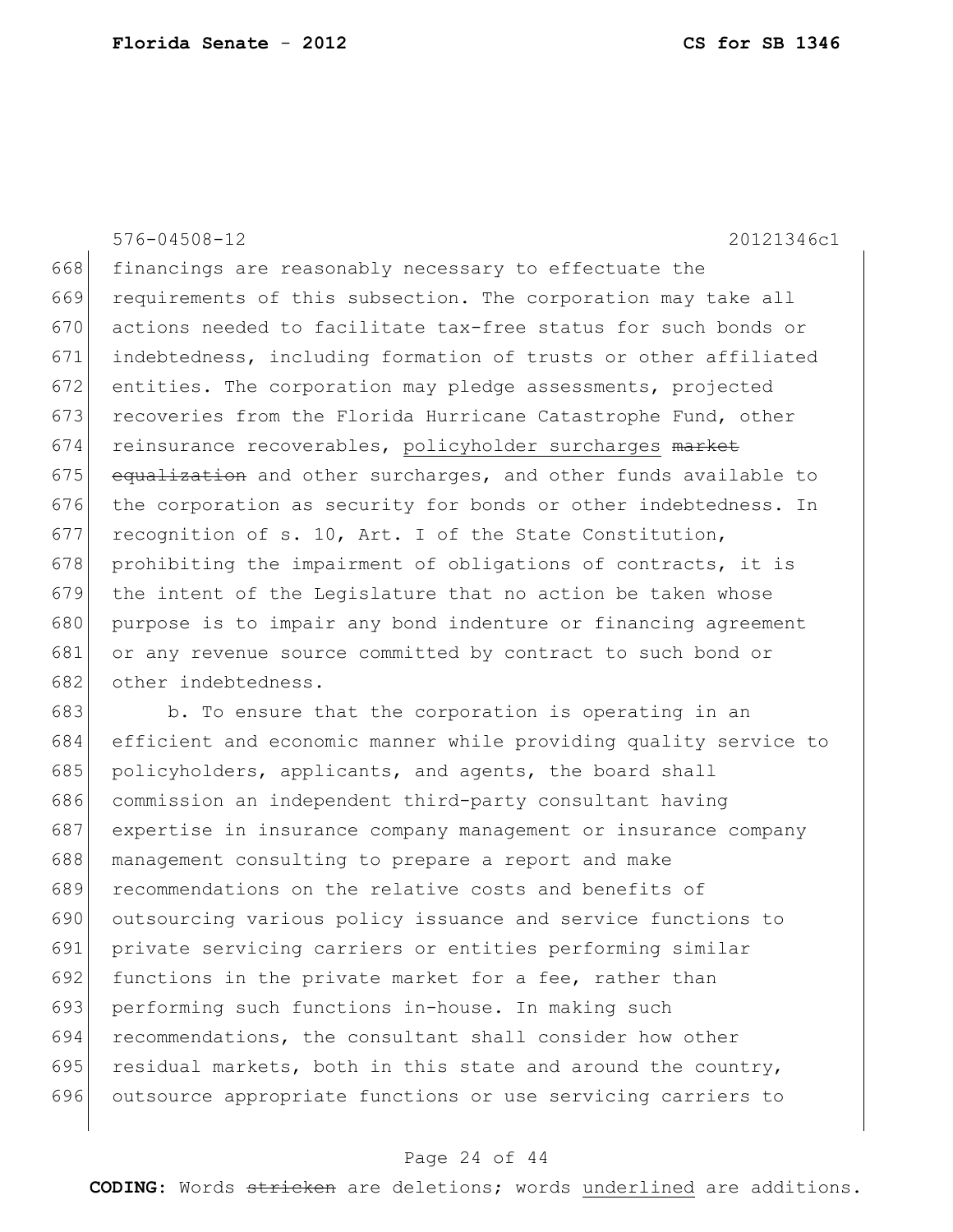576-04508-12 20121346c1 697 better match expenses with revenues that fluctuate based on a 698 widely varying policy count. The report must be completed by 699 July 1, 2012. Upon receiving the report, the board shall develop 700 a plan to implement the report and submit the plan for review, 701 modification, and approval to the Financial Services Commission. 702 Upon the commission's approval of the plan, the board shall 703 begin implementing the plan by January 1, 2013. 704 4. Must require that the corporation operate subject to the 705 supervision and approval of a board of governors consisting of 706 eight individuals who are residents of this state, from 707 different geographical areas of this state. 708 a. The Governor, the Chief Financial Officer, the President 709 of the Senate, and the Speaker of the House of Representatives 710 shall each appoint two members of the board. At least one of the 711 two members appointed by each appointing officer must have 712 demonstrated expertise in insurance and is deemed to be within 713 the scope of the exemption provided in s.  $112.313(7)(b)$ . The 714 Chief Financial Officer shall designate one of the appointees as 715 chair. All board members serve at the pleasure of the appointing 716 officer. All members of the board are subject to removal at will 717 by the officers who appointed them. All board members, including 718 the chair, must be appointed to serve for  $3$ -year terms beginning 719 annually on a date designated by the plan. However, for the 720 first term beginning on or after July 1, 2009, each appointing 721 officer shall appoint one member of the board for a 2-year term 722 and one member for a 3-year term. A board vacancy shall be 723 filled for the unexpired term by the appointing officer. The 724 Chief Financial Officer shall appoint a technical advisory group 725 to provide information and advice to the board in connection

# Page 25 of 44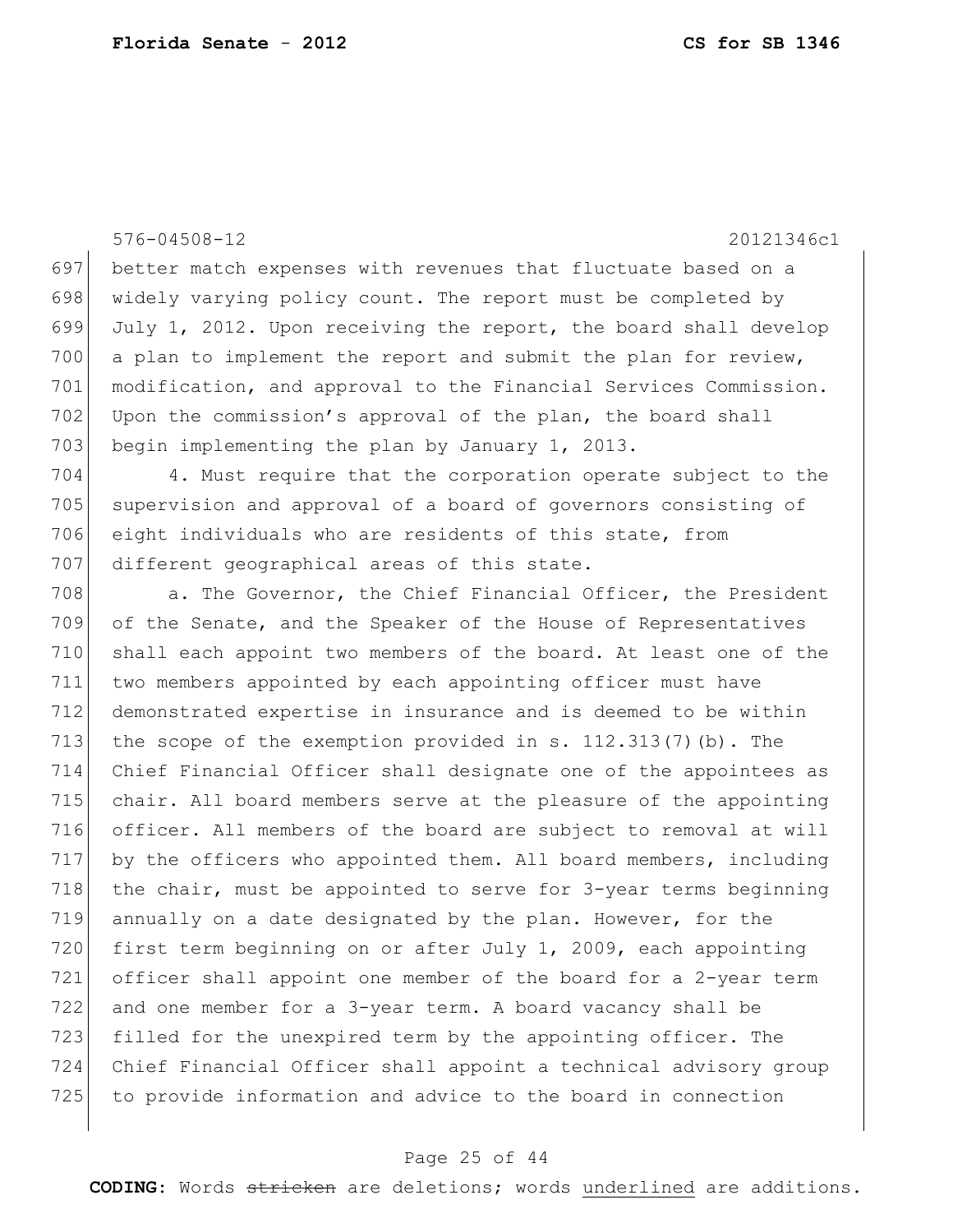576-04508-12 20121346c1 726 with the board's duties under this subsection. The executive 727 director and senior managers of the corporation shall be engaged 728 by the board and serve at the pleasure of the board. Any 729 executive director appointed on or after July 1, 2006, is 730 subject to confirmation by the Senate. The executive director is 731 responsible for employing other staff as the corporation may 732 require, subject to review and concurrence by the board. 733 b. The board shall create a Market Accountability Advisory 734 Committee to assist the corporation in developing awareness of 735 its rates and its customer and agent service levels in 736 relationship to the voluntary market insurers writing similar 737 coverage. 738 (I) The members of the advisory committee consist of the 739 following 11 persons, one of whom must be elected chair by the 740 members of the committee: four representatives, one appointed by 741 the Florida Association of Insurance Agents, one by the Florida 742 Association of Insurance and Financial Advisors, one by the 743 Professional Insurance Agents of Florida, and one by the Latin 744 American Association of Insurance Agencies; three 745 representatives appointed by the insurers with the three highest 746 voluntary market share of residential property insurance 747 business in the state; one representative from the Office of 748 Insurance Regulation; one consumer appointed by the board who is

750 committee; one representative appointed by the Florida 751 Association of Realtors; and one representative appointed by the 752 Florida Bankers Association. All members shall be appointed to 753 3-year terms and may serve for consecutive terms.

749 insured by the corporation at the time of appointment to the

754 (II) The committee shall report to the corporation at each

# Page 26 of 44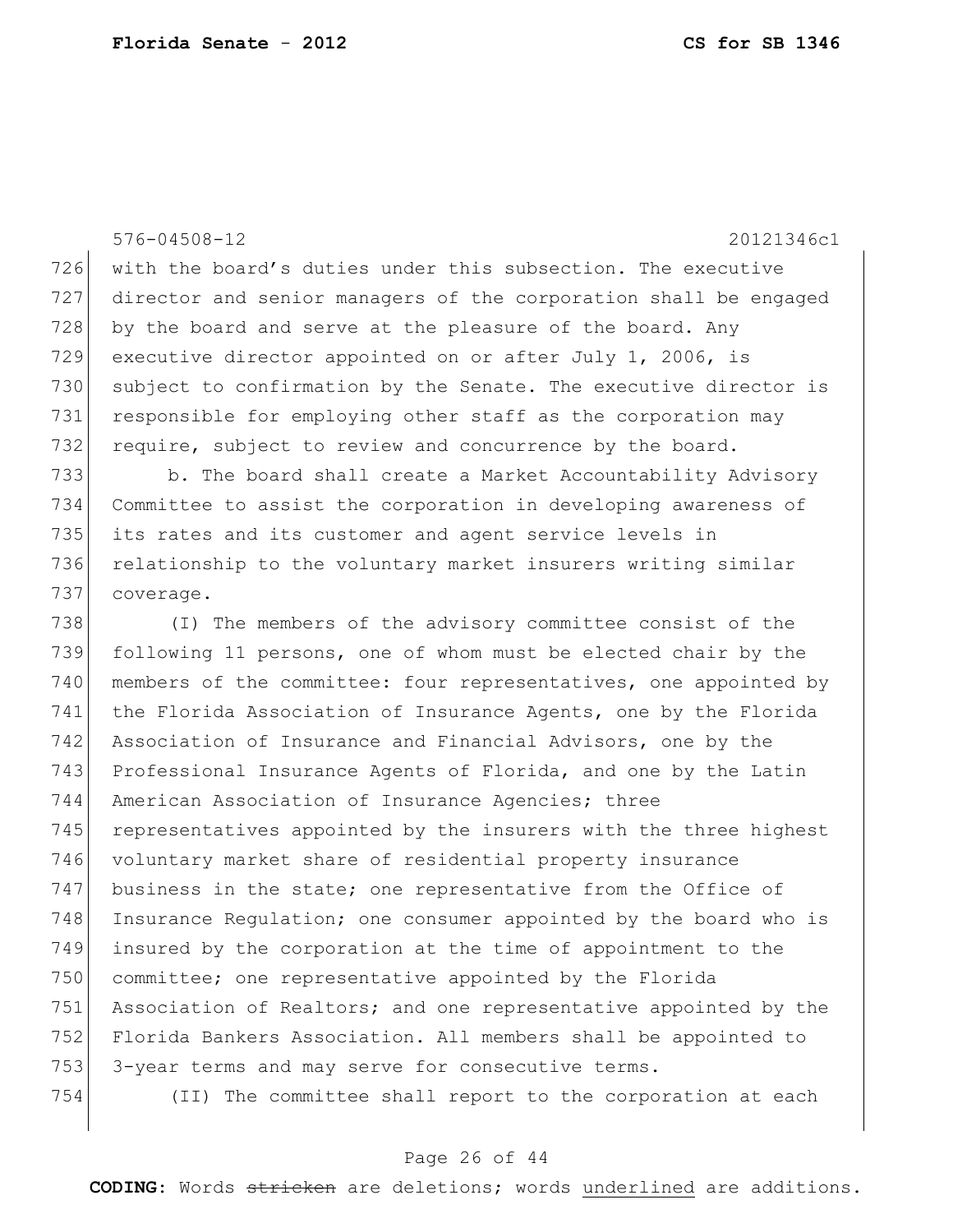576-04508-12 20121346c1 755 board meeting on insurance market issues which may include rates 756 and rate competition with the voluntary market; service, 757 including policy issuance, claims processing, and general 758 responsiveness to policyholders, applicants, and agents; and 759 matters relating to depopulation. 760 5. Must provide a procedure for determining the eligibility 761 of a risk for coverage, as follows: 762 a. Subject to s. 627.3517, with respect to personal lines 763 residential risks, if the risk is offered coverage from an 764 authorized insurer at the insurer's approved rate under a 765 standard policy including wind coverage or, if consistent with 766 the insurer's underwriting rules as filed with the office, a 767 basic policy including wind coverage, for a new application to 768 the corporation for coverage, the risk is not eligible for any 769 policy issued by the corporation unless the premium for coverage 770 from the authorized insurer is more than 15 percent greater than 771 the premium for comparable coverage from the corporation. If the 772 risk is not able to obtain such offer, the risk is eligible for 773 a standard policy including wind coverage or a basic policy 774 including wind coverage issued by the corporation; however, if 775 the risk could not be insured under a standard policy including 776 wind coverage regardless of market conditions, the risk is 777 eligible for a basic policy including wind coverage unless 778 rejected under subparagraph 8. However, a policyholder of the 779 corporation or a policyholder removed from the corporation 780 through an assumption agreement until the end of the assumption 781 period remains eligible for coverage from the corporation 782 regardless of any offer of coverage from an authorized insurer 783 or surplus lines insurer. The corporation shall determine the

#### Page 27 of 44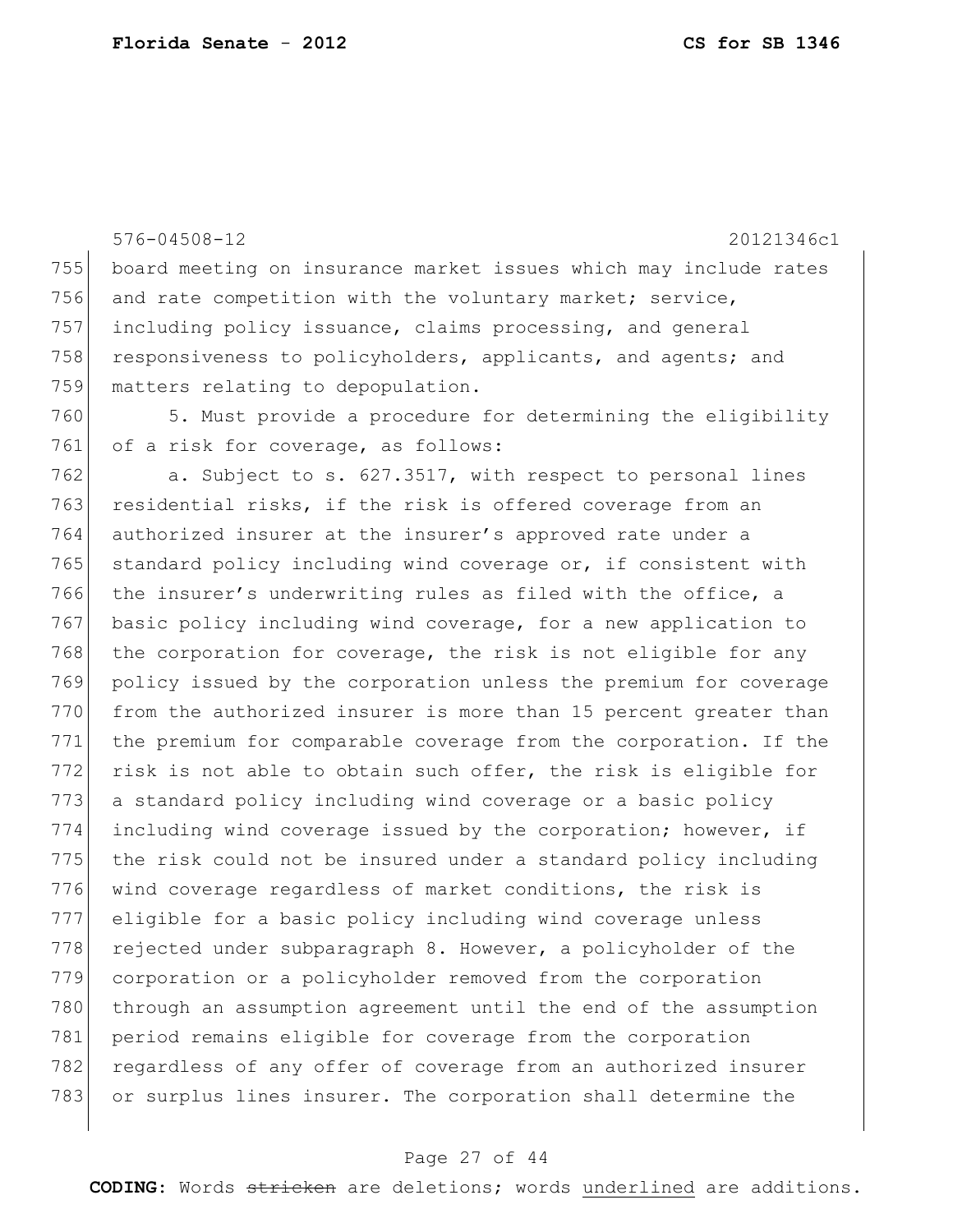576-04508-12 20121346c1 784 type of policy to be provided on the basis of objective 785 standards specified in the underwriting manual and based on 786 generally accepted underwriting practices. 787 (I) If the risk accepts an offer of coverage through the 788 market assistance plan or through a mechanism established by the 789 corporation before a policy is issued to the risk by the 790 corporation or during the first 30 days of coverage by the 791 corporation, and the producing agent who submitted the 792 application to the plan or to the corporation is not currently 793 appointed by the insurer, the insurer shall: 794 (A) Pay to the producing agent of record of the policy for 795 the first year, an amount that is the greater of the insurer's 796 usual and customary commission for the type of policy written or 797 a fee equal to the usual and customary commission of the

798 corporation; or 799 (B) Offer to allow the producing agent of record of the 800 policy to continue servicing the policy for at least 1 year and 801 offer to pay the agent the greater of the insurer's or the 802 corporation's usual and customary commission for the type of

805 If the producing agent is unwilling or unable to accept 806 appointment, the new insurer shall pay the agent in accordance 807 | with sub-sub-sub-subparagraph (A).

808 (II) If the corporation enters into a contractual agreement 809 for a take-out plan, the producing agent of record of the 810 corporation policy is entitled to retain any unearned commission 811 on the policy, and the insurer shall:

804

803 policy written.

812 (A) Pay to the producing agent of record, for the first

## Page 28 of 44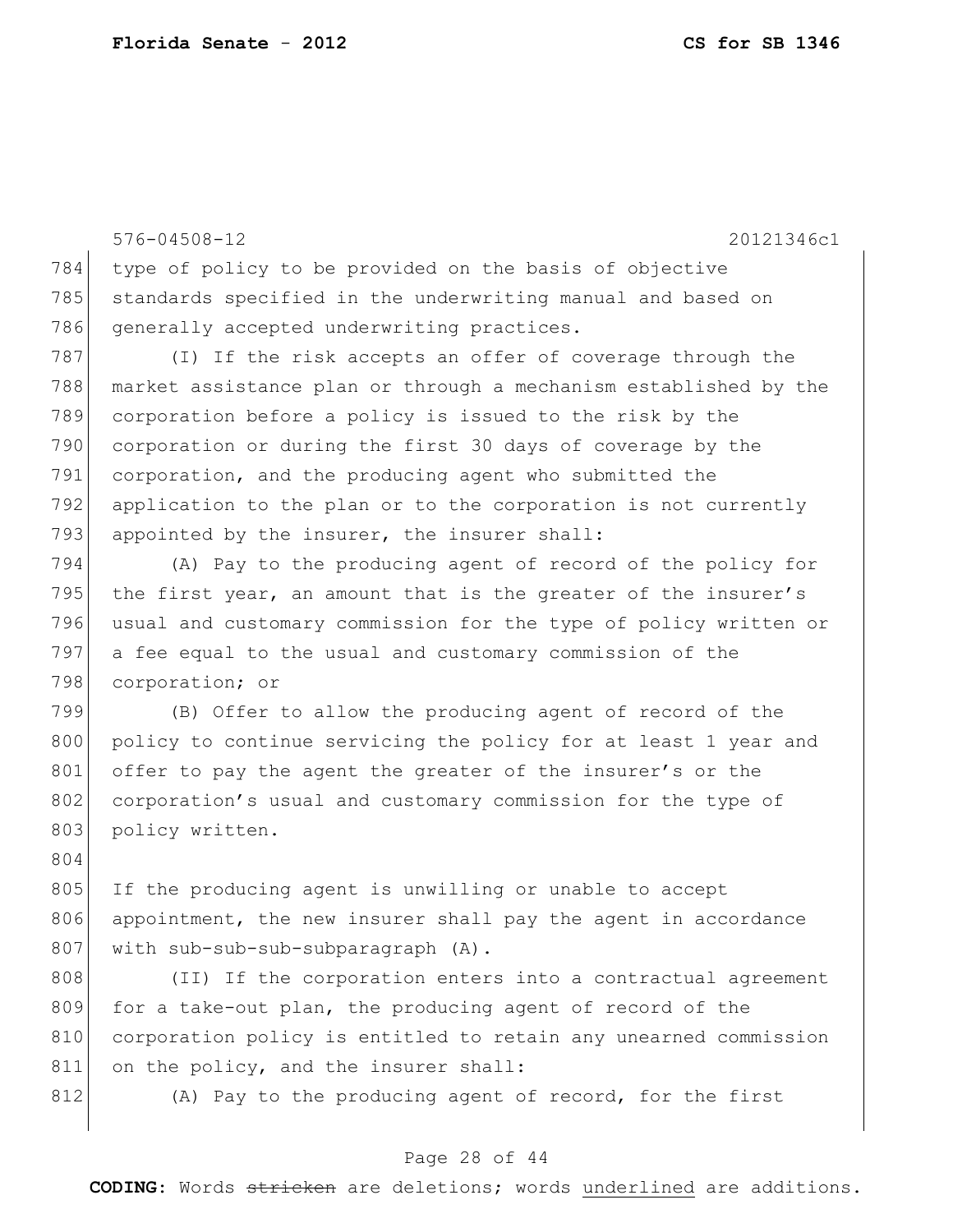|     | $576 - 04508 - 12$<br>20121346c1                                 |
|-----|------------------------------------------------------------------|
| 813 | year, an amount that is the greater of the insurer's usual and   |
| 814 | customary commission for the type of policy written or a fee     |
| 815 | equal to the usual and customary commission of the corporation;  |
| 816 | or                                                               |
| 817 | (B) Offer to allow the producing agent of record to              |
| 818 | continue servicing the policy for at least 1 year and offer to   |
| 819 | pay the agent the greater of the insurer's or the corporation's  |
| 820 | usual and customary commission for the type of policy written.   |
| 821 |                                                                  |
| 822 | If the producing agent is unwilling or unable to accept          |
| 823 | appointment, the new insurer shall pay the agent in accordance   |
| 824 | with sub-sub-sub-subparagraph (A).                               |
| 825 | b. With respect to commercial lines residential risks, for       |
| 826 | a new application to the corporation for coverage, if the risk   |
| 827 | is offered coverage under a policy including wind coverage from  |
| 828 | an authorized insurer at its approved rate, the risk is not      |
| 829 | eligible for a policy issued by the corporation unless the       |
| 830 | premium for coverage from the authorized insurer is more than 15 |
| 831 | percent greater than the premium for comparable coverage from    |
| 832 | the corporation. If the risk is not able to obtain any such      |
| 833 | offer, the risk is eligible for a policy including wind coverage |
| 834 | issued by the corporation. However, a policyholder of the        |
| 835 | corporation or a policyholder removed from the corporation       |
| 836 | through an assumption agreement until the end of the assumption  |
| 837 | period remains eligible for coverage from the corporation        |
| 838 | regardless of an offer of coverage from an authorized insurer or |
| 839 | surplus lines insurer.                                           |
| 840 | (I) If the risk accepts an offer of coverage through the         |

841 market assistance plan or through a mechanism established by the

# Page 29 of 44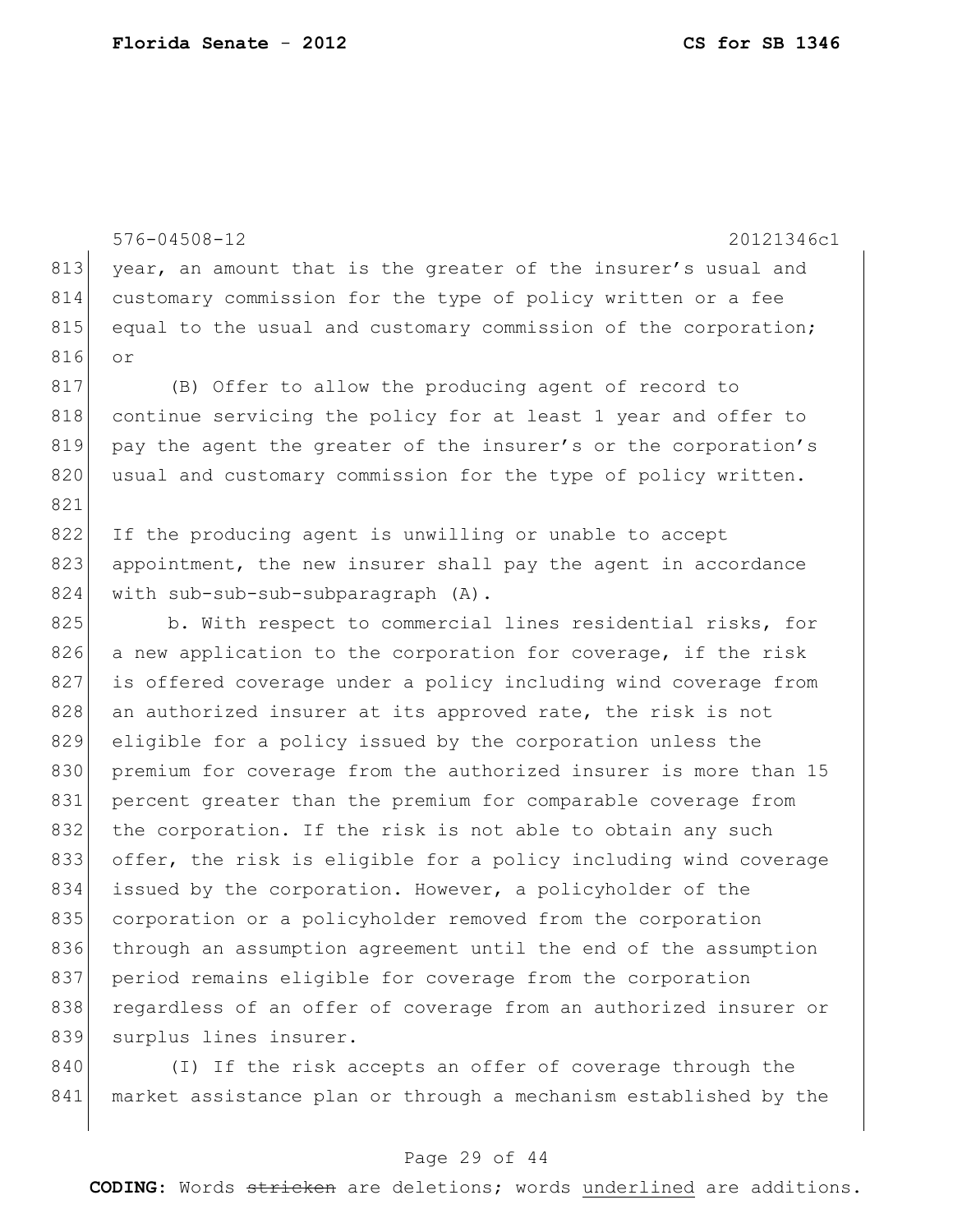|     | $576 - 04508 - 12$<br>20121346c1                                 |
|-----|------------------------------------------------------------------|
| 842 | corporation before a policy is issued to the risk by the         |
| 843 | corporation or during the first 30 days of coverage by the       |
| 844 | corporation, and the producing agent who submitted the           |
| 845 | application to the plan or the corporation is not currently      |
| 846 | appointed by the insurer, the insurer shall:                     |
| 847 | (A) Pay to the producing agent of record of the policy, for      |
| 848 | the first year, an amount that is the greater of the insurer's   |
| 849 | usual and customary commission for the type of policy written or |
| 850 | a fee equal to the usual and customary commission of the         |
| 851 | corporation; or                                                  |
| 852 | (B) Offer to allow the producing agent of record of the          |
| 853 | policy to continue servicing the policy for at least 1 year and  |
| 854 | offer to pay the agent the greater of the insurer's or the       |
| 855 | corporation's usual and customary commission for the type of     |
| 856 | policy written.                                                  |
| 857 |                                                                  |
| 858 | If the producing agent is unwilling or unable to accept          |
| 859 | appointment, the new insurer shall pay the agent in accordance   |
| 860 | with sub-sub-sub-subparagraph (A).                               |
| 861 | (II) If the corporation enters into a contractual agreement      |
| 862 | for a take-out plan, the producing agent of record of the        |
| 863 | corporation policy is entitled to retain any unearned commission |
| 864 | on the policy, and the insurer shall:                            |
| 865 | (A) Pay to the producing agent of record, for the first          |
| 866 | year, an amount that is the greater of the insurer's usual and   |
| 867 | customary commission for the type of policy written or a fee     |
| 868 | equal to the usual and customary commission of the corporation;  |
| 869 | Оr                                                               |
| 870 | (B) Offer to allow the producing agent of record to              |
|     |                                                                  |

# Page 30 of 44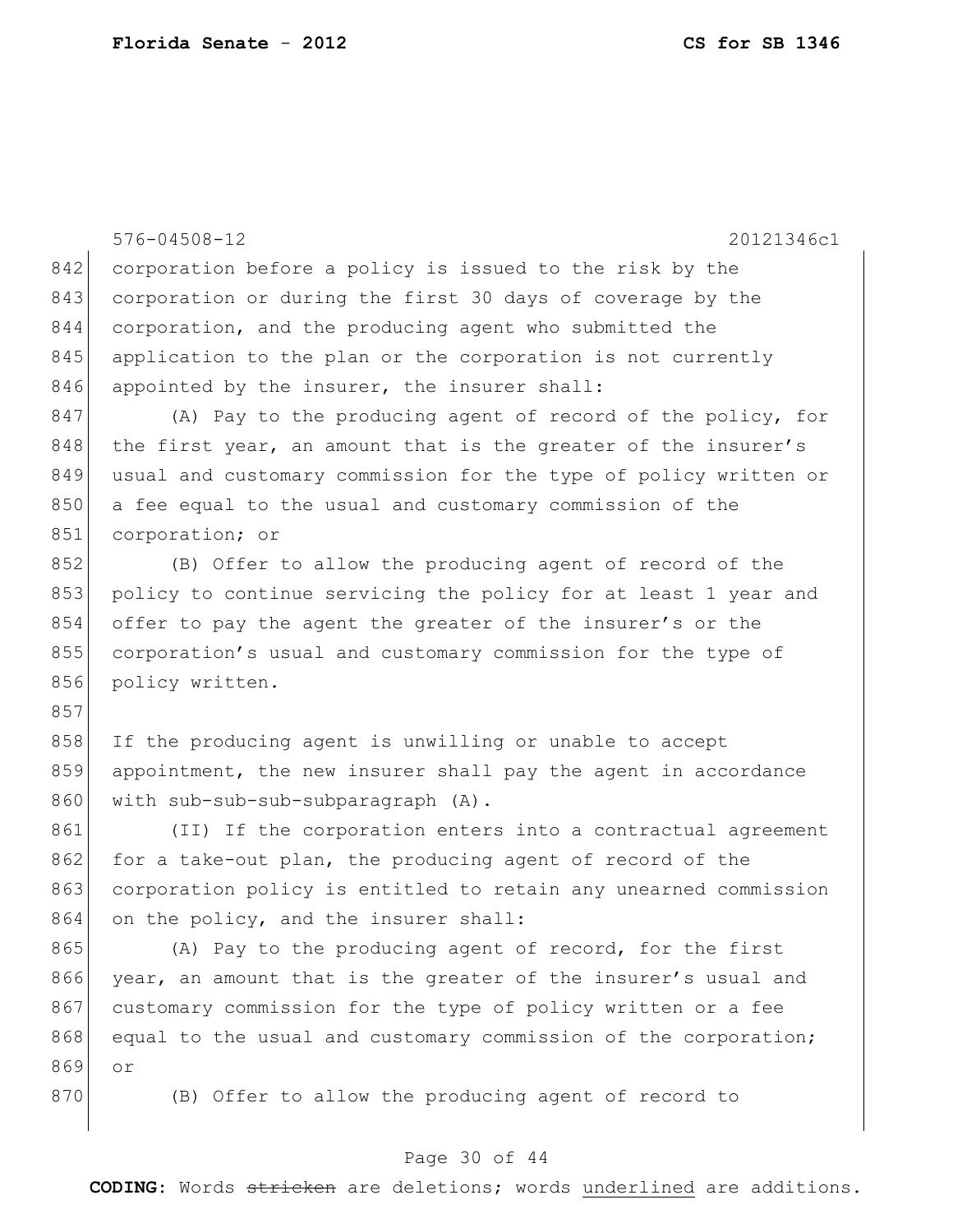576-04508-12 20121346c1 871 continue servicing the policy for at least 1 year and offer to 872 pay the agent the greater of the insurer's or the corporation's 873 usual and customary commission for the type of policy written. 874 875 If the producing agent is unwilling or unable to accept 876 appointment, the new insurer shall pay the agent in accordance 877 with sub-sub-sub-subparagraph (A). 878 c. For purposes of determining comparable coverage under 879 sub-subparagraphs a. and b., the comparison must be based on 880 those forms and coverages that are reasonably comparable. The 881 corporation may rely on a determination of comparable coverage 882 and premium made by the producing agent who submits the 883 application to the corporation, made in the agent's capacity as 884 the corporation's agent. A comparison may be made solely of the 885 premium with respect to the main building or structure only on 886 the following basis: the same coverage A or other building 887 limits; the same percentage hurricane deductible that applies on 888 an annual basis or that applies to each hurricane for commercial 889 residential property; the same percentage of ordinance and law 890 coverage, if the same limit is offered by both the corporation 891 and the authorized insurer; the same mitigation credits, to the 892 extent the same types of credits are offered both by the 893 corporation and the authorized insurer; the same method for loss 894 payment, such as replacement cost or actual cash value, if the 895 same method is offered both by the corporation and the 896 authorized insurer in accordance with underwriting rules; and 897 any other form or coverage that is reasonably comparable as 898 determined by the board. If an application is submitted to the 899 corporation for wind-only coverage in the coastal account, the

## Page 31 of 44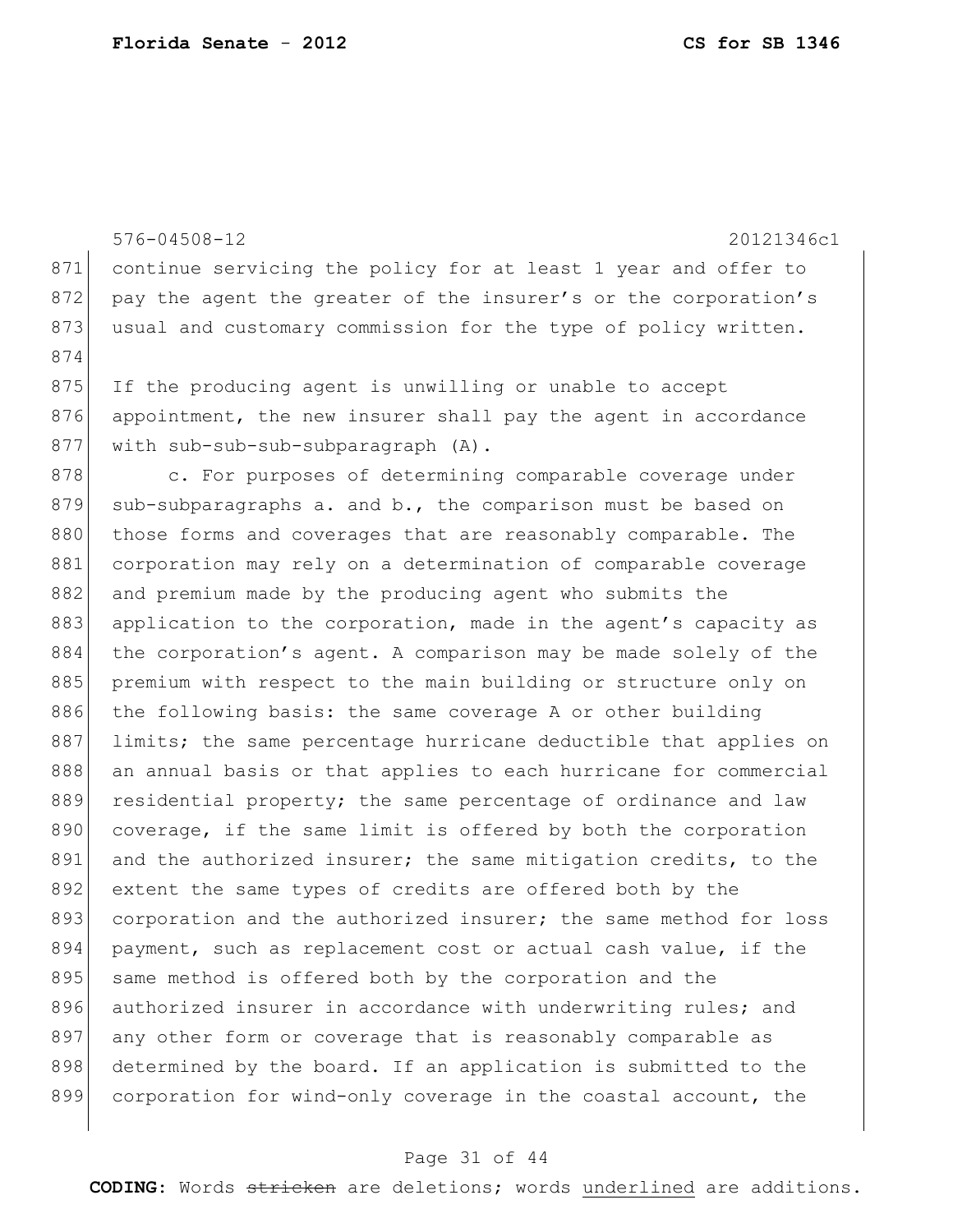576-04508-12 20121346c1

900 premium for the corporation's wind-only policy plus the premium 901 for the ex-wind policy that is offered by an authorized insurer 902 to the applicant must be compared to the premium for multiperil 903 coverage offered by an authorized insurer, subject to the 904 standards for comparison specified in this subparagraph. If the 905 corporation or the applicant requests from the authorized 906 insurer a breakdown of the premium of the offer by types of 907 coverage so that a comparison may be made by the corporation or 908 its agent and the authorized insurer refuses or is unable to 909 provide such information, the corporation may treat the offer as 910 not being an offer of coverage from an authorized insurer at the 911 insurer's approved rate.

912 6. Must include rules for classifications of risks and 913 rates.

914 7. Must provide that if premium and investment income for 915 an account attributable to a particular calendar year are in 916 excess of projected losses and expenses for the account 917 attributable to that year, such excess shall be held in surplus 918 | in the account. Such surplus must be available to defray 919 deficits in that account as to future years and used for that 920 purpose before assessing assessable insurers and assessable 921 insureds as to any calendar year.

922 8. Must provide objective criteria and procedures to be 923 uniformly applied to all applicants in determining whether an 924 individual risk is so hazardous as to be uninsurable. In making 925 this determination and in establishing the criteria and 926 procedures, the following must be considered:

927 a. Whether the likelihood of a loss for the individual risk 928 is substantially higher than for other risks of the same class;

# Page 32 of 44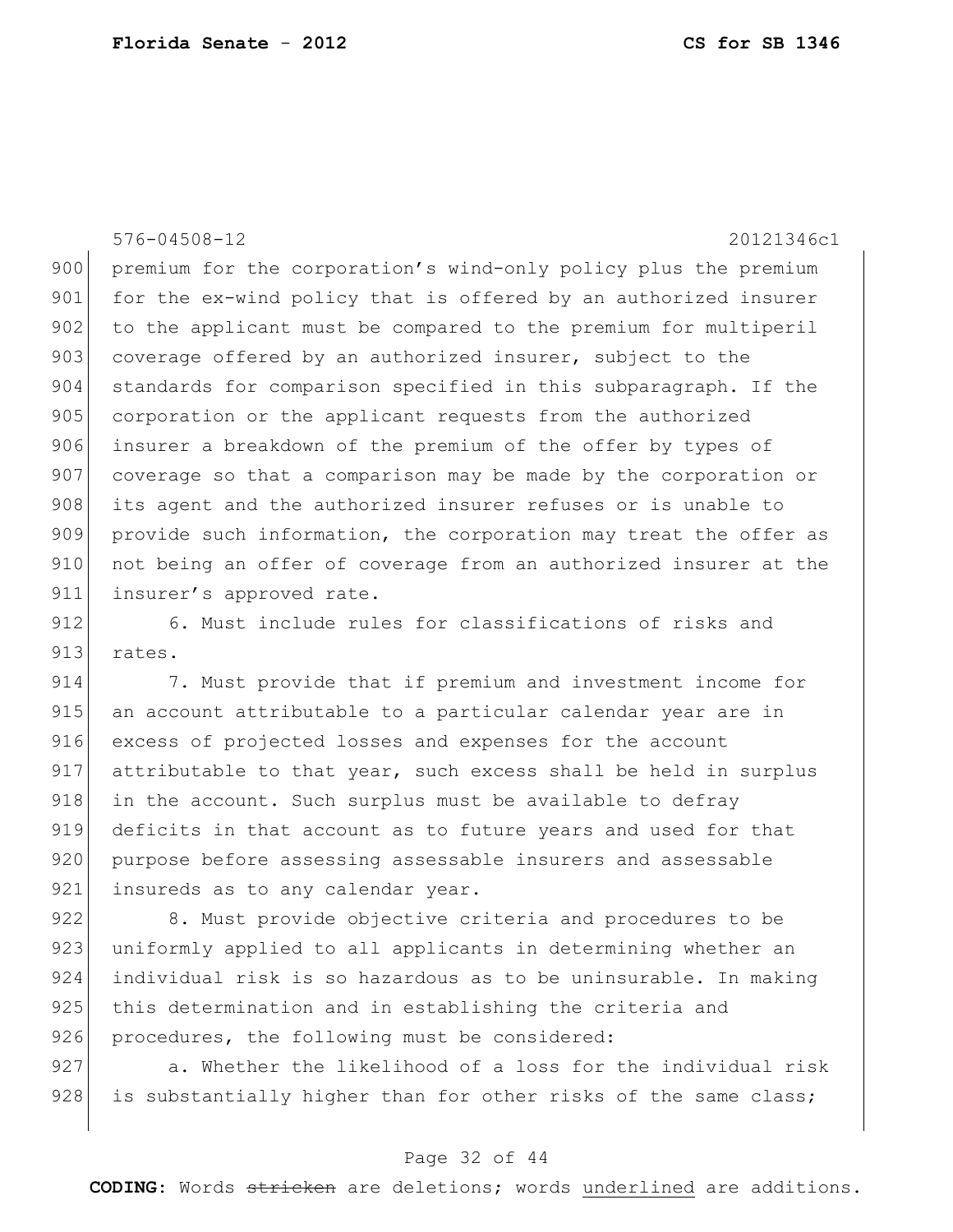576-04508-12 20121346c1 929 and 930 b. Whether the uncertainty associated with the individual 931 risk is such that an appropriate premium cannot be determined. 932 933 The acceptance or rejection of a risk by the corporation shall 934 be construed as the private placement of insurance, and the 935 provisions of chapter 120 do not apply. 936 9. Must provide that the corporation make its best efforts 937 to procure catastrophe reinsurance at reasonable rates, to cover 938 its projected 100-year probable maximum loss as determined by 939 the board of governors. 940 10. The policies issued by the corporation must provide 941 that if the corporation or the market assistance plan obtains an 942 offer from an authorized insurer to cover the risk at its 943 approved rates, the risk is no longer eligible for renewal 944 through the corporation, except as otherwise provided in this 945 subsection. 946 11. Corporation policies and applications must include a 947 notice that the corporation policy could, under this section, be 948 replaced with a policy issued by an authorized insurer which 949 does not provide coverage identical to the coverage provided by 950 the corporation. The notice must also specify that acceptance of 951 corporation coverage creates a conclusive presumption that the 952 applicant or policyholder is aware of this potential. 953 12. May establish, subject to approval by the office, 954 different eligibility requirements and operational procedures 955 for any line or type of coverage for any specified county or 956 area if the board determines that such changes are justified due 957 to the voluntary market being sufficiently stable and

## Page 33 of 44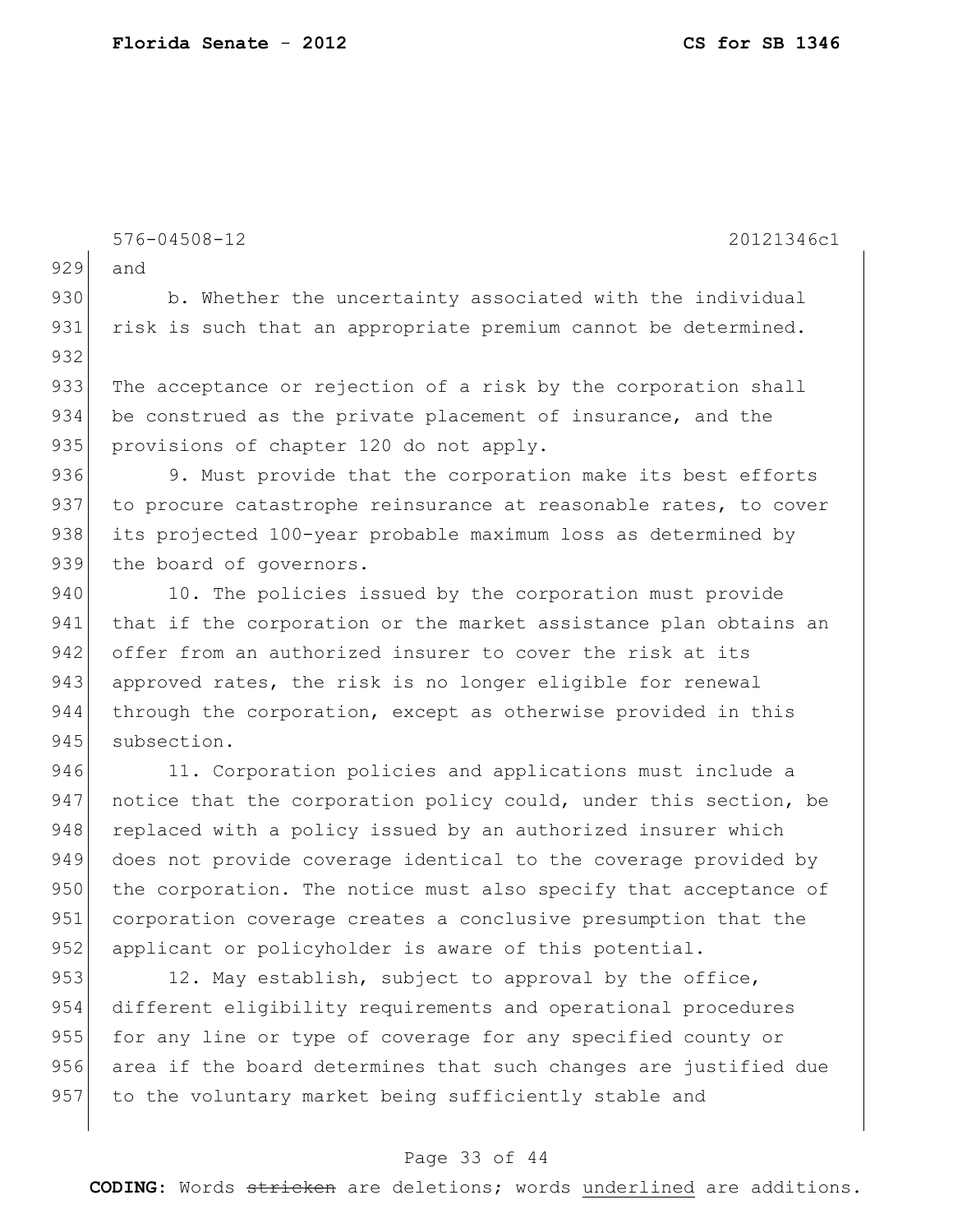576-04508-12 20121346c1 958 competitive in such area or for such line or type of coverage 959 and that consumers who, in good faith, are unable to obtain 960 insurance through the voluntary market through ordinary methods 961 continue to have access to coverage from the corporation. If 962 coverage is sought in connection with a real property transfer, 963 the requirements and procedures may not provide an effective 964 date of coverage later than the date of the closing of the 965  $\vert$  transfer as established by the transferor, the transferee, and, 966 if applicable, the lender. 967 13. Must provide that, with respect to the coastal account, 968 any assessable insurer with a surplus as to policyholders of \$25 969 million or less writing 25 percent or more of its total 970 countrywide property insurance premiums in this state may 971 petition the office, within the first 90 days of each calendar 972 year, to qualify as a limited apportionment company. A regular 973 assessment levied by the corporation on a limited apportionment 974 company for a deficit incurred by the corporation for the 975 coastal account may be paid to the corporation on a monthly 976 basis as the assessments are collected by the limited 977 apportionment company from its insureds pursuant to s. 627.3512, 978 but a limited apportionment company must begin collecting the 979 regular assessments not later than 90 days after the regular 980 assessments are levied by the corporation, and the regular 981 assessments assessment must be paid in full within 15 12 months 982 after being levied by the corporation. A limited apportionment 983 company shall collect from its policyholders any emergency 984 assessment imposed under sub-subparagraph (b)3.d. The plan must 985 provide that, if the office determines that any regular 986 assessment will result in an impairment of the surplus of a

## Page 34 of 44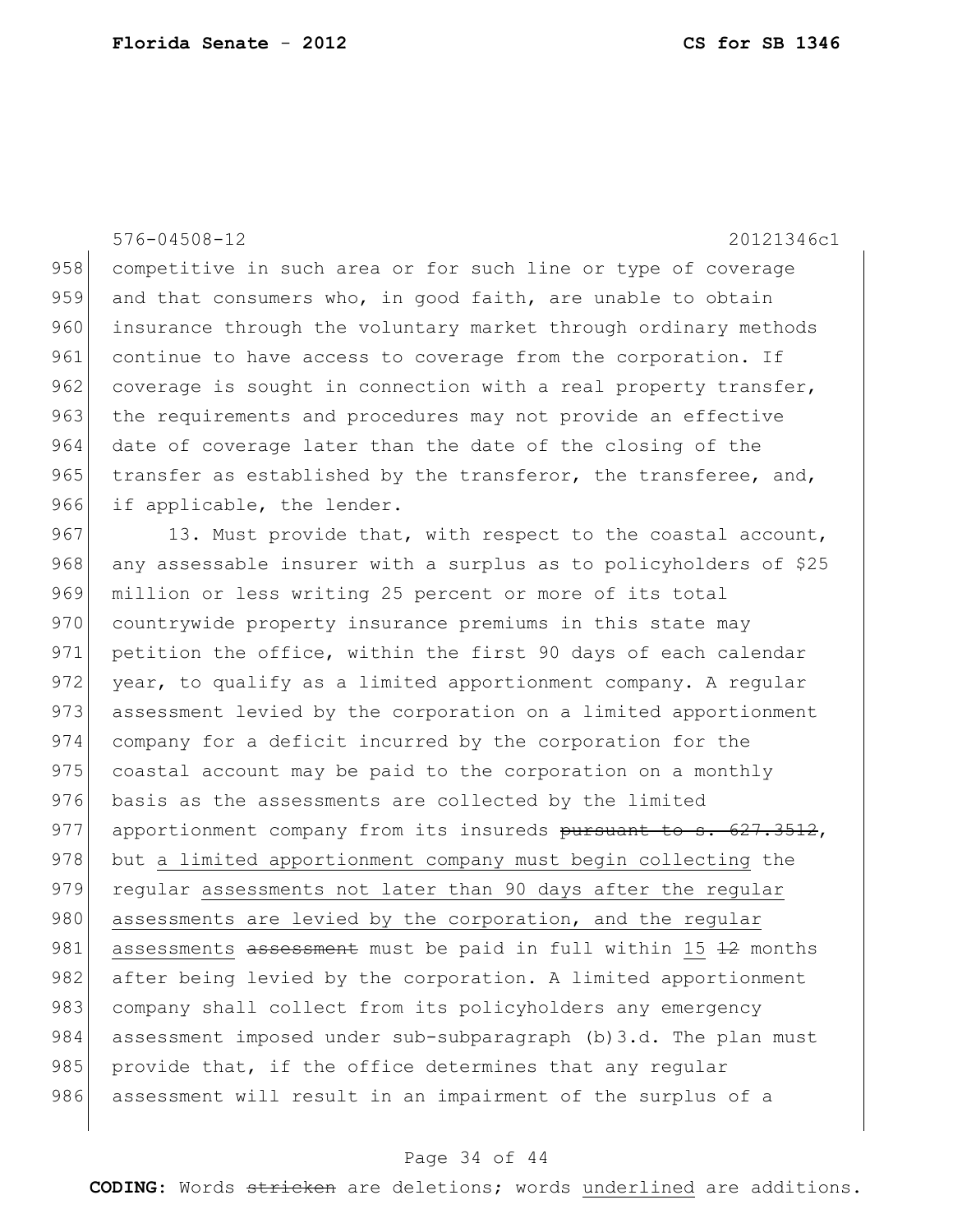576-04508-12 20121346c1 987 limited apportionment company, the office may direct that all or 988 part of such assessment be deferred as provided in subparagraph 989 (q)4. However, an emergency assessment to be collected from 990 policyholders under sub-subparagraph (b)3.d. may not be limited 991 or deferred.

992 14. Must provide that the corporation appoint as its 993 licensed agents only those agents who also hold an appointment 994 as defined in s. 626.015(3) with an insurer who at the time of 995 the agent's initial appointment by the corporation is authorized 996 to write and is actually writing personal lines residential 997 property coverage, commercial residential property coverage, or 998 commercial nonresidential property coverage within the state.

999 15. Must provide a premium payment plan option to its 1000 policyholders which, at a minimum, allows for quarterly and 1001 semiannual payment of premiums. A monthly payment plan may, but 1002 is not required to, be offered.

1003 16. Must limit coverage on mobile homes or manufactured 1004 homes built before 1994 to actual cash value of the dwelling 1005 rather than replacement costs of the dwelling.

1006 17. May provide such limits of coverage as the board 1007 determines, consistent with the requirements of this subsection.

1008 18. May require commercial property to meet specified 1009 hurricane mitigation construction features as a condition of 1010 eligibility for coverage.

1011 19. Must provide that new or renewal policies issued by the 1012 corporation on or after January 1, 2012, which cover sinkhole 1013 loss do not include coverage for any loss to appurtenant 1014 structures, driveways, sidewalks, decks, or patios that are 1015 directly or indirectly caused by sinkhole activity. The

#### Page 35 of 44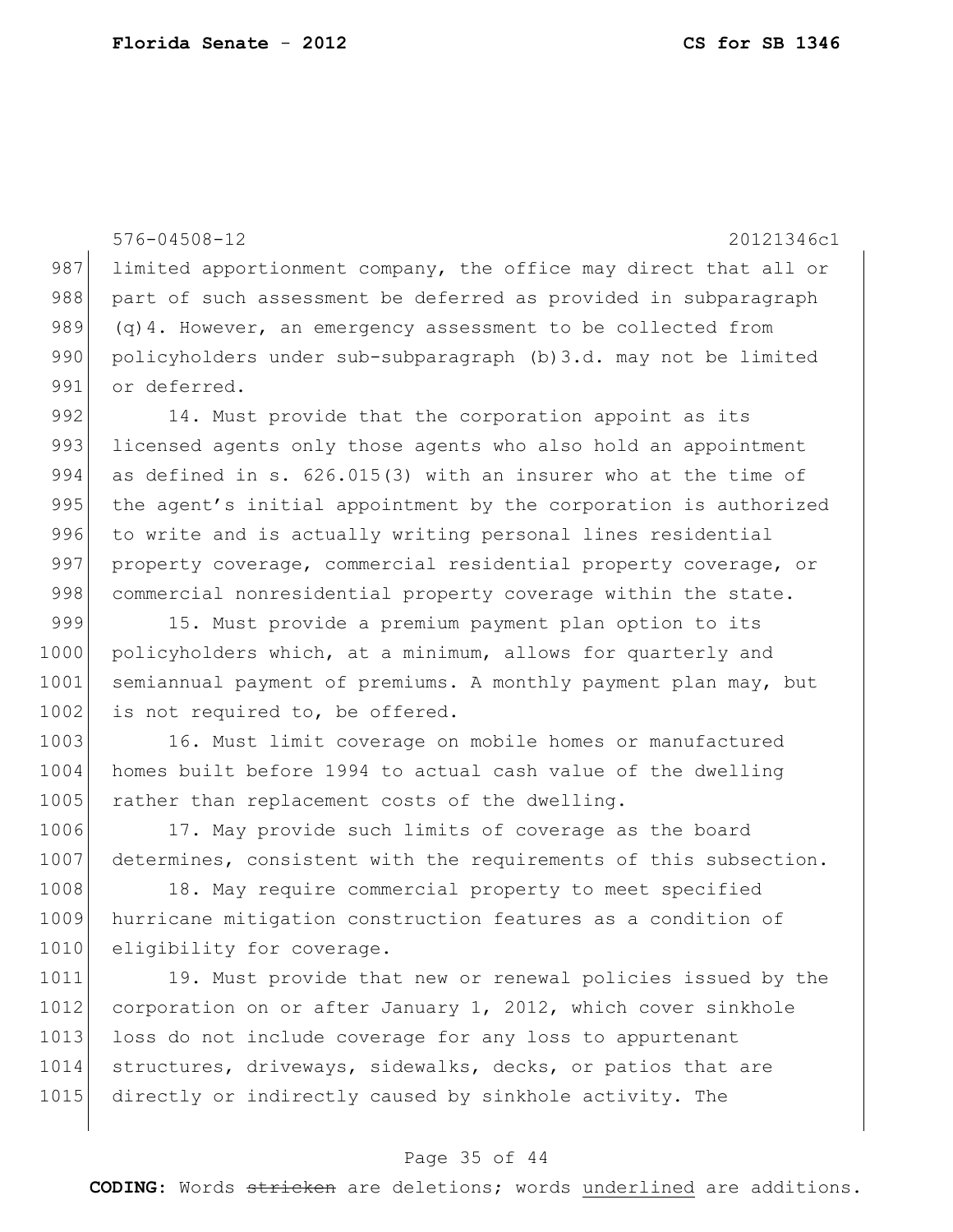|      | $576 - 04508 - 12$<br>20121346c1                                 |
|------|------------------------------------------------------------------|
| 1016 | corporation shall exclude such coverage using a notice of        |
| 1017 | coverage change, which may be included with the policy renewal,  |
| 1018 | and not by issuance of a notice of nonrenewal of the excluded    |
| 1019 | coverage upon renewal of the current policy.                     |
| 1020 | 20. As of January 1, 2012, must require that the agent           |
| 1021 | obtain from an applicant for coverage from the corporation an    |
| 1022 | acknowledgement signed by the applicant, which includes, at a    |
| 1023 | minimum, the following statement:                                |
| 1024 |                                                                  |
| 1025 | ACKNOWLEDGEMENT OF POTENTIAL SURCHARGE                           |
| 1026 | AND ASSESSMENT LIABILITY:                                        |
| 1027 |                                                                  |
| 1028 | 1. AS A POLICYHOLDER OF CITIZENS PROPERTY INSURANCE              |
| 1029 | CORPORATION, I UNDERSTAND THAT IF THE CORPORATION SUSTAINS A     |
| 1030 | DEFICIT AS A RESULT OF HURRICANE LOSSES OR FOR ANY OTHER REASON, |
| 1031 | MY POLICY COULD BE SUBJECT TO SURCHARGES, WHICH WILL BE DUE AND  |
| 1032 | PAYABLE UPON RENEWAL, CANCELLATION, OR TERMINATION OF THE        |
| 1033 | POLICY, AND THAT THE SURCHARGES COULD BE AS HIGH AS 45 PERCENT   |
| 1034 | OF MY PREMIUM, OR A DIFFERENT AMOUNT AS IMPOSED BY THE FLORIDA   |
| 1035 | LEGISLATURE.                                                     |
| 1036 | 2. I ALSO UNDERSTAND THAT I MAY BE SUBJECT TO EMERGENCY          |
| 1037 | ASSESSMENTS TO THE SAME EXTENT AS POLICYHOLDERS OF OTHER         |
| 1038 | INSURANCE COMPANIES, OR A DIFFERENT AMOUNT AS IMPOSED BY THE     |
| 1039 | FLORIDA LEGISLATURE.                                             |
| 1040 | 3. I ALSO UNDERSTAND THAT CITIZENS PROPERTY INSURANCE            |
| 1041 | CORPORATION IS NOT SUPPORTED BY THE FULL FAITH AND CREDIT OF THE |
| 1042 | STATE OF FLORIDA.                                                |
| 1043 |                                                                  |

1044 a. The corporation shall maintain, in electronic format or

# Page 36 of 44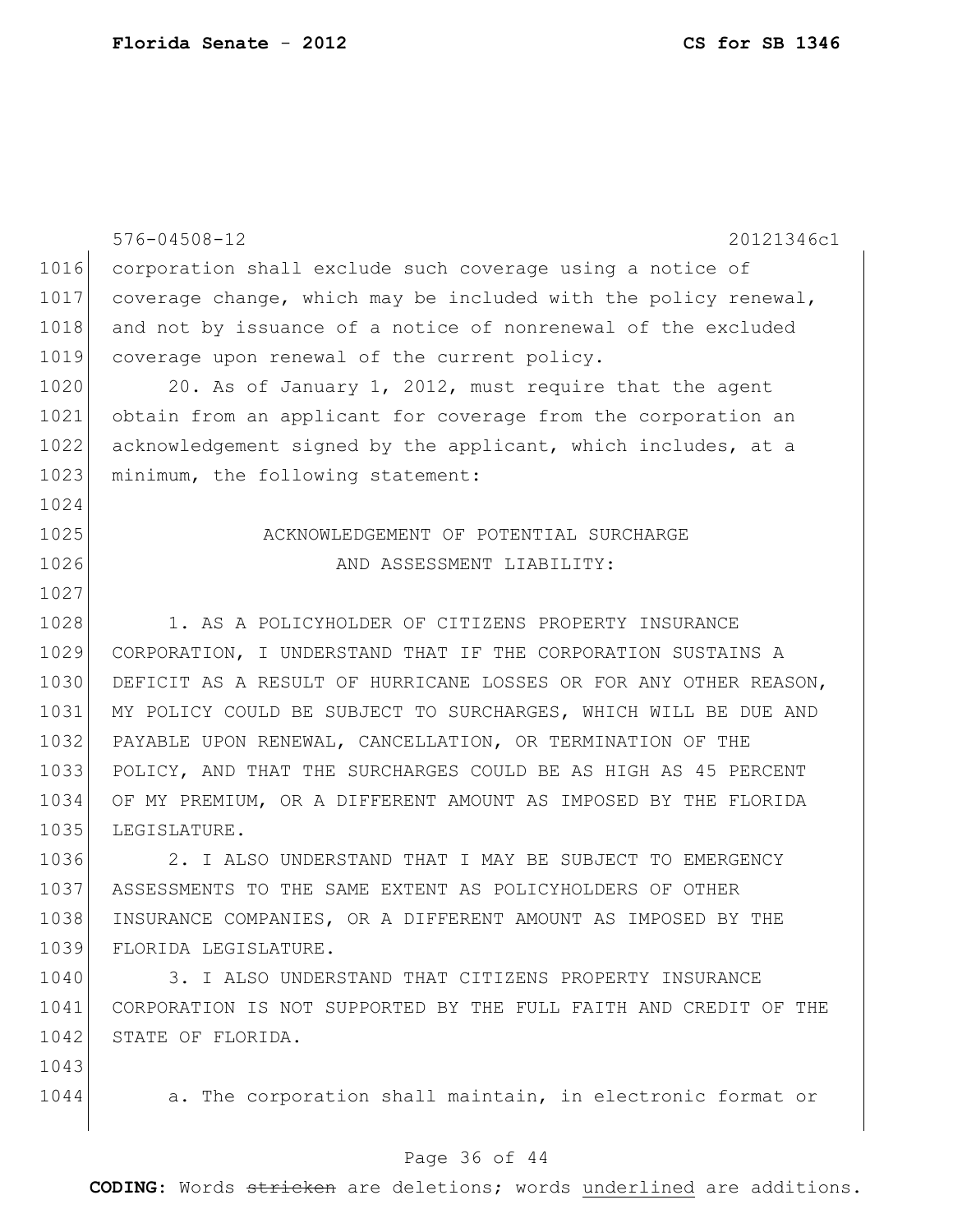576-04508-12 20121346c1 1045 otherwise, a copy of the applicant's signed acknowledgement and 1046 provide a copy of the statement to the policyholder as part of 1047 the first renewal after the effective date of this subparagraph. 1048 b. The signed acknowledgement form creates a conclusive 1049 presumption that the policyholder understood and accepted his or 1050 her potential surcharge and assessment liability as a 1051 policyholder of the corporation. 1052  $(q)$ 1. The corporation shall certify to the office its needs 1053 for annual assessments as to a particular calendar year, and for 1054 any interim assessments that it deems to be necessary to sustain 1055 operations as to a particular year pending the receipt of annual 1056 assessments. Upon verification, the office shall approve such 1057 certification, and the corporation shall levy such annual or 1058 interim assessments. Such assessments shall be prorated as 1059 provided in paragraph (b). The corporation shall take all 1060 reasonable and prudent steps necessary to collect the amount of 1061 assessments assessment due from each assessable insurer, 1062 including, if prudent, filing suit to collect the assessments, 1063 and the office may provide such assistance to the corporation it 1064 deems appropriate such assessment. If the corporation is unable 1065 to collect an assessment from any assessable insurer, the 1066 uncollected assessments shall be levied as an additional 1067 assessment against the assessable insurers and any assessable 1068 insurer required to pay an additional assessment as a result of 1069 such failure to pay shall have a cause of action against such 1070 nonpaying assessable insurer. Assessments shall be included as 1071 an appropriate factor in the making of rates. The failure of a 1072 surplus lines agent to collect and remit any regular or 1073 emergency assessment levied by the corporation is considered to

#### Page 37 of 44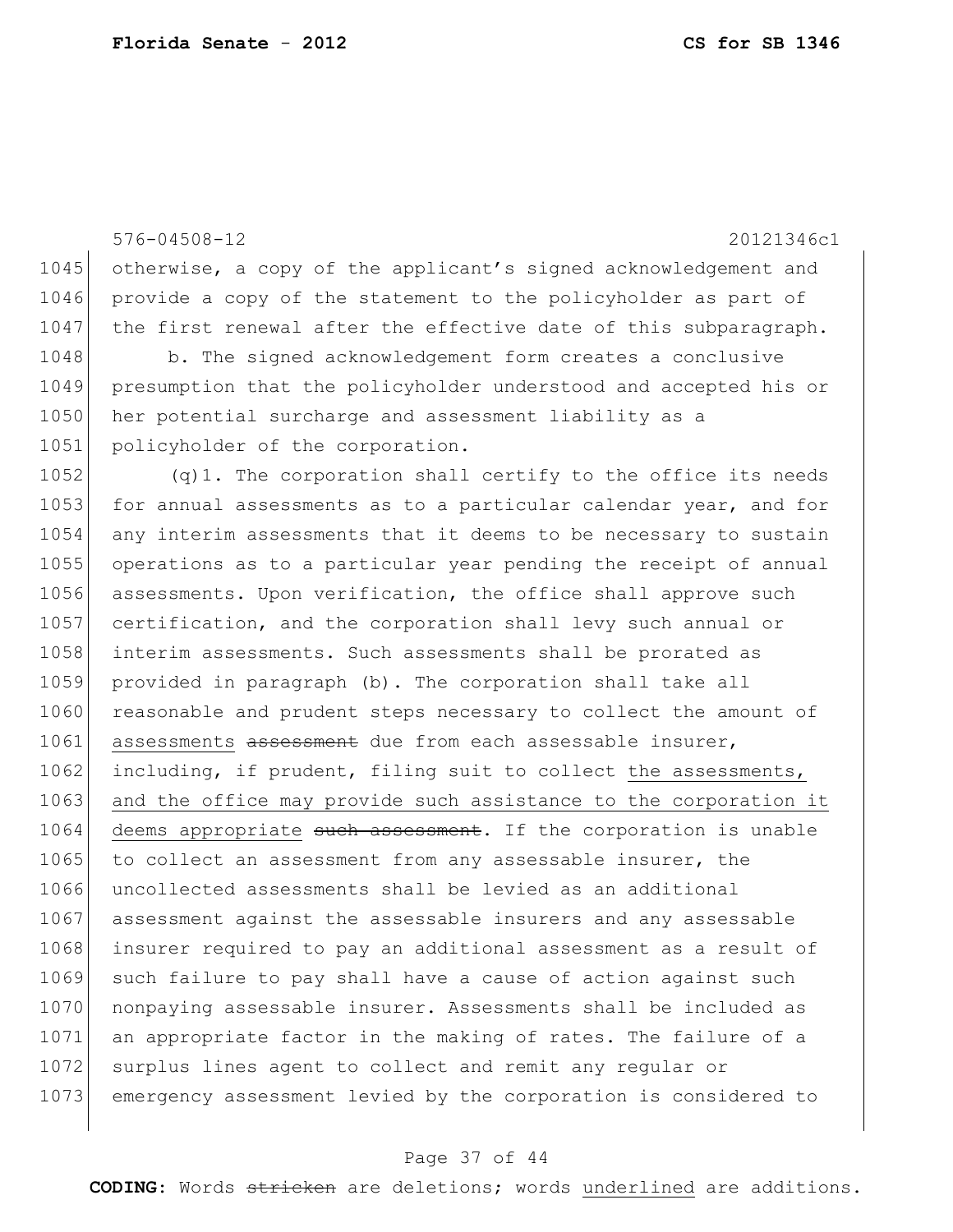576-04508-12 20121346c1 1074 be a violation of s. 626.936 and subjects the surplus lines 1075 agent to the penalties provided in that section. 1076 2. The governing body of any unit of local government, any 1077 residents of which are insured by the corporation, may issue 1078 bonds as defined in s. 125.013 or s. 166.101 from time to time 1079 to fund an assistance program, in conjunction with the 1080 corporation, for the purpose of defraying deficits of the 1081 corporation. In order to avoid needless and indiscriminate 1082 proliferation, duplication, and fragmentation of such assistance 1083 programs, any unit of local government, any residents of which 1084 are insured by the corporation, may provide for the payment of 1085 losses, regardless of whether or not the losses occurred within 1086 or outside of the territorial jurisdiction of the local 1087 government. Revenue bonds under this subparagraph may not be 1088 issued until validated pursuant to chapter 75, unless a state of 1089 emergency is declared by executive order or proclamation of the 1090 Governor pursuant to s. 252.36 making such findings as are 1091 necessary to determine that it is in the best interests of, and 1092 necessary for, the protection of the public health, safety, and 1093 general welfare of residents of this state and declaring it an 1094 essential public purpose to permit certain municipalities or 1095 counties to issue such bonds as will permit relief to claimants 1096 and policyholders of the corporation. Any such unit of local 1097 government may enter into such contracts with the corporation 1098 and with any other entity created pursuant to this subsection as 1099 are necessary to carry out this paragraph. Any bonds issued 1100 under this subparagraph shall be payable from and secured by 1101 moneys received by the corporation from emergency assessments 1102 under sub-subparagraph  $(b)$ 3.d., and assigned and pledged to or

#### Page 38 of 44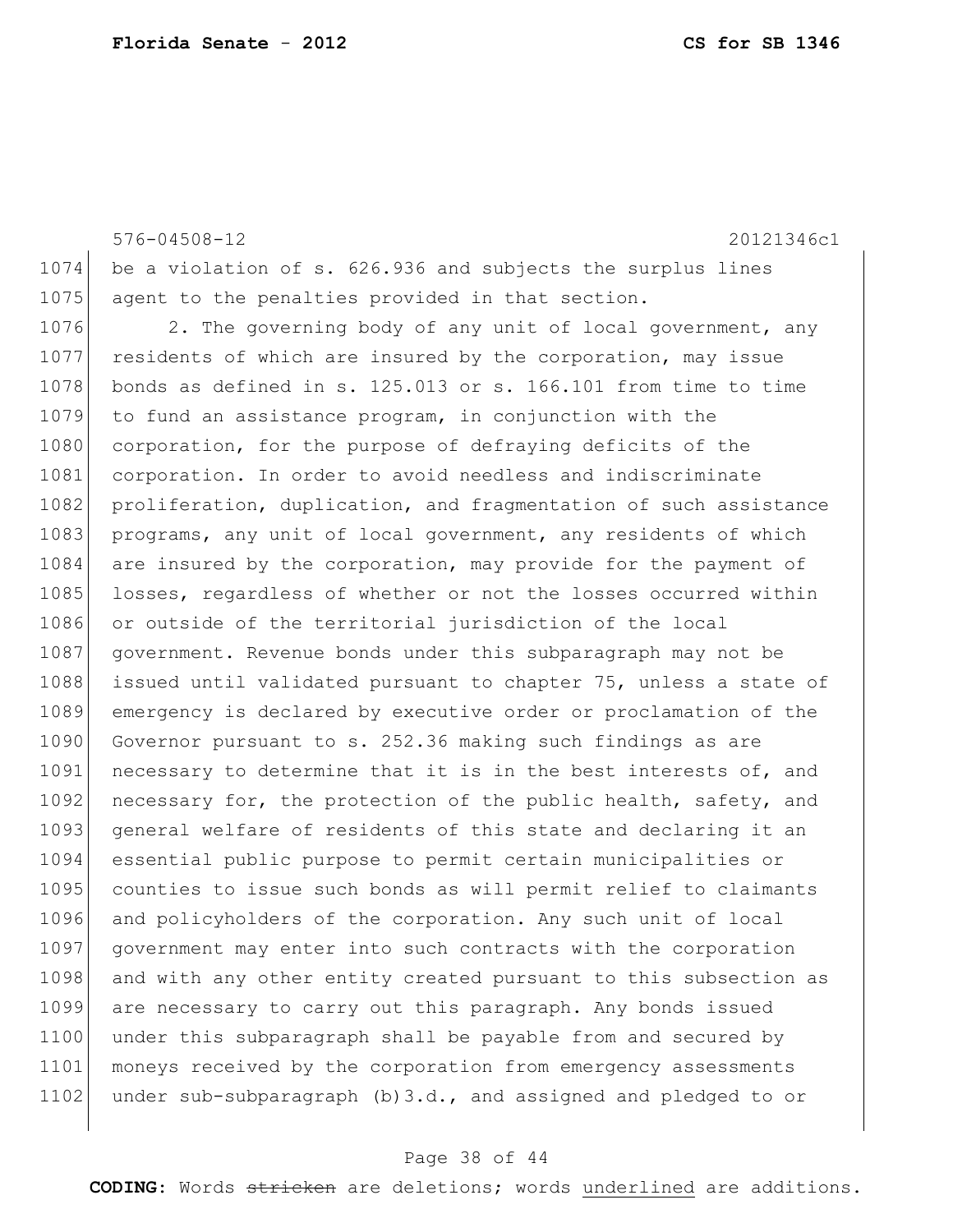|      | $576 - 04508 - 12$<br>20121346c1                                 |
|------|------------------------------------------------------------------|
| 1103 | on behalf of the unit of local government for the benefit of the |
| 1104 | holders of such bonds. The funds, credit, property, and taxing   |
| 1105 | power of the state or of the unit of local government shall not  |
| 1106 | be pledged for the payment of such bonds.                        |
| 1107 | 3.a. The corporation shall adopt one or more programs            |
| 1108 | subject to approval by the office for the reduction of both new  |
| 1109 | and renewal writings in the corporation. Beginning January $1$ , |
| 1110 | 2008, any program the corporation adopts for the payment of      |
| 1111 | bonuses to an insurer for each risk the insurer removes from the |
| 1112 | corporation shall comply with s. 627.3511(2) and may not exceed  |
| 1113 | the amount referenced in $s. 627.3511(2)$ for each risk removed. |
| 1114 | The corporation may consider any prudent and not unfairly        |
| 1115 | discriminatory approach to reducing corporation writings, and    |
| 1116 | may adopt a credit against assessment liability or other         |
| 1117 | liability that provides an incentive for insurers to take risks  |
| 1118 | out of the corporation and to keep risks out of the corporation  |
| 1119 | by maintaining or increasing voluntary writings in counties or   |
| 1120 | areas in which corporation risks are highly concentrated and a   |
| 1121 | program to provide a formula under which an insurer voluntarily  |
| 1122 | taking risks out of the corporation by maintaining or increasing |
| 1123 | voluntary writings will be relieved wholly or partially from     |
| 1124 | assessments under sub-subparagraphs (b) 3.a. and b. However, any |
| 1125 | "take-out bonus" or payment to an insurer must be conditioned on |
| 1126 | the property being insured for at least 5 years by the insurer,  |
| 1127 | unless canceled or nonrenewed by the policyholder. If the policy |
| 1128 | is canceled or nonrenewed by the policyholder before the end of  |
| 1129 | the 5-year period, the amount of the take-out bonus must be      |
| 1130 | prorated for the time period the policy was insured. When the    |
| 1131 | corporation enters into a contractual agreement for a take-out   |
|      |                                                                  |

# Page 39 of 44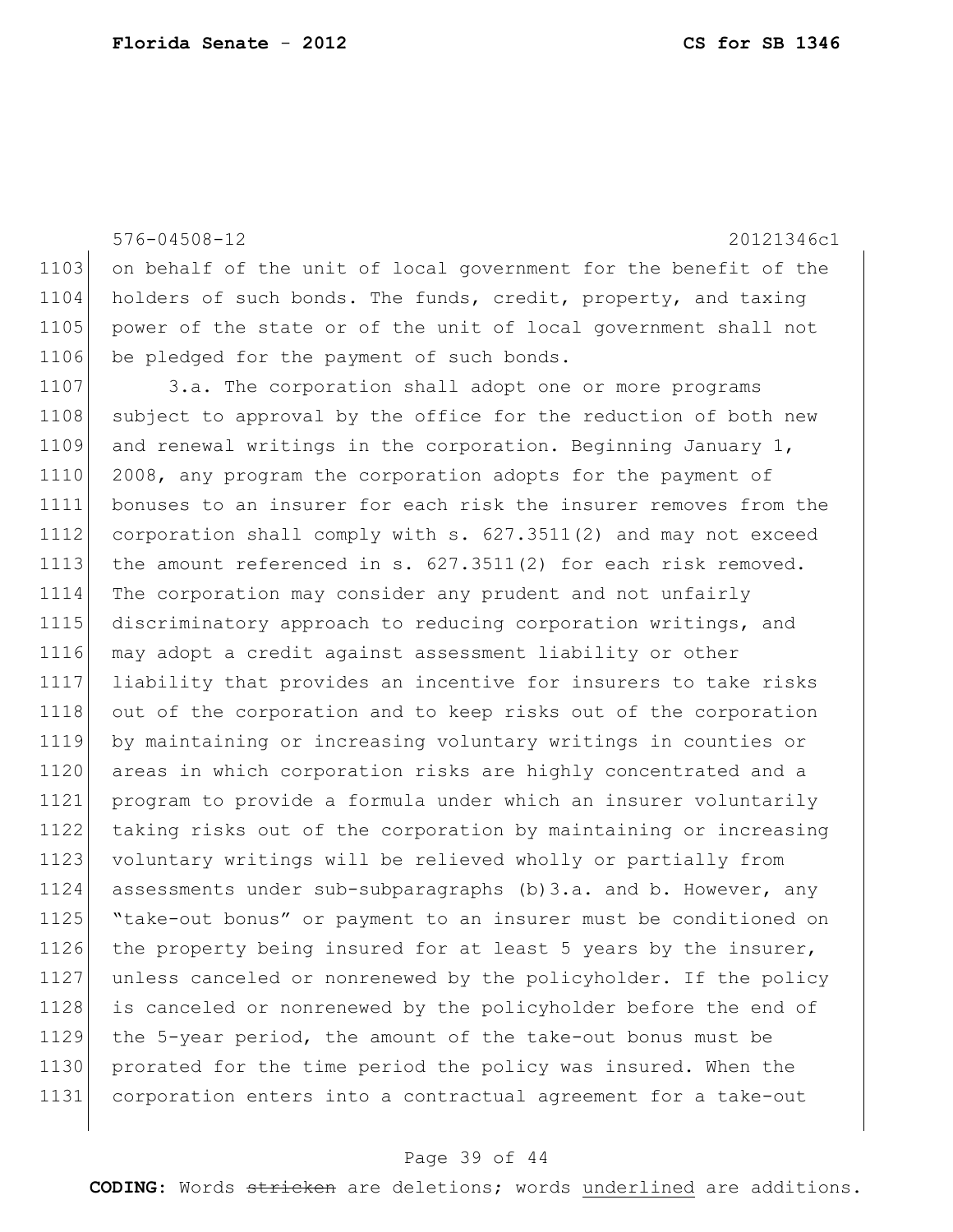576-04508-12 20121346c1 1132 plan, the producing agent of record of the corporation policy is 1133 entitled to retain any unearned commission on such policy, and 1134 the insurer shall either:

1135 (I) Pay to the producing agent of record of the policy, for the first year, an amount which is the greater of the insurer's usual and customary commission for the type of policy written or a policy fee equal to the usual and customary commission of the corporation; or

1140 (II) Offer to allow the producing agent of record of the 1141 policy to continue servicing the policy for a period of not less 1142 than 1 year and offer to pay the agent the insurer's usual and 1143 customary commission for the type of policy written. If the 1144 producing agent is unwilling or unable to accept appointment by 1145 the new insurer, the new insurer shall pay the agent in 1146 accordance with sub-sub-subparagraph (I).

1147 b. Any credit or exemption from regular assessments adopted 1148 under this subparagraph shall last no longer than the 3 years 1149 following the cancellation or expiration of the policy by the 1150 corporation. With the approval of the office, the board may 1151 extend such credits for an additional year if the insurer 1152 guarantees an additional year of renewability for all policies 1153 removed from the corporation, or for 2 additional years if the 1154 insurer guarantees 2 additional years of renewability for all 1155 policies so removed.

1156 c. There shall be no credit, limitation, exemption, or 1157 deferment from emergency assessments to be collected from 1158 policyholders pursuant to sub-subparagraph (b)3.d.

1159 4. The plan shall provide for the deferment, in whole or in 1160 part, of the assessment of an assessable insurer, other than an

## Page 40 of 44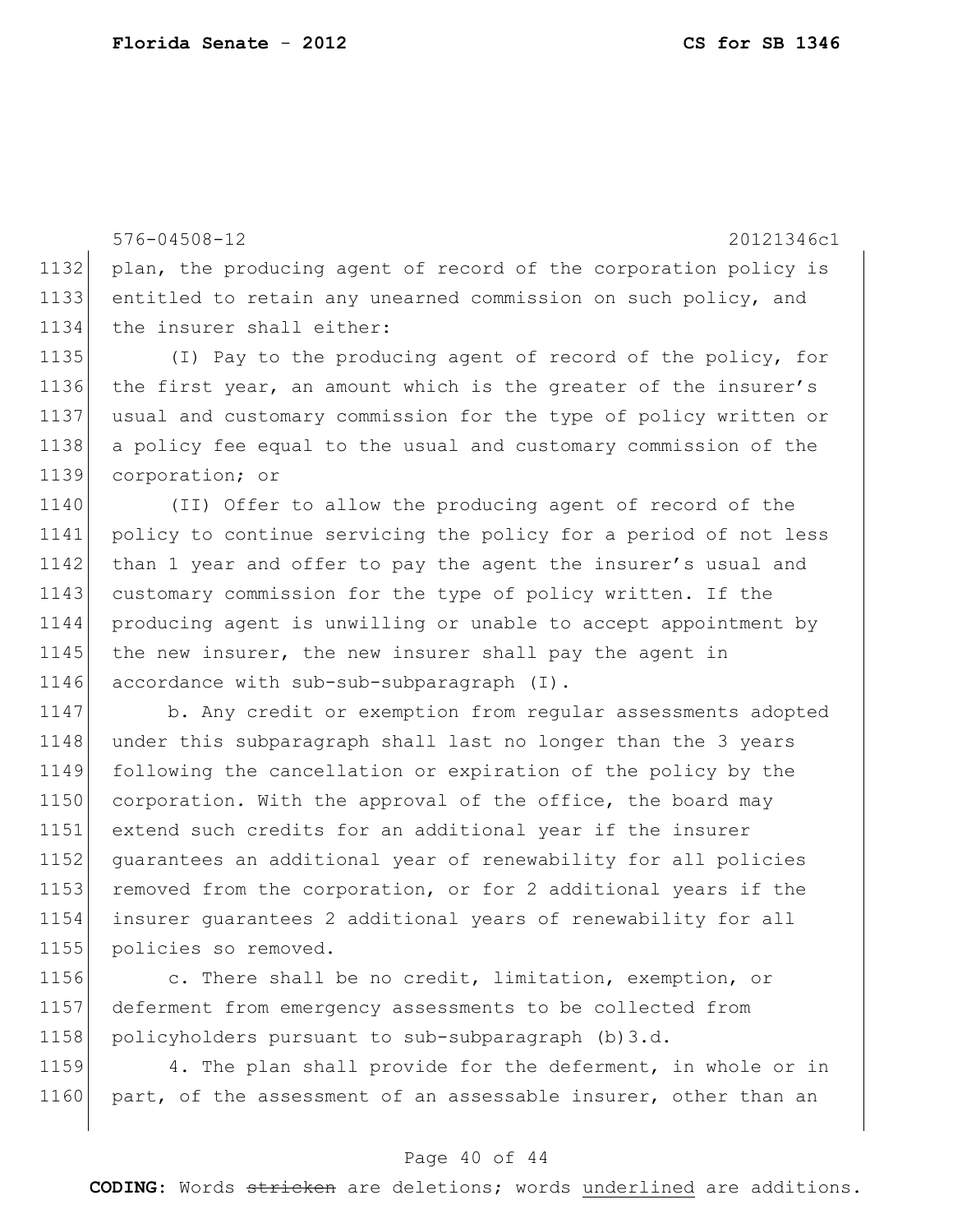576-04508-12 20121346c1 1161 emergency assessment collected from policyholders pursuant to 1162 sub-subparagraph  $(b)$  3.d., if the office finds that payment of 1163 the assessment would endanger or impair the solvency of the 1164 insurer. In the event an assessment against an assessable 1165 insurer is deferred in whole or in part, the amount by which 1166 such assessment is deferred may be assessed against the other 1167 assessable insurers in a manner consistent with the basis for 1168 assessments set forth in paragraph (b). 1169 5. Effective July 1, 2007, in order to evaluate the costs 1170 and benefits of approved take-out plans, if the corporation pays 1171 a bonus or other payment to an insurer for an approved take-out 1172 plan, it shall maintain a record of the address or such other 1173 identifying information on the property or risk removed in order 1174 to track if and when the property or risk is later insured by 1175 the corporation. 1176 6. Any policy taken out, assumed, or removed from the

1177 corporation is, as of the effective date of the take-out, 1178 assumption, or removal, direct insurance issued by the insurer 1179 and not by the corporation, even if the corporation continues to 1180 service the policies. This subparagraph applies to policies of 1181 the corporation and not policies taken out, assumed, or removed 1182 from any other entity.

1183 (w) Notwithstanding any other provision of law:

1184 1. The pledge or sale of, the lien upon, and the security 1185 interest in any rights, revenues, or other assets of the 1186 corporation created or purported to be created pursuant to any 1187 financing documents to secure any bonds or other indebtedness of 1188 the corporation shall be and remain valid and enforceable, 1189 notwithstanding the commencement of and during the continuation

## Page 41 of 44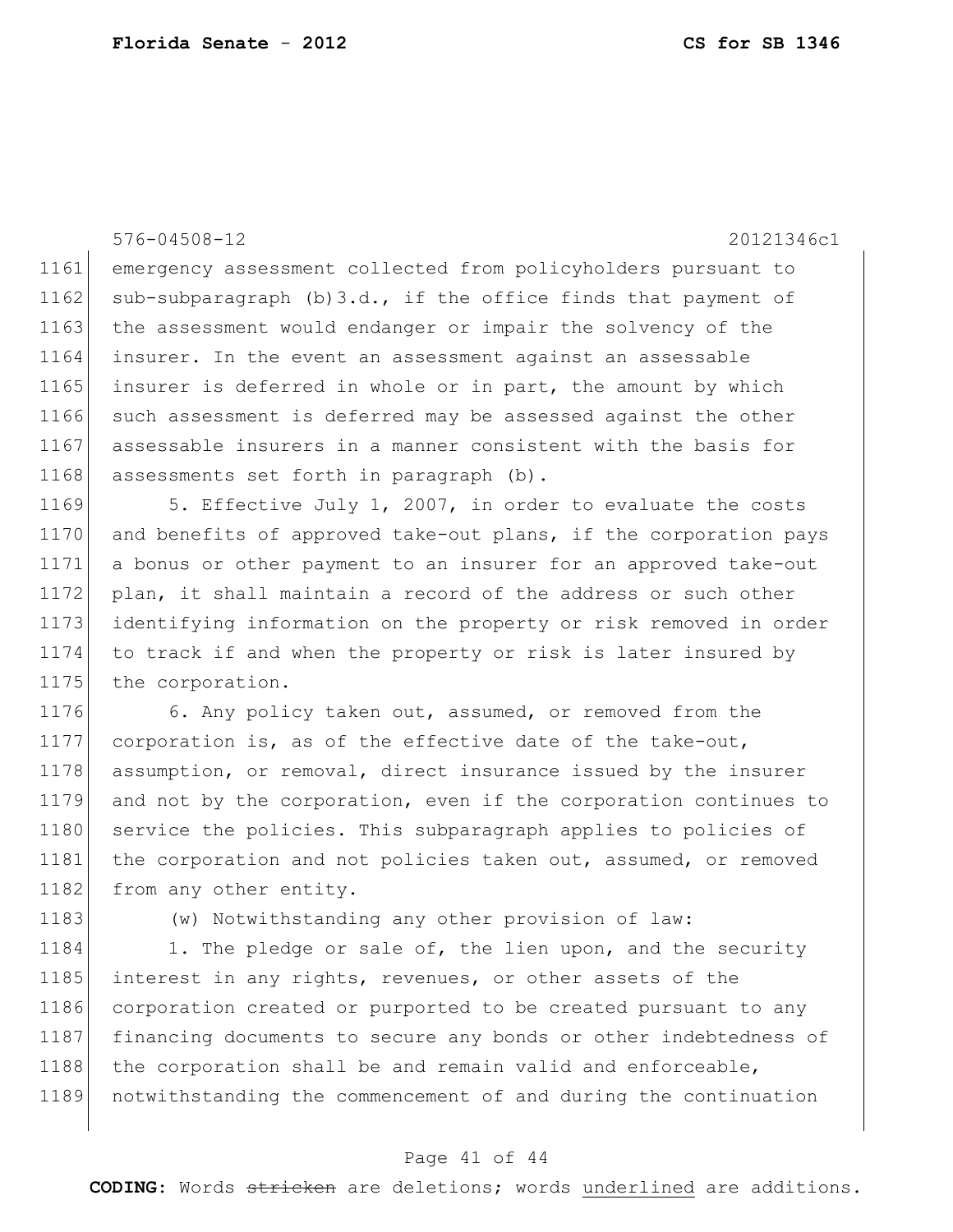576-04508-12 20121346c1 1190 of, and after, any rehabilitation, insolvency, liquidation, 1191 bankruptcy, receivership, conservatorship, reorganization, or 1192 similar proceeding against the corporation under the laws of 1193 this state. 1194 2. The No such proceeding does not shall relieve the 1195 corporation of its obligation, or otherwise affect its ability

1196 to perform its obligation, to continue to collect, or levy and 1197 collect, assessments, policyholder surcharges market 1198 equalization or other surcharges under sub-subparagraph (b)3.i. 1199 subparagraph  $(e)$ 10., or any other rights, revenues, or other 1200 assets of the corporation pledged pursuant to any financing 1201 documents.

1202 3. Each such pledge or sale of, lien upon, and security 1203 interest in, including the priority of such pledge, lien, or 1204 security interest, any such assessments, policyholder surcharges 1205 market equalization or other surcharges, or other rights, 1206 revenues, or other assets which are collected, or levied and 1207 collected, after the commencement of and during the pendency of, 1208 or after, any such proceeding shall continue unaffected by such 1209 proceeding. As used in this subsection, the term "financing 1210 documents" means any agreement or agreements, instrument or 1211 instruments, or other document or documents now existing or 1212 hereafter created evidencing any bonds or other indebtedness of 1213 the corporation or pursuant to which any such bonds or other 1214 indebtedness has been or may be issued and pursuant to which any 1215 rights, revenues, or other assets of the corporation are pledged 1216 or sold to secure the repayment of such bonds or indebtedness, 1217 together with the payment of interest on such bonds or such 1218 indebtedness, or the payment of any other obligation or

## Page 42 of 44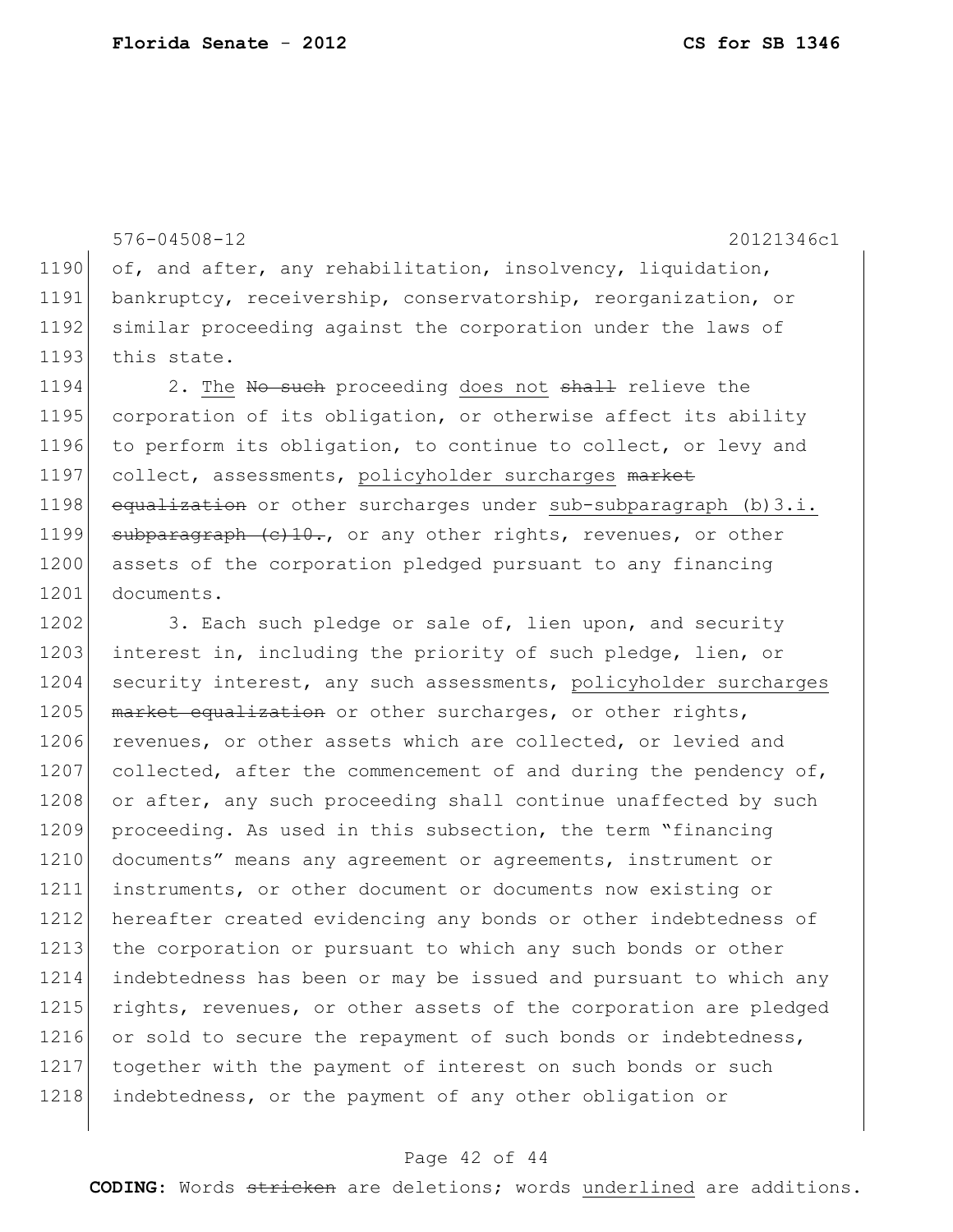576-04508-12 20121346c1 1219 financial product, as defined in the plan of operation of the 1220 corporation related to such bonds or indebtedness. 1221 4. Any such pledge or sale of assessments, revenues, 1222 contract rights, or other rights or assets of the corporation 1223 shall constitute a lien and security interest, or sale, as the 1224 case may be, that is immediately effective and attaches to such 1225 assessments, revenues, or contract rights or other rights or 1226 assets, whether or not imposed or collected at the time the 1227 pledge or sale is made. Any such pledge or sale is effective, 1228 valid, binding, and enforceable against the corporation or other 1229 entity making such pledge or sale, and valid and binding against 1230 and superior to any competing claims or obligations owed to any 1231 other person or entity, including policyholders in this state, 1232 asserting rights in any such assessments, revenues, or contract 1233 rights or other rights or assets to the extent set forth in and 1234 in accordance with the terms of the pledge or sale contained in 1235 the applicable financing documents, whether or not any such 1236 person or entity has notice of such pledge or sale and without 1237 the need for any physical delivery, recordation, filing, or 1238 other action. 1239 5. As long as the corporation has any bonds outstanding, 1240 the corporation may not file a voluntary petition under chapter

1241 9 of the federal Bankruptcy Code or such corresponding chapter 1242 or sections as may be in effect, from time to time, and a public 1243 officer or any organization, entity, or other person may not 1244 authorize the corporation to be or become a debtor under chapter 1245 9 of the federal Bankruptcy Code or such corresponding chapter 1246 or sections as may be in effect, from time to time, during any 1247 such period.

## Page 43 of 44